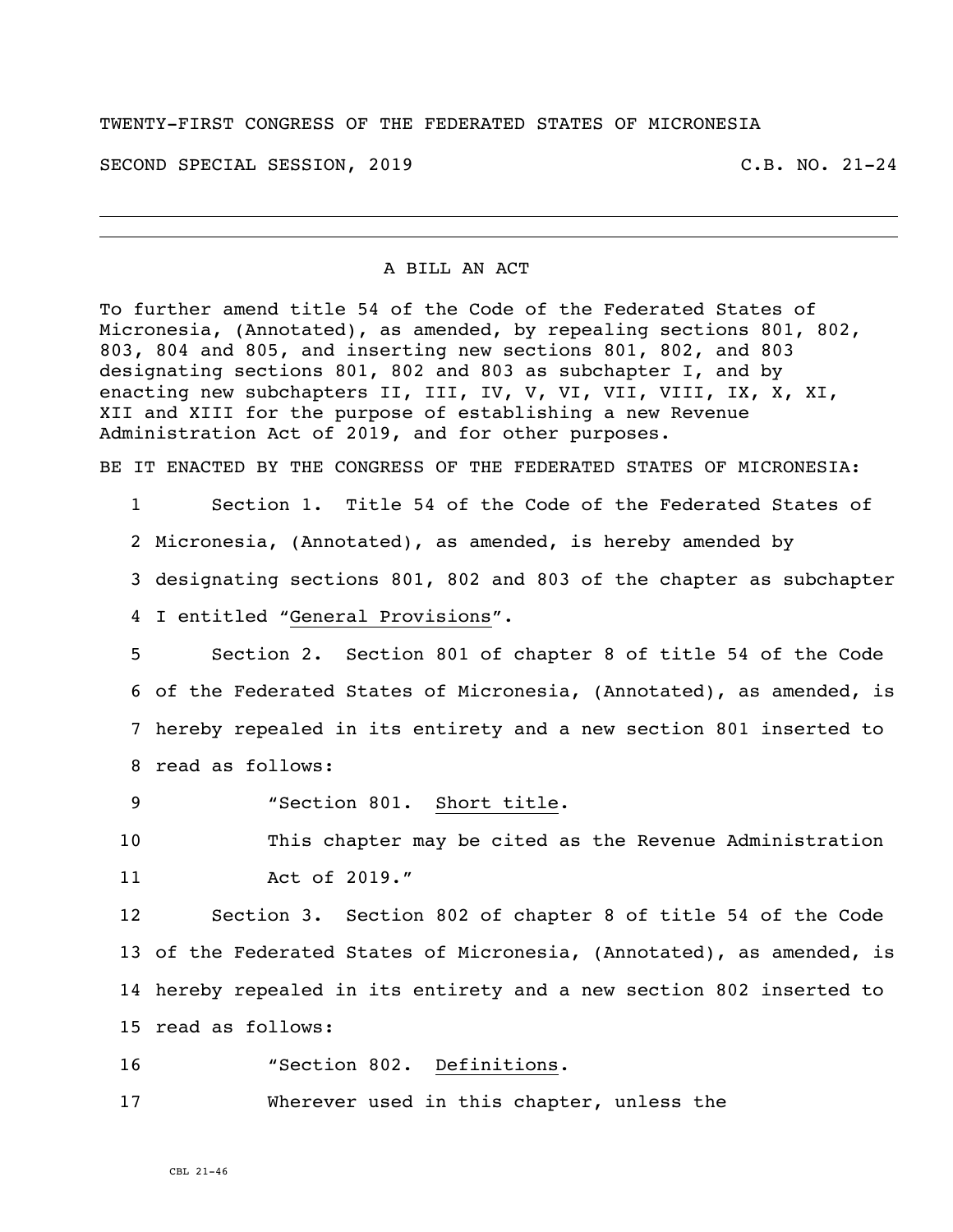subject matter, context, or sense otherwise requires: (1) 'Arrangement' means any contract, agreement, plan, or understanding whether expressed or implied and whether or not enforceable in legal proceedings. (2) 'Associate' has the meaning in section 515 of this title. (3) 'Authority' means the FSM Unified Revenue Authority established under section 711 of this title. (4) 'Board' means the Board of Directors of the Authority appointed under chapter 7 of this title. (5) 'CEO' means the Chief Executive Officer appointed 13 under chapter 7 of this title. (6) 'FSM' means the Federated States of Micronesia. (7) 'Installment of tax' means an installment of tax payable under chapter 5 of this title. (8) 'Late payment interest' means late payment interest imposed under section 891 of this title. (9) 'Net profit tax' means net profit tax imposed under chapter 5 of this title. (10) 'Objection decision' means the decision referred 22 to in section 831(5) of this title. (11) 'Person' means an individual, company, corporation, partnership, unincorporated association or other business entity, trust, estate, government,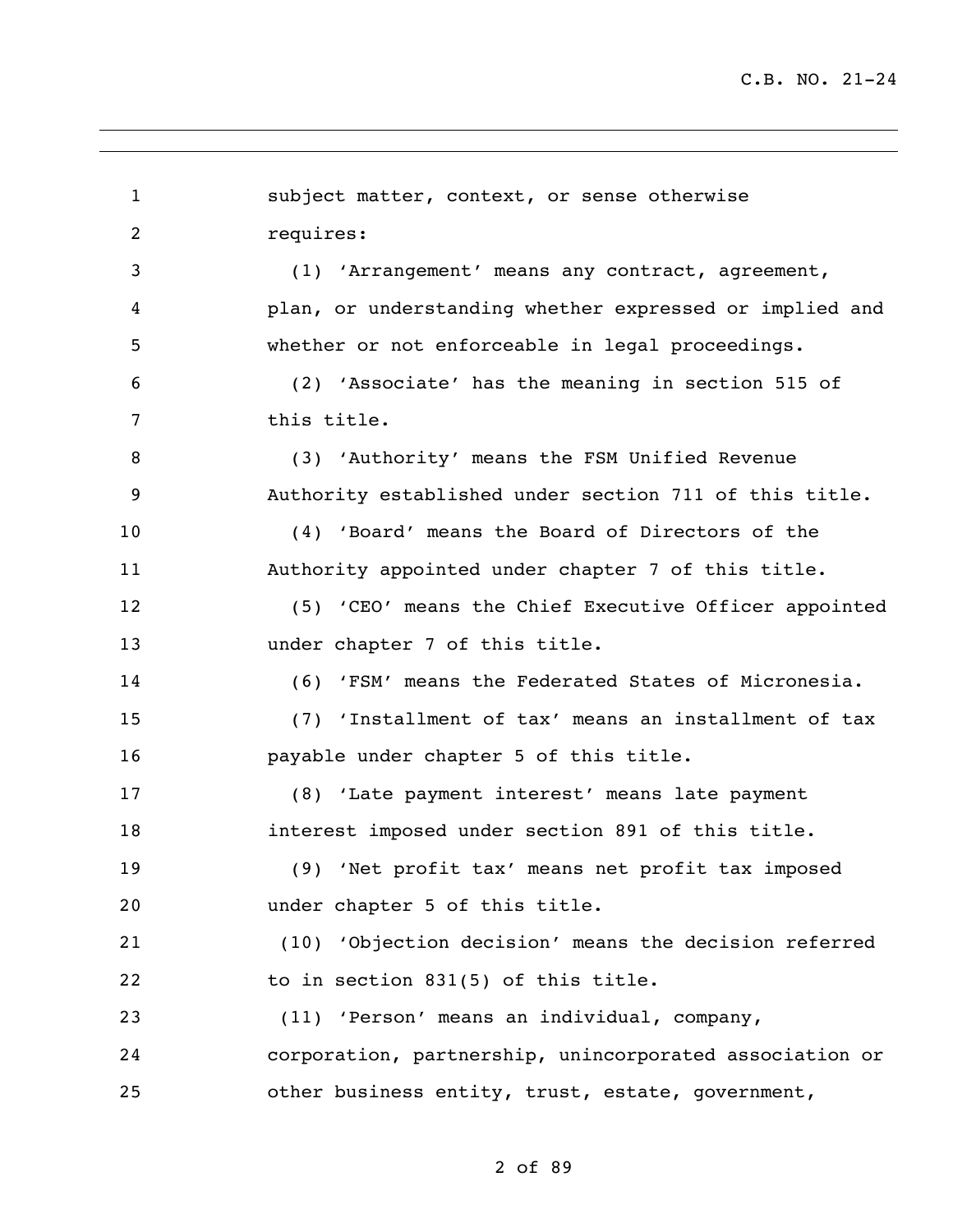political subdivision of a government, or public international organization. (12) 'Prescribed' means prescribed by the Secretary in regulations. (13) 'President' means the President of the FSM. (14) 'Presumptive tax' means the presumptive tax imposed under chapter 5 of this title. (15) 'Private ruling' means a ruling made under sections 884, 885, 886, 887 and 888 of this title. (16) 'Public ruling' means a ruling made under sections 881, 882, and 883 of this title. 12 (17) 'Representative' means: (a) in the case of an individual under a legal disability, the guardian or manager who receives or is entitled to receive income on behalf, or for the 16 benefit, of the individual; (b) in the case of a company or corporation, the chief executive officer, public officer, managing 19 director, or any director of the company; (c) in the case of a partnership, any partner in 21 the partnership; (d) in the case of a trust, any trustee of the trust; (e) in the case of an unincorporated association or other business entity (other than a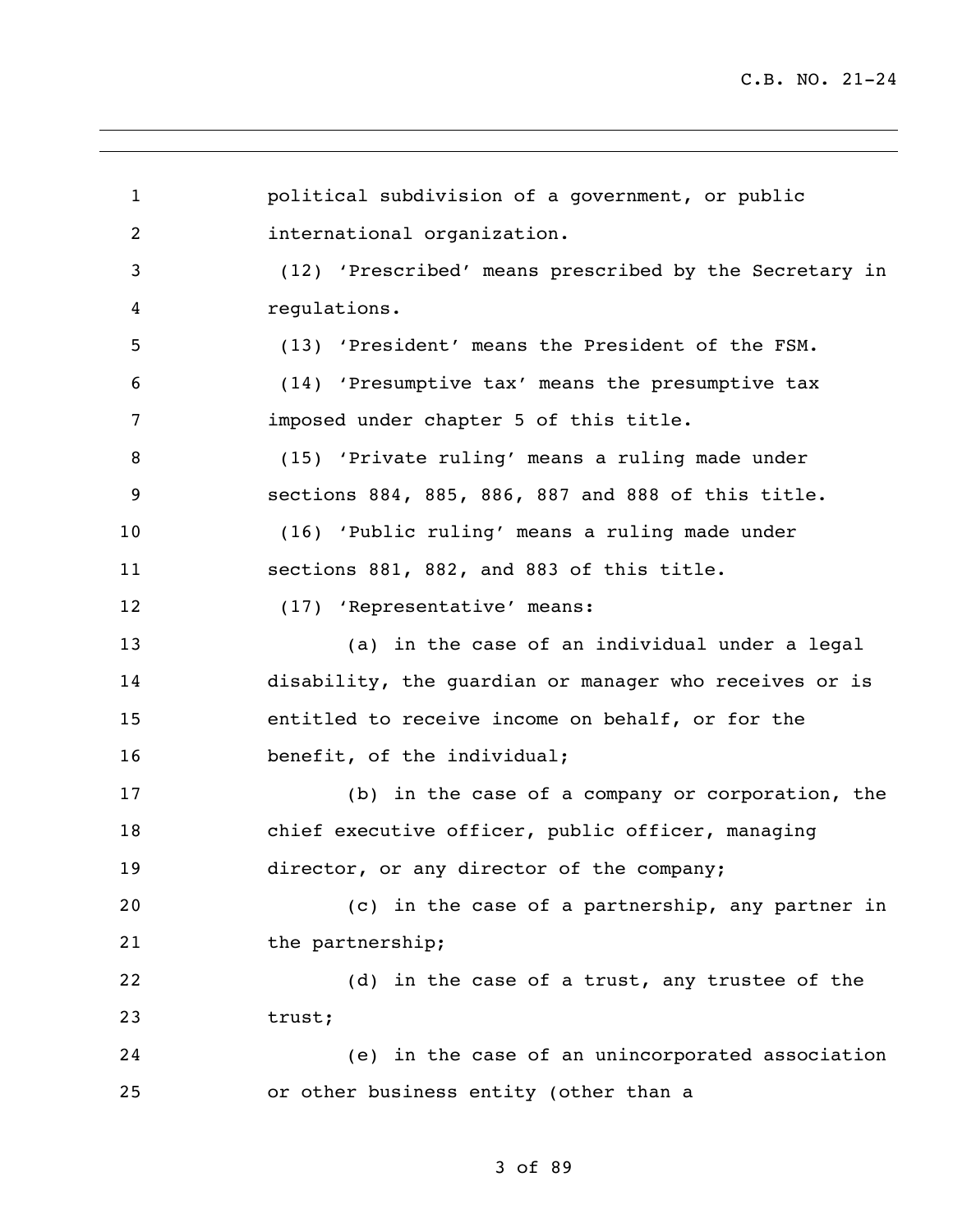| $\mathbf{1}$   | company, corporation, or partnership), any individual    |
|----------------|----------------------------------------------------------|
| $\overline{2}$ | responsible for accounting for the receipt or payment of |
| 3              | moneys or funds on behalf of the association;            |
| 4              | (f) in the case of the National or a State               |
| 5              | Government, or a local authority in the FSM, any         |
| 6              | individual responsible for accounting for the receipt or |
| 7              | payment of moneys or funds on behalf of the Government   |
| 8              | or local authority;                                      |
| 9              | (g) in the case of a foreign government,                 |
| 10             | political subdivision of a foreign government, or public |
| 11             | international organization, any individual responsible   |
| 12             | for accounting for the receipt or payment of moneys or   |
| 13             | funds in the FSM on behalf of the government, political  |
| 14             | subdivision of the government, or organization;          |
| 15             | (h) in the case of a non-resident person, any            |
| 16             | person controlling the person's affairs in the FSM,      |
| 17             | including any manager of any business of such person     |
| 18             | and, in relation to customs, the person's customs agent; |
| 19             | or                                                       |
| 20             | (i) in the case of a person to whom section 843          |
| 21             | of this title applies, the trustee of the person under   |
| 22             | that section, and includes any person that the CEO has,  |
| 23             | by notice in writing, declared to be a representative of |
| 24             | a person for the purposes of this chapter.               |
| 25             | (18) 'Revenue law' means:                                |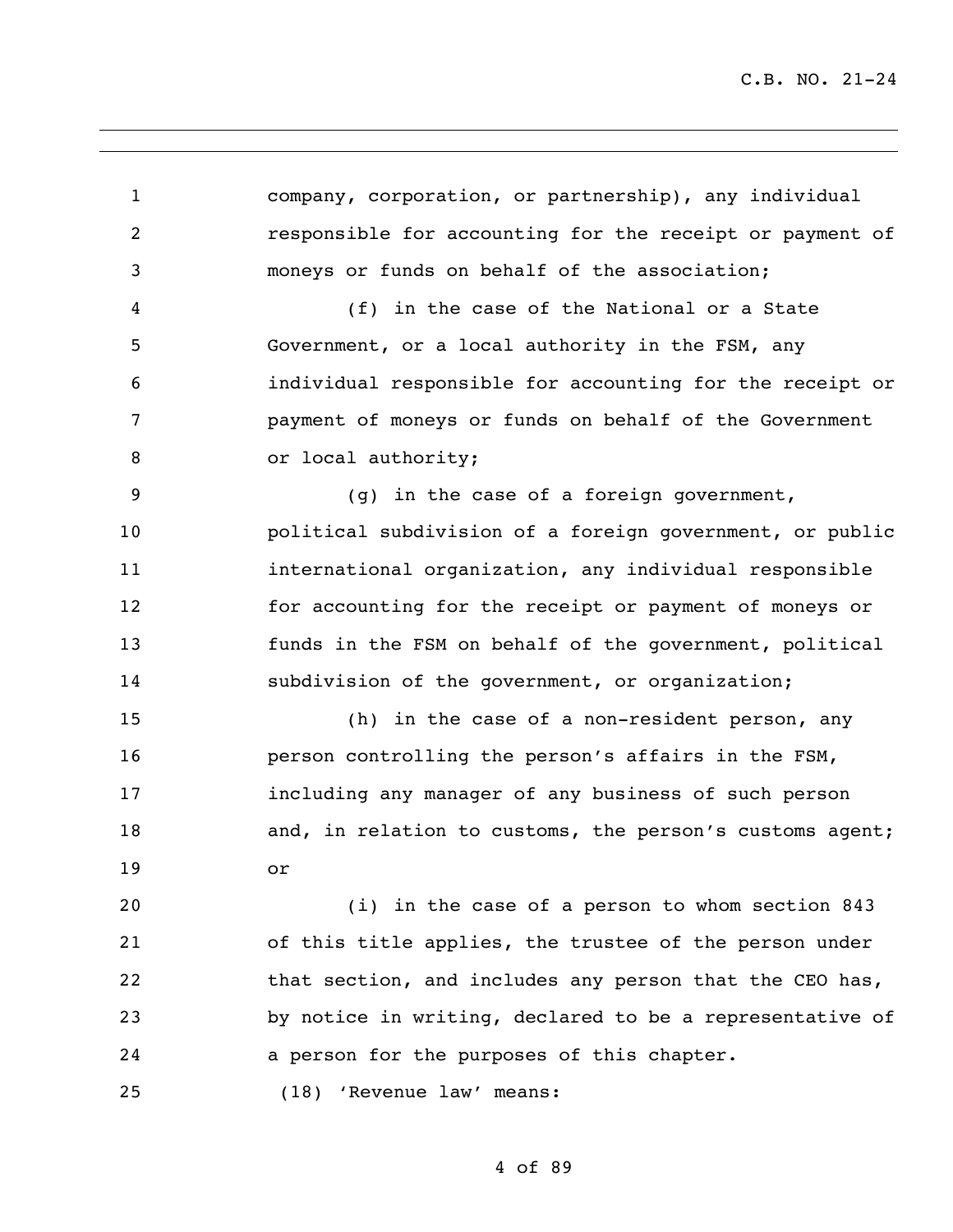1 (a) any chapter under this title; (b) a law of the FSM imposing a tax or duty if the law provides that the Authority has the responsibility for administering the tax or duty; and (c) a law of a State imposing a tax that the Authority is permitted to administer by virtue of 7 the laws of such State. (19) 'Revenue officer' means the CEO and any officer of the Authority appointed under section 732 of chapter 10 7 of this title. (20) 'Secretary' means the Secretary of the FSM Department of Finance and Administration. (21) 'Self-assessment' means a self-assessment of net profits tax, presumptive tax, or VAT. (22) 'Self-assessment return' means a tax return required to be furnished by a self-assessment taxpayer. (23) 'Self-assessment taxpayer' means a person liable for net profit tax, presumptive tax, or VAT. (24) 'State' means a State of the FSM. (25) 'Tax' means any tax, duty, or penalty imposed under a revenue law, and includes an installment of tax and withholding tax. (26) 'Tax assessment' means: (a) an assessment of wages and salaries tax under section 152 of this title;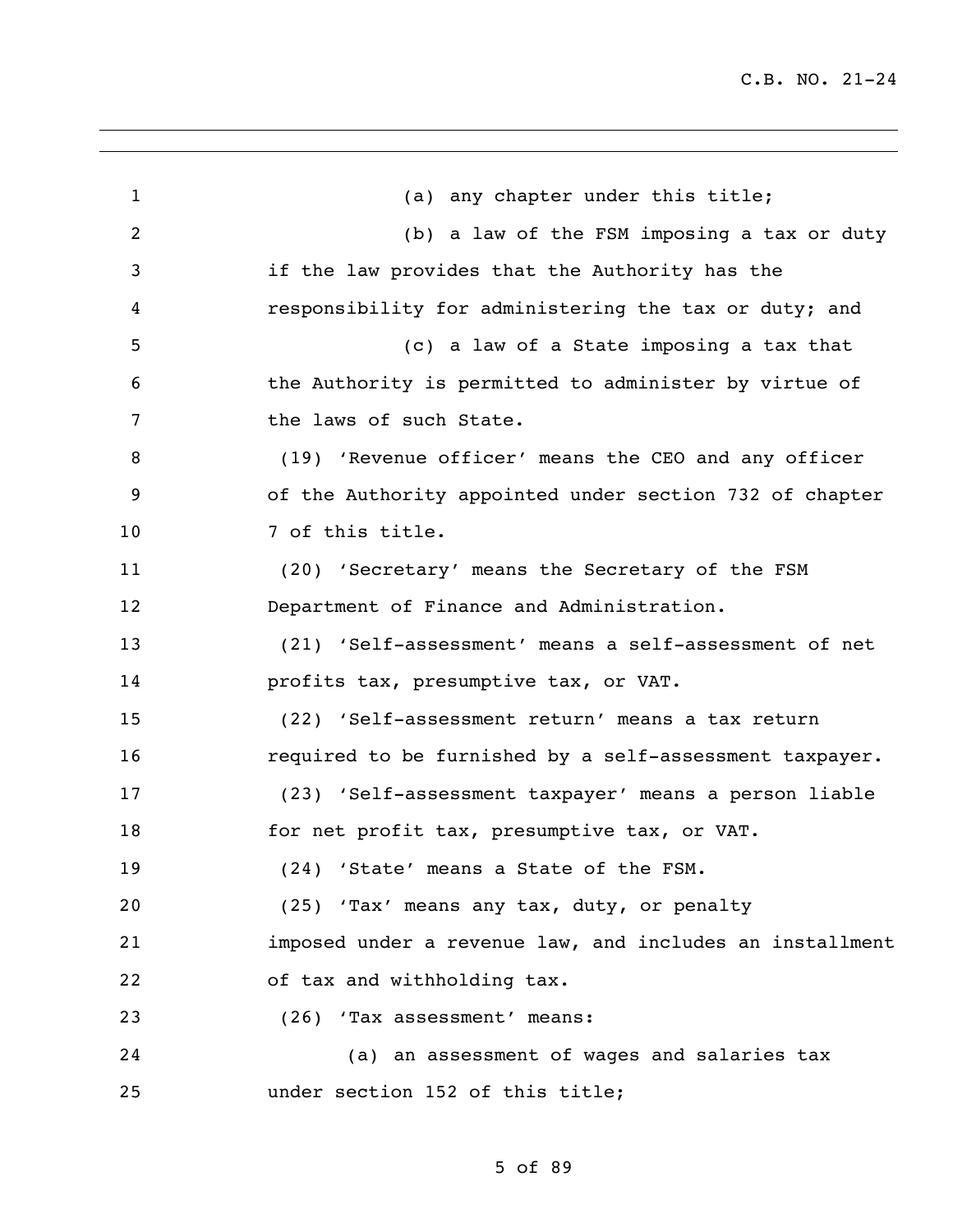(b) a self-assessment; (c) an assessment under subchapter III of this chapter, including an amended assessment; and (d) an assessment of penalty under section 896 of this title. (27) 'Tax decision' means: (a) a tax assessment; or (b) a decision in relation to a revenue law on any matter left to the discretion, judgment, direction, opinion, approval, consent, satisfaction, or determination of the CEO, other than such decision made by the CEO in relation to the making of a tax assessment or to take action on subchapter VI of this chapter. (28) 'Tax period' means: (a) in the case of tax imposed on wages and salaries payable by the employer by withholding under section 132 of this title or payable by the employee under section 138 of this title, the quarter; (b) in the case of the net profits tax or presumptive tax, the tax year; (c) in the case of installments of net profit 23 tax, the period to which the installment relates; (d) in the case of tax withheld from a payment under chapter 5 of this title, the period to which the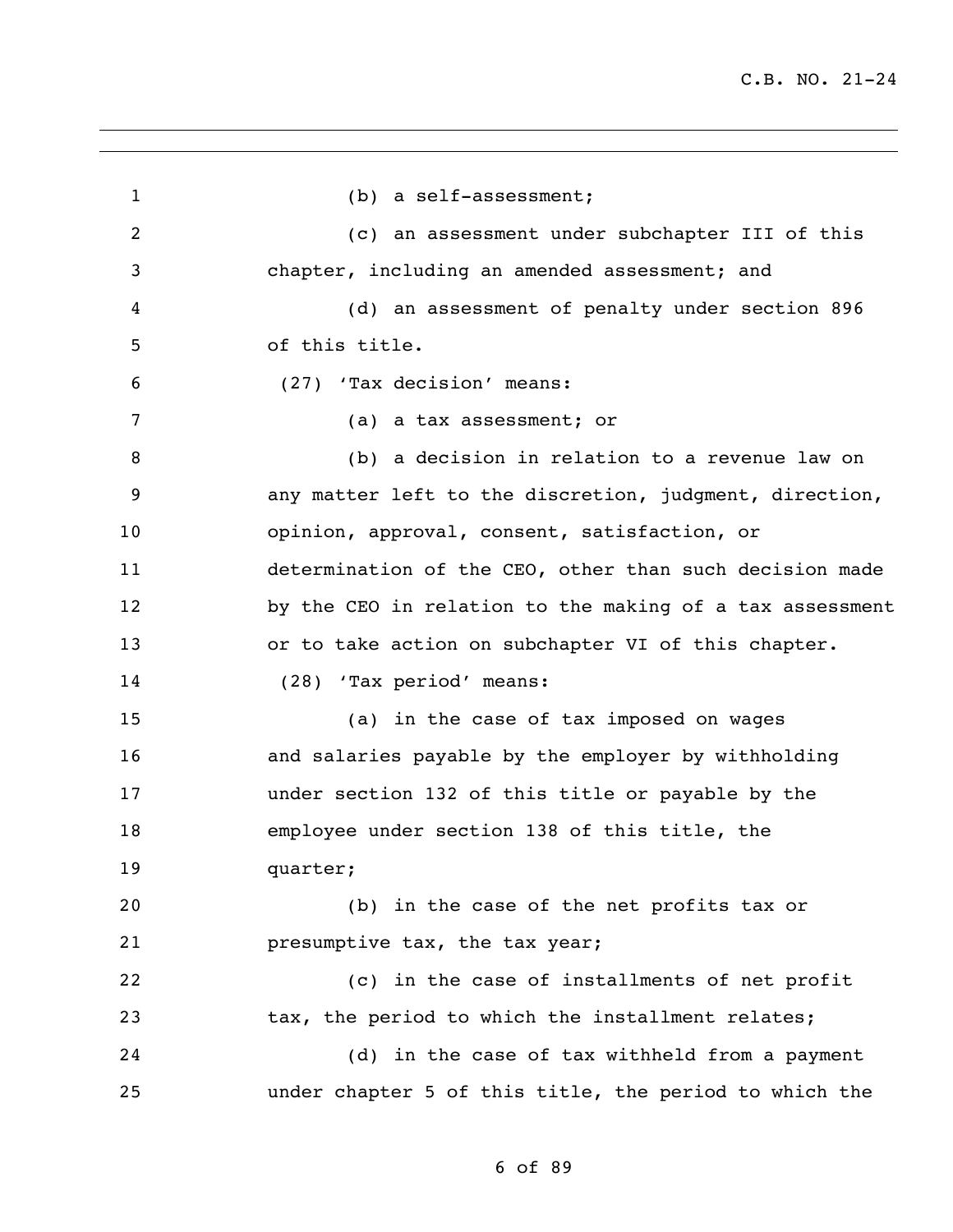1 withholding relates; (e) in the case of VAT, the VAT period; or (f) in any other case, the period for which the tax or duty is reported. (29) 'Tax return' means a return required to be filed under a revenue law. (30) 'Tax warrant' means a warrant issued under section 852 of this title. (31) 'Taxpayer' means a person liable for any tax or duty imposed under a revenue law and includes: (a) an employer liable to withhold tax from a payment of wages and salaries under section 132 of this title; and (b) a person liable to withhold tax from a payment under chapter 5 of this title. (32) 'Taxpayer Identification Number' means a Taxpayer Identification Number issued under section 865 of this title. (33) 'VAT' means valued added tax imposed under a revenue Law. (34) 'Wages and salaries tax' means the tax imposed under section 121 of this title. (35) 'Withholding tax' means the amount that a payer is required to withhold from a payment as tax." Section 4. Section 803 of chapter 8 of title 54 of the Code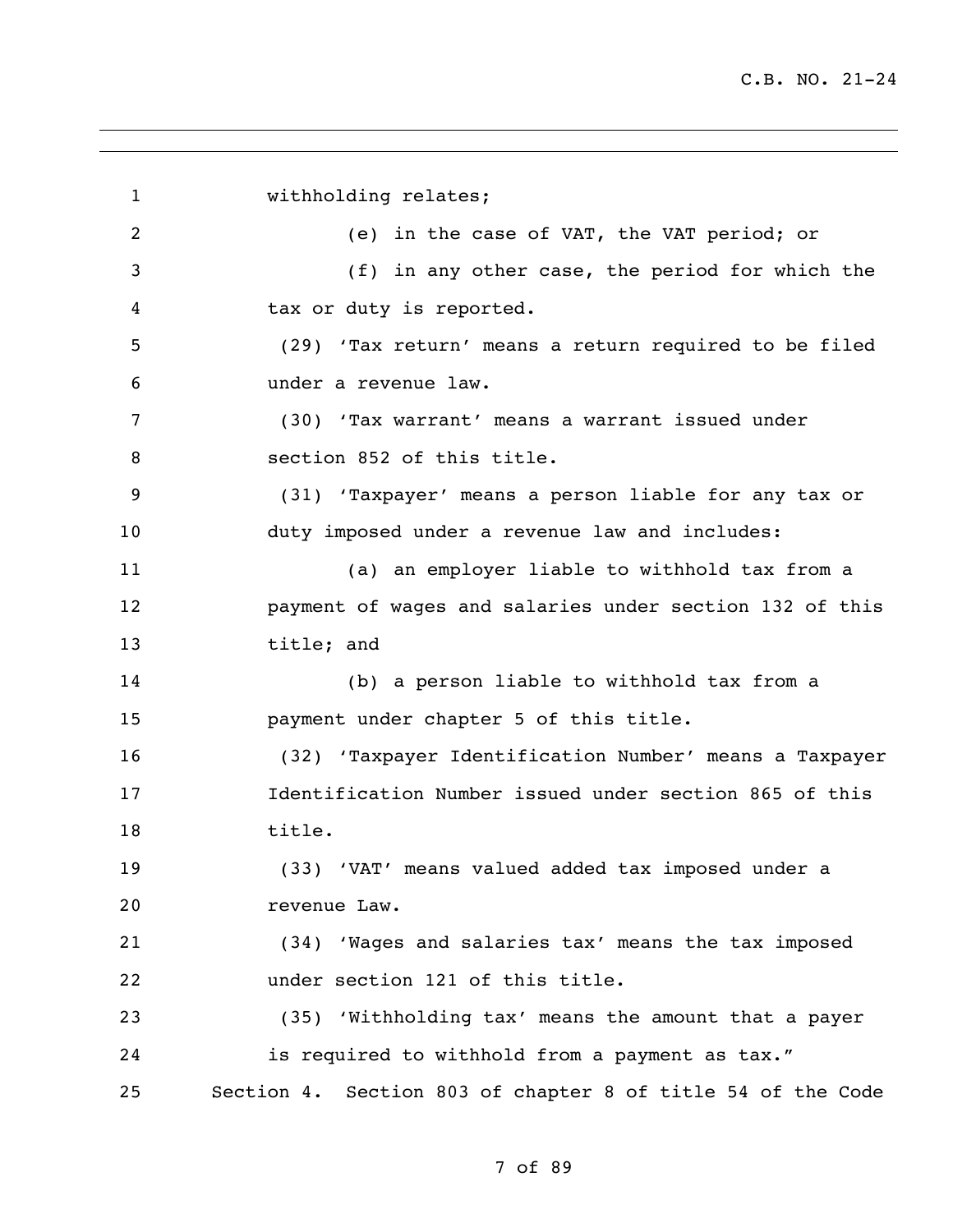of the Federated States of Micronesia, (Annotated), as amended, is hereby repealed in its entirety and a new section 803 inserted to read as follows:

 "Section 803. References to terms used in other laws. When this chapter applies in respect of a revenue law, any term not defined in this chapter has the meaning 7 that it has for the purposes of the revenue law."

 Section 5. Section 804 of chapter 8 of title 54 of the Code of the Federated States of Micronesia, (Annotated), as amended, is hereby repealed in its entirety.

 Section 6. Section 805 of chapter 8 of title 54 of the Code of the Federated States of Micronesia, as amended by Public Laws No. 18-107, is hereby repealed in its entirety.

 Section 7. Title 54 of the Code of the Federated States of Micronesia, (Annotated), as amended, is hereby amended by adding a new subchapter II to chapter 8 to be entitled "Tax Returns".

 Section 8. Title 54 of the Code of the Federated States of Micronesia, (Annotated), as amended, is hereby amended by adding a new section 811 to subchapter II of chapter 8 to read as follows:

 "Section 811. Extension of time to file a tax return. (1) A taxpayer required to file a tax return may apply, at any time and in writing, to the CEO for an extension of time to file the return.

 (2) The CEO may, upon satisfaction that there is reasonable cause (as defined in regulations issued from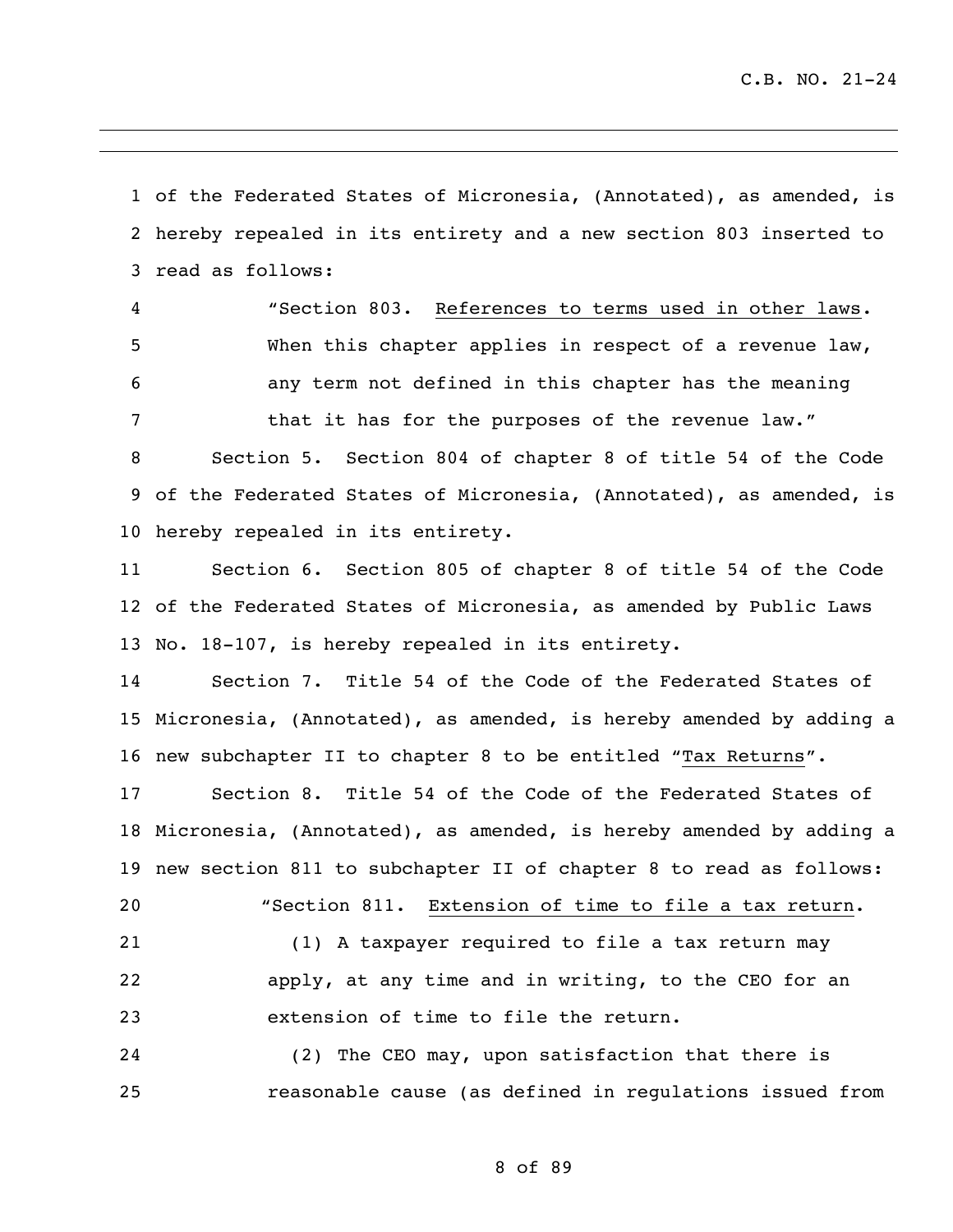1 time to time by the Authority), grant an application under subsection (1) of this section and must serve notice of the decision on the applicant. (3) An extension of time granted under this section does not change the date for payment of tax due as specified in the revenue law under which the return has been made, but shall extend the date from which penalties shall be payable with respect to the late filing of a return."

 Section 9. Title 54 of the Code of the Federated States of Micronesia, (Annotated), as amended, is hereby amended by adding a new section 812 to subchapter II of chapter 8 to read as follows:

13 "Section 812. Tax return duly made.

 A tax return purporting to be filed by or on behalf of a taxpayer is treated as having been filed by the taxpayer or with the taxpayer's authority unless the contrary is proved."

 Section 10. Title 54 of the Code of the Federated States of Micronesia, (Annotated), as amended, is hereby amended by adding a new subchapter III to chapter 8 to be entitled "Tax Decisions".

 Section 11. Title 54 of the Code of the Federated States of Micronesia, (Annotated), as amended, is hereby amended by adding a new section 821 to subchapter III of chapter 8 to read as follows: "Section 821. Self-assessments.

(1) For the purposes of this chapter: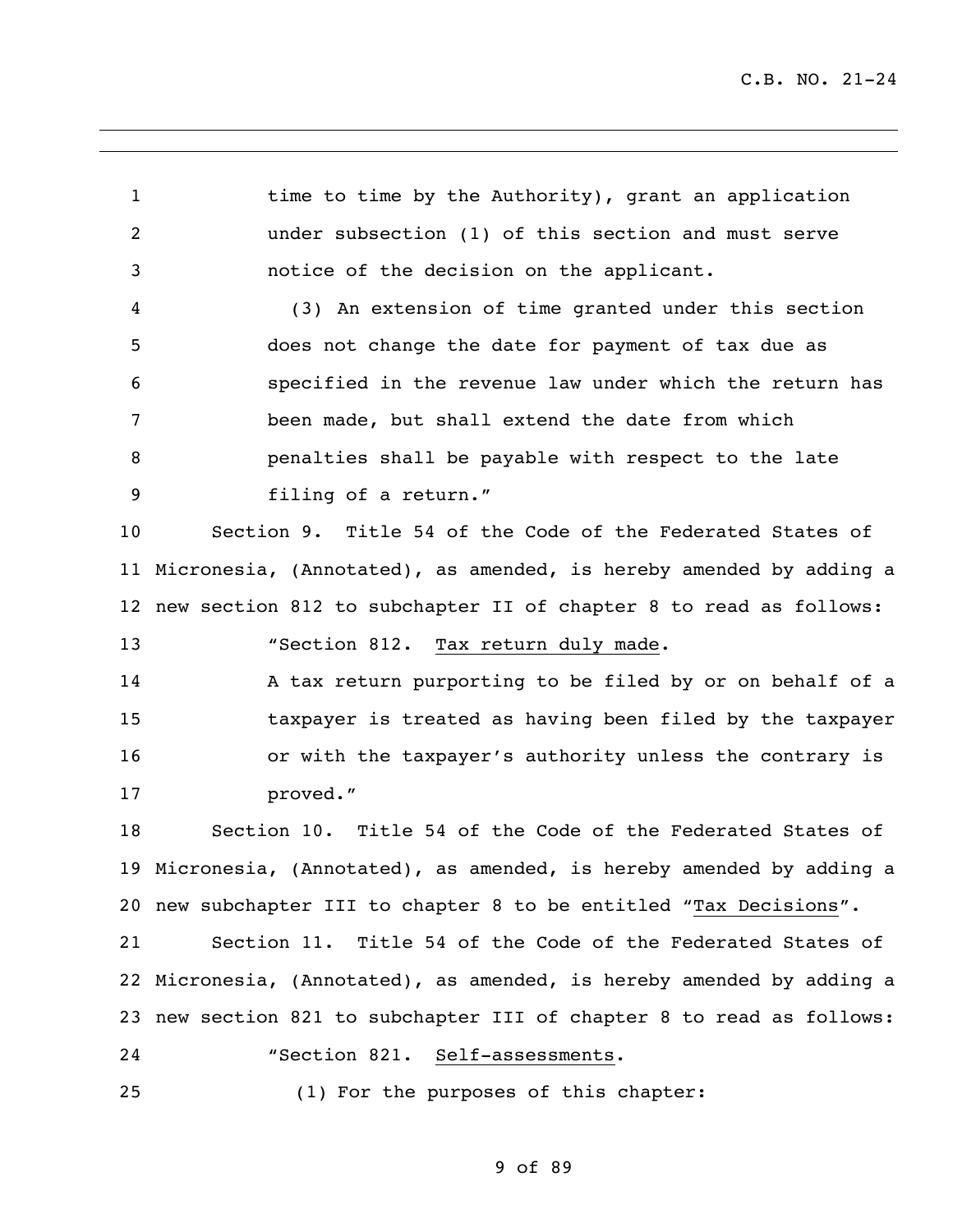(a) a self-assessment taxpayer who has filed a self-assessment return is treated as having made an assessment of the amount of tax payable for the tax period to which the return relates being that amount as set out in the return; and (b) a self-assessment return furnished by a self-assessment taxpayer is treated as a notice of the assessment served by the CEO on the taxpayer on the date the return was filed. (2) Reserved." Section 12. Title 54 of the Code of the Federated States of Micronesia, (Annotated), as amended, is hereby amended by adding a new section 822 to subchapter III of chapter 8 to read as follows: "Section 822. Assessment of person who fails to file a tax return. (1) If a taxpayer liable for tax on an assessment basis under a revenue law fails to file a tax return for 18 a tax period as required under the revenue law, the CEO may, at any time, make an assessment of the tax payable by the taxpayer. (2) The CEO must serve a taxpayer assessed under subsection (1) of this section with notice of the assessment as soon as is practicable after making the assessment. The notice must state: (a) the amount of tax payable;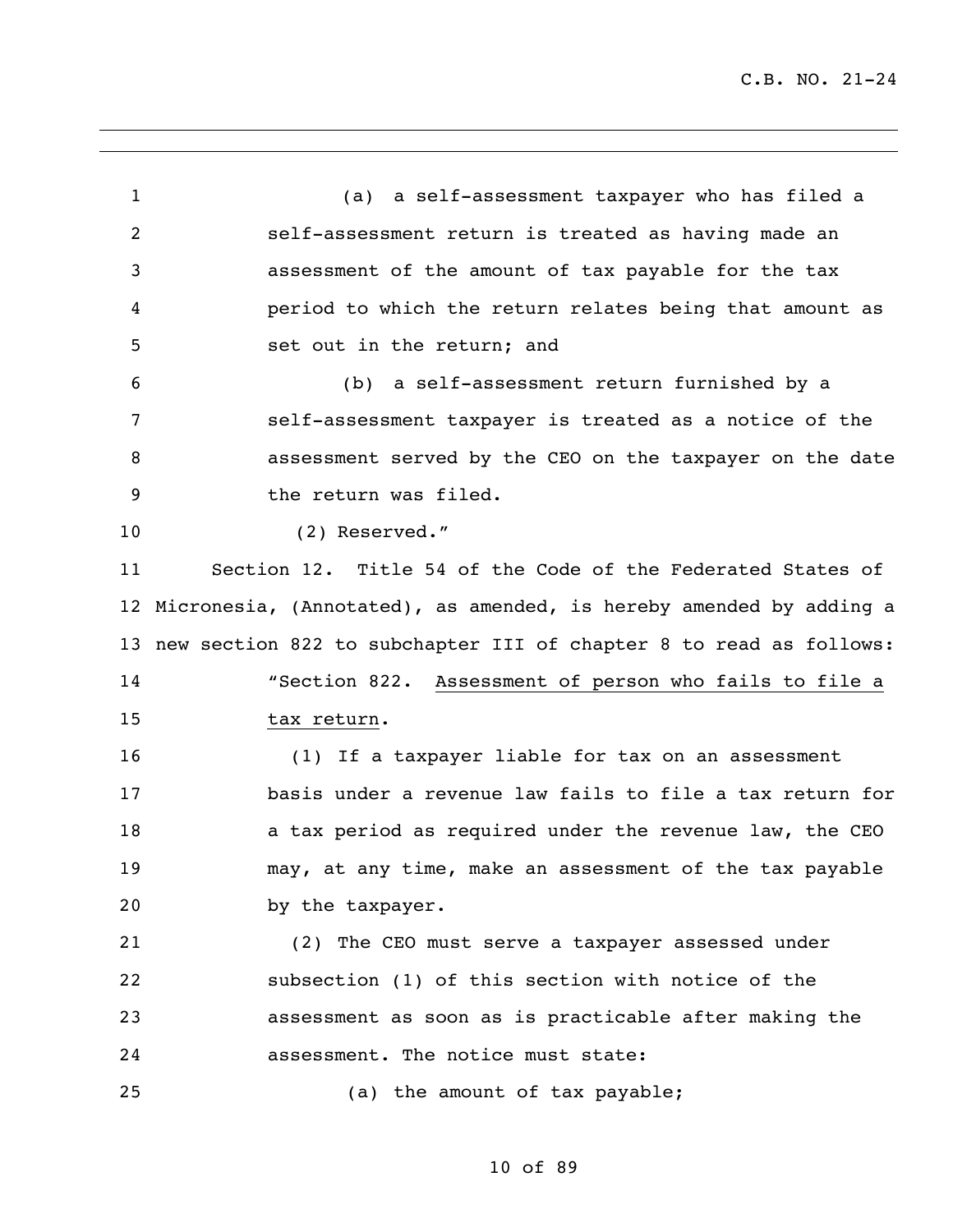(b) the amount of interest or penalty (if any) payable in respect of the tax payable; (c) the tax period in respect of which the assessment relates; (d) the date of issue of the notice; and (e) the due date for payment of the tax payable under the notice." Section 13. Title 54 of the Code of the Federated States of Micronesia, (Annotated), as amended, is hereby amended by adding a new section 823 to subchapter III of chapter 8 to read as follows: 11 "Section 823. Advanced tax assessments. (1) The CEO may make an assessment of the tax payable for the tax period and the tax is payable on the date set out in the notice of assessment served on the taxpayer if, in any tax period: (a) a taxpayer liable for tax on an assessment 17 basis under a revenue law ceases to carry on a trade, business, profession, vocation, or employment; or (b) the CEO has reasonable grounds to believe that a taxpayer liable for tax on an assessment basis under a revenue law may leave, or has left, the FSM without filing a return as required under the revenue law for the tax period. (2) The CEO must serve a taxpayer assessed under subsection (1) of this section with notice, in writing,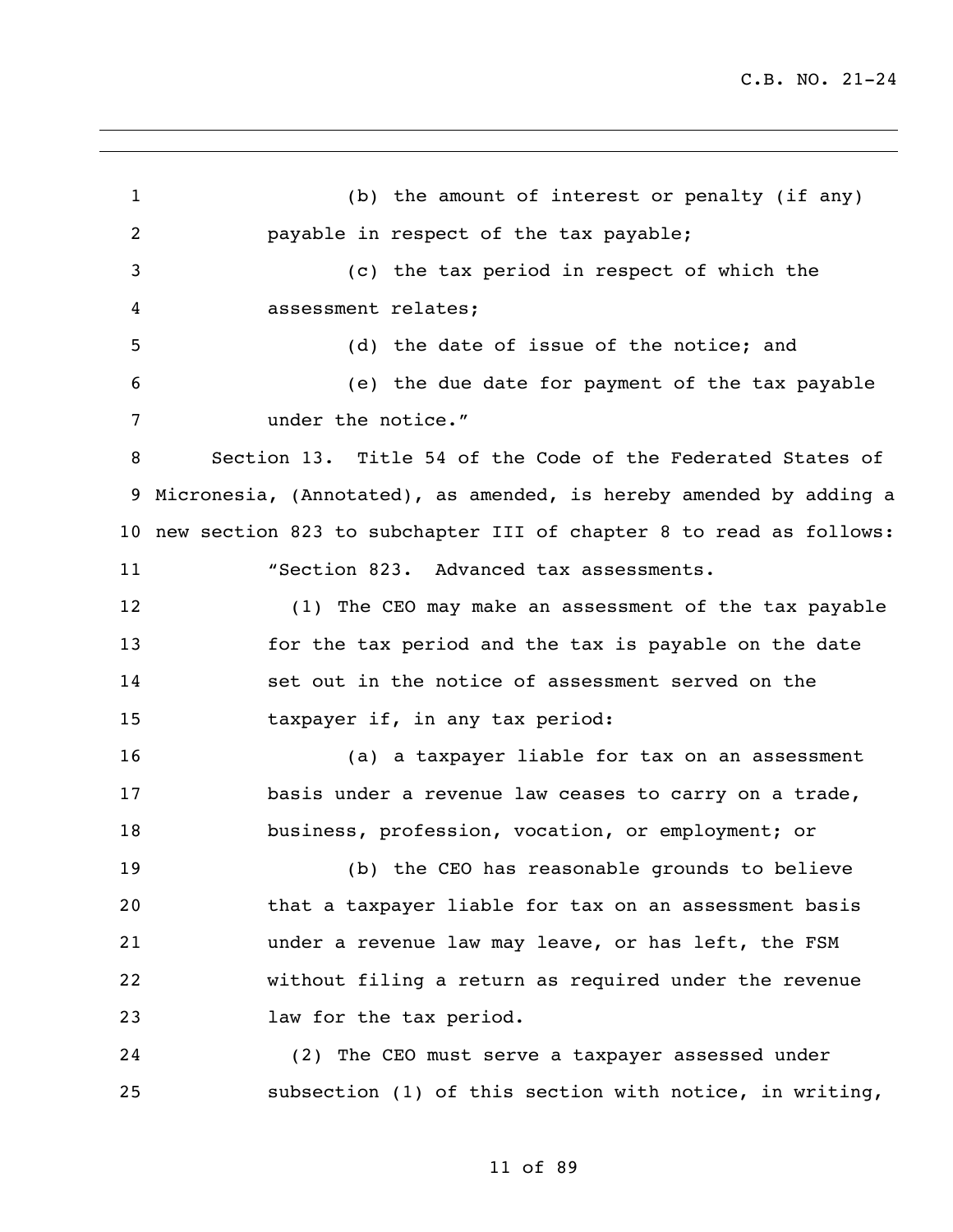of the assessment as soon as is practicable after making the assessment, and such notice must set out the matters specified in section 822(2) of this title.

 (3) An assessment made under subsection (1) of this section can be amended under section 824 of this title so that the taxpayer is assessed in respect of the whole of the tax period to which the assessment under 8 subsection (1) of this section relates."

 Section 14. Title 54 of the Code of the Federated States of Micronesia, (Annotated), as amended, is hereby amended by adding a new section 824 to subchapter III of chapter 8 to read as follows: "Section 824. Amendment of tax assessments.

 (1) Subject to this section, the CEO may amend a tax assessment by making such alterations or additions to the assessment as the CEO considers necessary to ensure **that a taxpayer is liable for the correct amount of tax**  payable in respect of the tax period to which the assessment relates.

 (2) A self-assessment taxpayer can apply to the CEO within the time specified in subsection (3)(b) of this section for the CEO to make an amendment in accordance with subsection (1) of this section to a self-assessment and the CEO shall serve the taxpayer with notice of the decision on the application as soon as is practicable after the making of the assessment.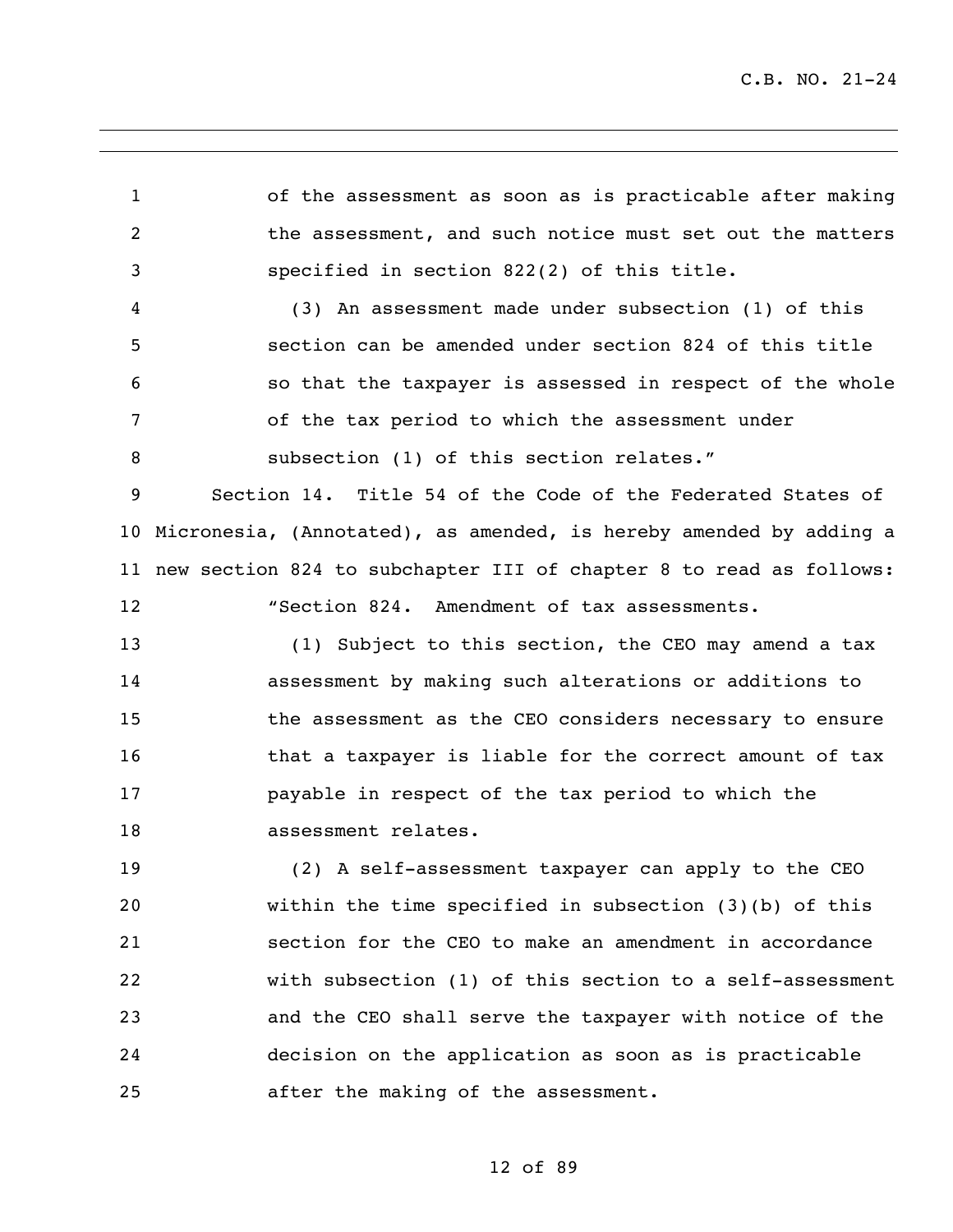(3) The amendment of a tax assessment under subsection (1) of this section may be made: (a) in the case of fraud or willful neglect, within six years of the date the CEO served notice of 5 the assessment on the taxpayer or within one year after the fraud or willful neglect is discovered, whichever is the later; or (b) in any other case, within six years of the date the CEO served notice of the assessment on the 10 taxpayer. (4) As soon as practicable after making an amended assessment under this section, the CEO must serve the taxpayer with notice of the amended assessment. (5) Subject to subsection (6) of this section, if a notice of assessment (referred to as the 'original assessment') has been amended under subsection (1) of this section, the CEO may further amend the original **assessment within the later of:**  (a) six years after the CEO served notice of the original assessment on the taxpayer; or (b) one year after the CEO served notice of the amended assessment on the taxpayer. (6) If subsection (5)(b) of this section applies, the CEO is limited to amending the alterations and additions made in the amended assessment to the original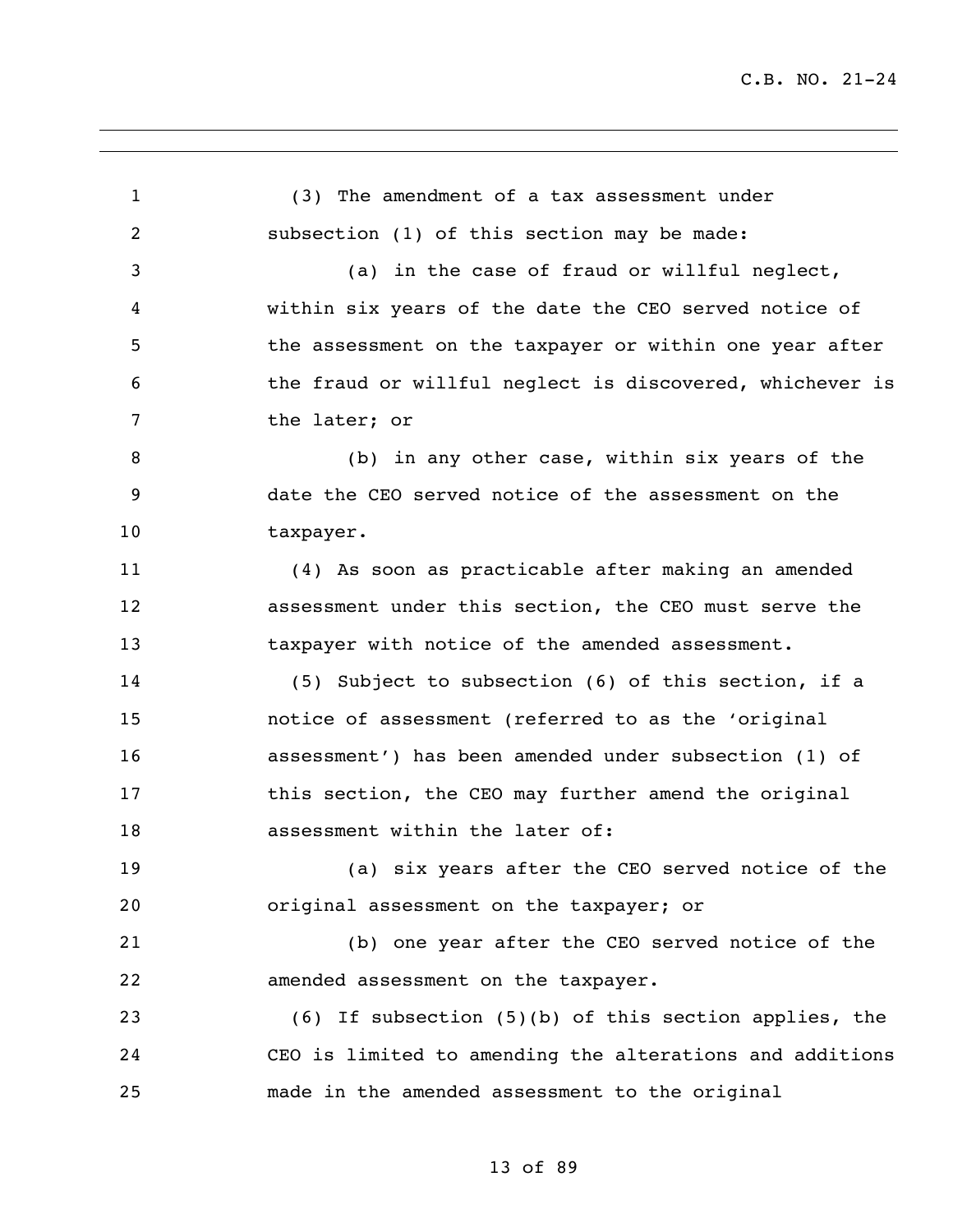assessment.

 (7) An amended assessment is treated in all respects as a tax assessment for the purposes of this chapter (other than subsection (1) or (2) of this section) and the revenue law under which the original assessment has been made.

 (8) The making of an amended assessment does not preclude the liability for any interest and penalty in relation to the tax assessed under amended assessment arising from the date that tax was due under the 11 original assessment."

 Section 15. Title 54 of the Code of the Federated States of Micronesia, (Annotated), as amended, is hereby amended by adding a new section 825 to subchapter III of chapter 8 to read as follows:

"Section 825. Validity of tax decisions.

 (1) The validity of a tax decision, a notice of a tax decision, or any other document purporting to be made or executed under a revenue law, if it is, in substance and effect, in conformity with the law under which it has been made, issued, or executed and the person assessed, or intended to be assessed or affected by the decision or document, is designated in it according to common understanding:

 (a) cannot be quashed or deemed to be void or voidable for want of form; or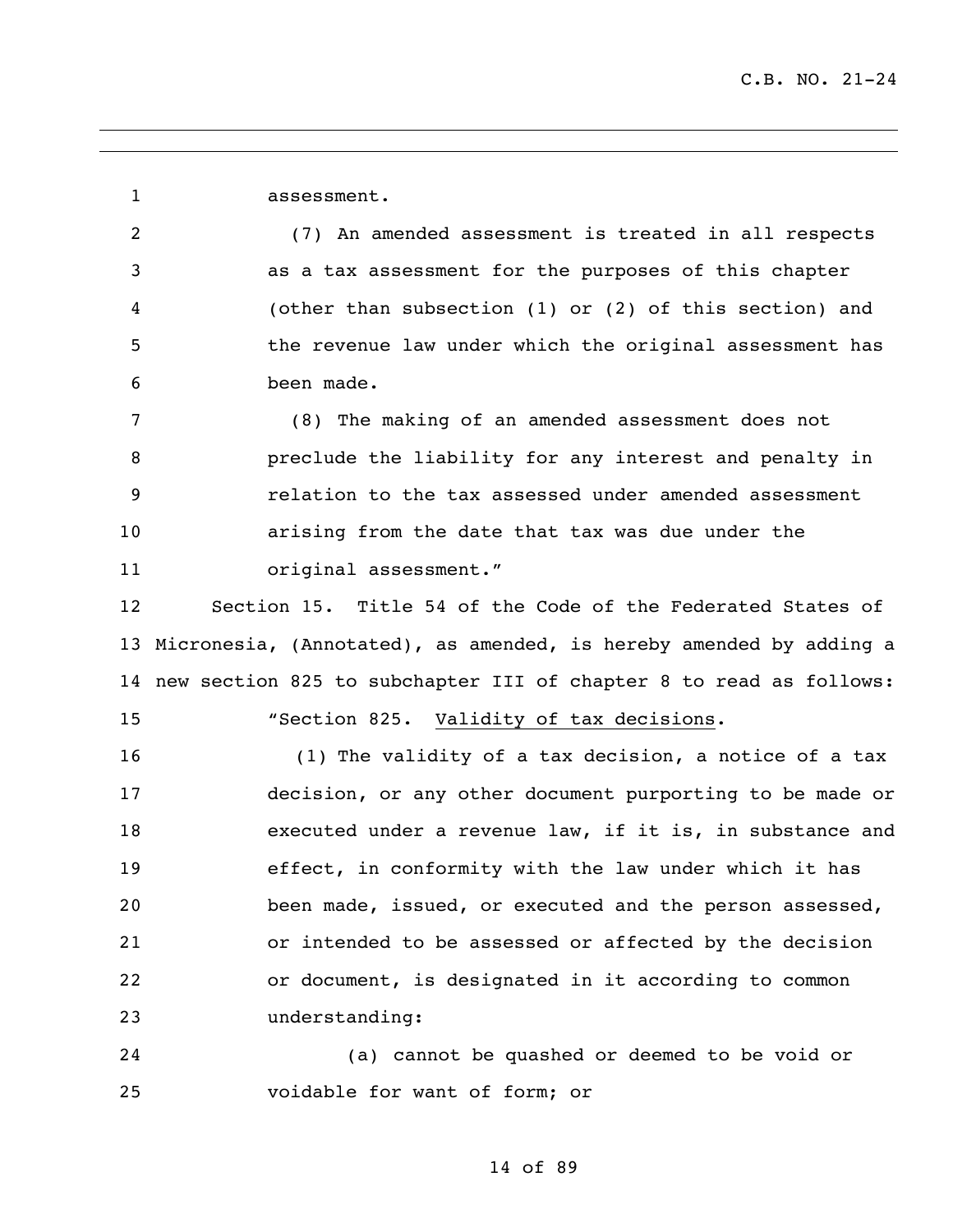(b) is not affected by reason of any immaterial mistake, defect, or omission therein. (2) Reserved." Section 16. Title 54 of the Code of the Federated States of Micronesia, (Annotated), as amended, is hereby amended by adding a new section 826 to subchapter III of chapter 8 to read as follows: "Section 826. Correctness of tax decisions. (1) Except in proceedings under subchapter IV of this chapter: (a) no tax decision can be disputed in any court 11 or in any other proceedings on any ground whatsoever; (b) the production of the original notice of a tax assessment or a document under the hand of the CEO purporting to be a copy of a notice of such assessment is conclusive evidence of the making of the assessment and that the amount and particulars of the assessment 17 are correct; and 18 (c) in the case of a self-assessment taxpayer, the production of the original self-assessment return or a document under the hand of the CEO purporting to be a copy of such return is conclusive evidence of the 22 contents of the return. (2) A court must, in all proceedings, take judicial notice of the signature of the CEO in either the original or copy of a notice of a tax decision."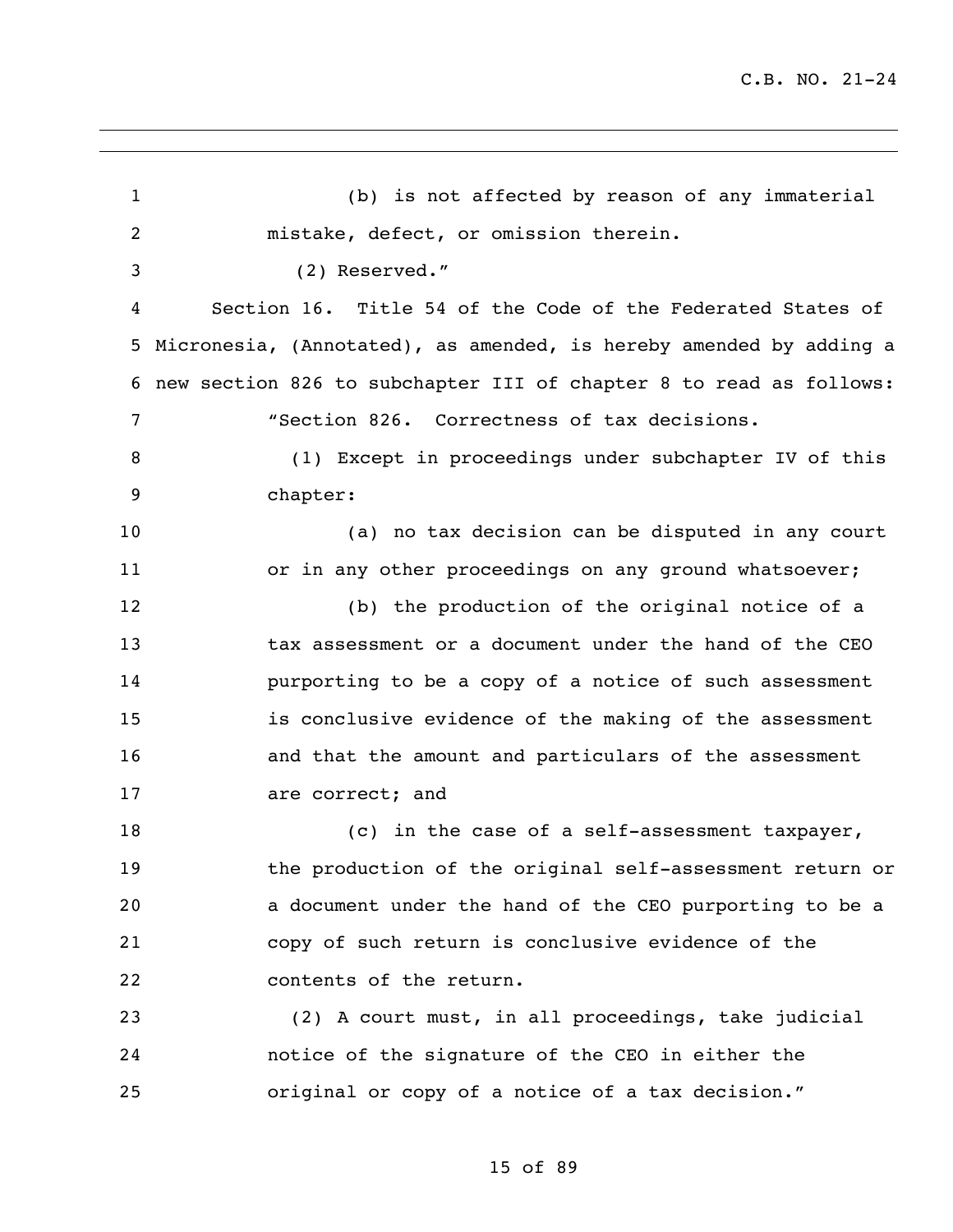Section 17. Title 54 of the Code of the Federated States of Micronesia, (Annotated), as amended, is hereby amended by adding a new section 827 to subchapter III of chapter 8 to read as follows: "Section 827. Rectification of mistakes. If the CEO is satisfied that an order made or document issued by the CEO under a revenue law contains a mistake that is apparent on the face of the record or document and the mistake does not involve a dispute as to the interpretation of the law or facts of the case, the CEO may, for the purposes of rectifying the mistake, amend 11 the order or document any time before the expiry of six years from the date of making or issuing the order or document." Section 18. Title 54 of the Code of the Federated States of

 Micronesia, (Annotated), as amended, is hereby amended by adding a new subchapter IV to chapter 8 to be entitled "Objections and Appeals".

 Section 19. Title 54 of the Code of the Federated States of Micronesia, (Annotated), as amended, is hereby amended by adding a new section 831 to subchapter IV of chapter 8 to read as follows: "Section 831. Objection to tax decision.

 (1) A person dissatisfied with a tax decision must lodge an objection to the decision with the CEO within 30 days of service of the notice of the decision. (2) If the CEO has amended an assessment under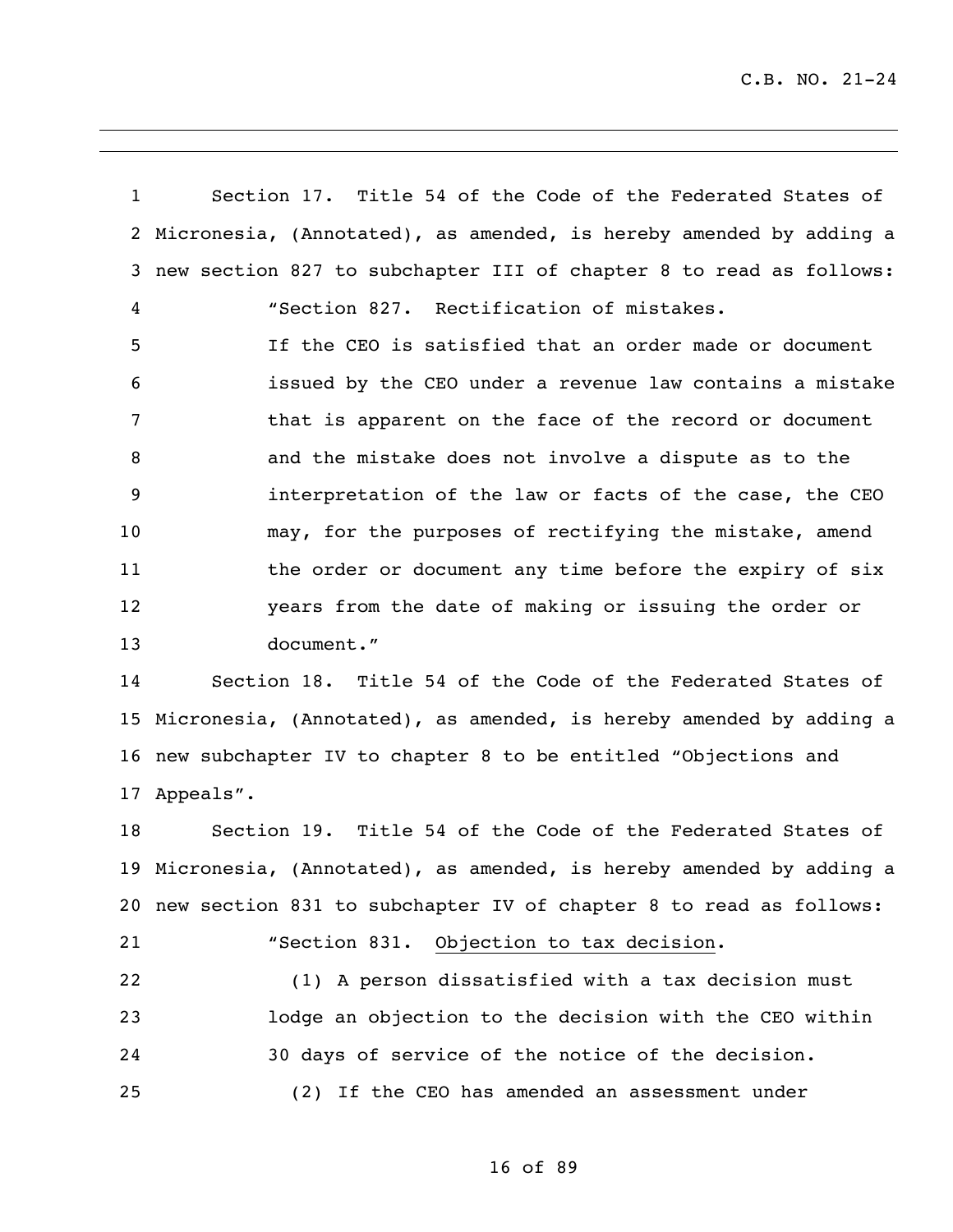section 824 of this title, the taxpayer has no further **right of objection that the taxpayer would have had if**  the amendment had not been made, except to the extent that by reason of the amendment a fresh liability is imposed on the taxpayer or an existing liability is increased.

 (3) An objection must substantially comply with the prescribed form and state fully and in detail the grounds upon which the person objecting relies to 10 support the objection.

 (4) A person may apply, in writing, to the CEO for an extension of time to lodge an objection and the CEO may, if satisfied there is reasonable cause, grant an application under this section and must serve notice of the decision on the applicant as soon as is practicable after making the decision.

 (5) Subject to subsection (6) of this section, the CEO must consider the objection and either allow the objection in whole or part, or disallow it, and the CEO's decision is referred to as an 'objection decision'.

 (6) The CEO is not required to consider an objection unless and until the person objecting has complied with all the requirements under this chapter or the revenue law to which the objection relates in relation to the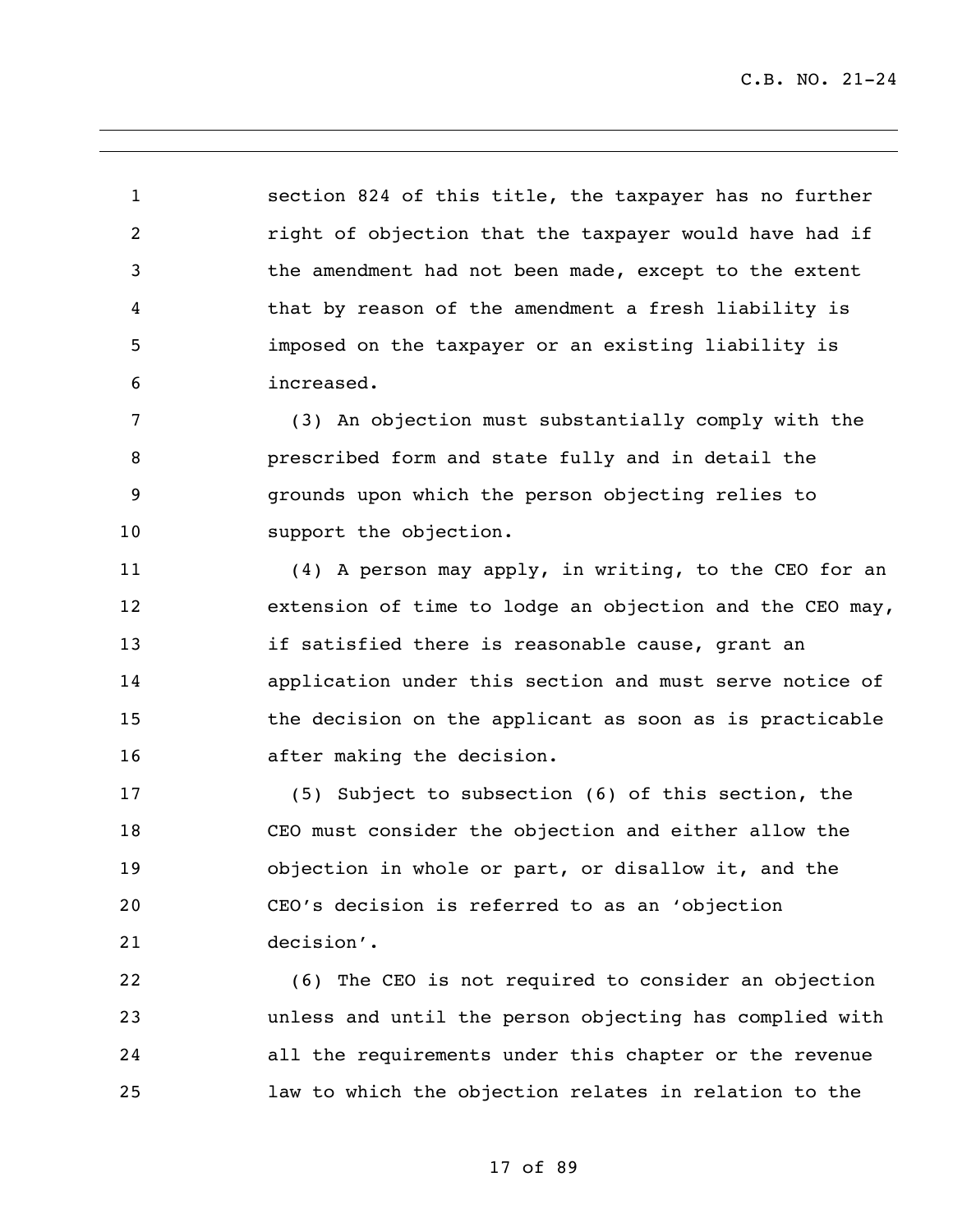making of tax returns and payment of tax. (7) The CEO must serve notice of the objection decision on the person objecting as soon as practicable after making the decision." Section 20. Title 54 of the Code of the Federated States of Micronesia, (Annotated), as amended, is hereby amended by adding a new section 832 to subchapter IV of chapter 8 to read as follows: 8 "Section 832. Judicial review. (1) A person dissatisfied with an objection decision may institute an action for review in a court of competent jurisdiction in the FSM. Such action is commenced by filing a petition, within sixty days after service of notice of the objection decision, setting forth: (a) assignments of errors alleged to have been committed by the CEO in making the objection decision; (b) the facts relied upon to sustain such assignments of errors; and (c) a prayer for appropriate relief. (2) The CEO is the defendant in proceedings under subsection (1) of this section. (3) The payment of the amount of tax in dispute, in whole or part, after the filing of a petition under subsection (1) of this section does not deprive the court of jurisdiction.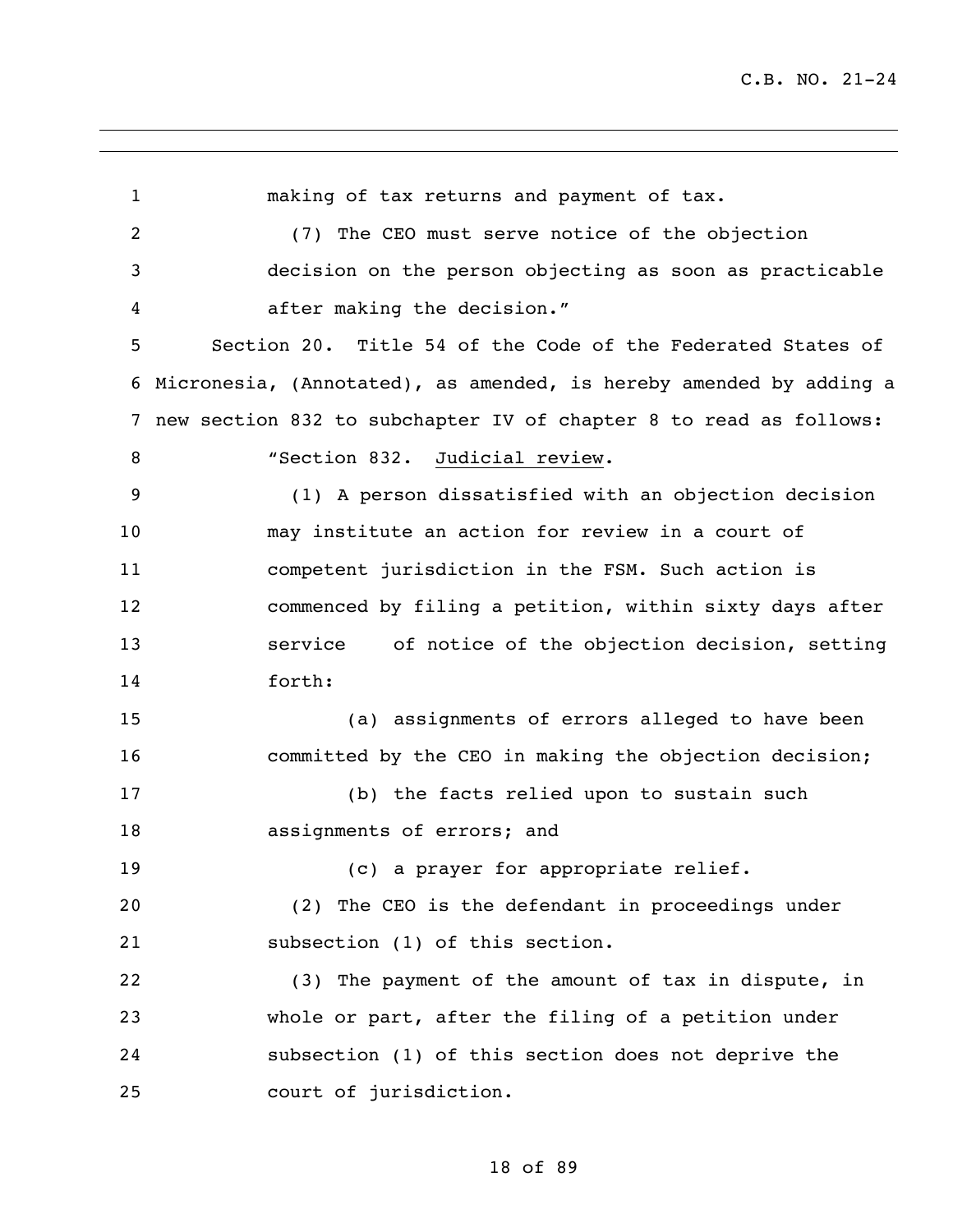(4) When the decision of the court or an appeal there from becomes final, the CEO must, upon presentment of a certified copy of the decree, make such adjustments to comply with the decree as are necessary to correct, amend, or abate the assessment, and determine whether an additional amount of tax is to be assessed. (5) This section shall not condition or limit the **8** right of a taxpayer to seek immediate judicial review of any action taken or to be taken under subchapter VI of 10 this chapter." Section 21. Title 54 of the Code of the Federated States of Micronesia, (Annotated), as amended, is hereby amended by adding a new section 833 to subchapter IV of chapter 8 to read as follows: "Section 833. General provisions relating to objections and appeals. 16 (1) In any proceeding under this chapter: 17 (a) in the case of a tax assessment, the burden is on the taxpayer to prove that the assessment is excessive; or (b) in the case of a tax decision (other than a tax assessment), the burden is on the person objecting to the decision to prove that the decision should not have been made or should have been made differently. (2) In an action for review by a court under section 832 of this title, the person bringing the action is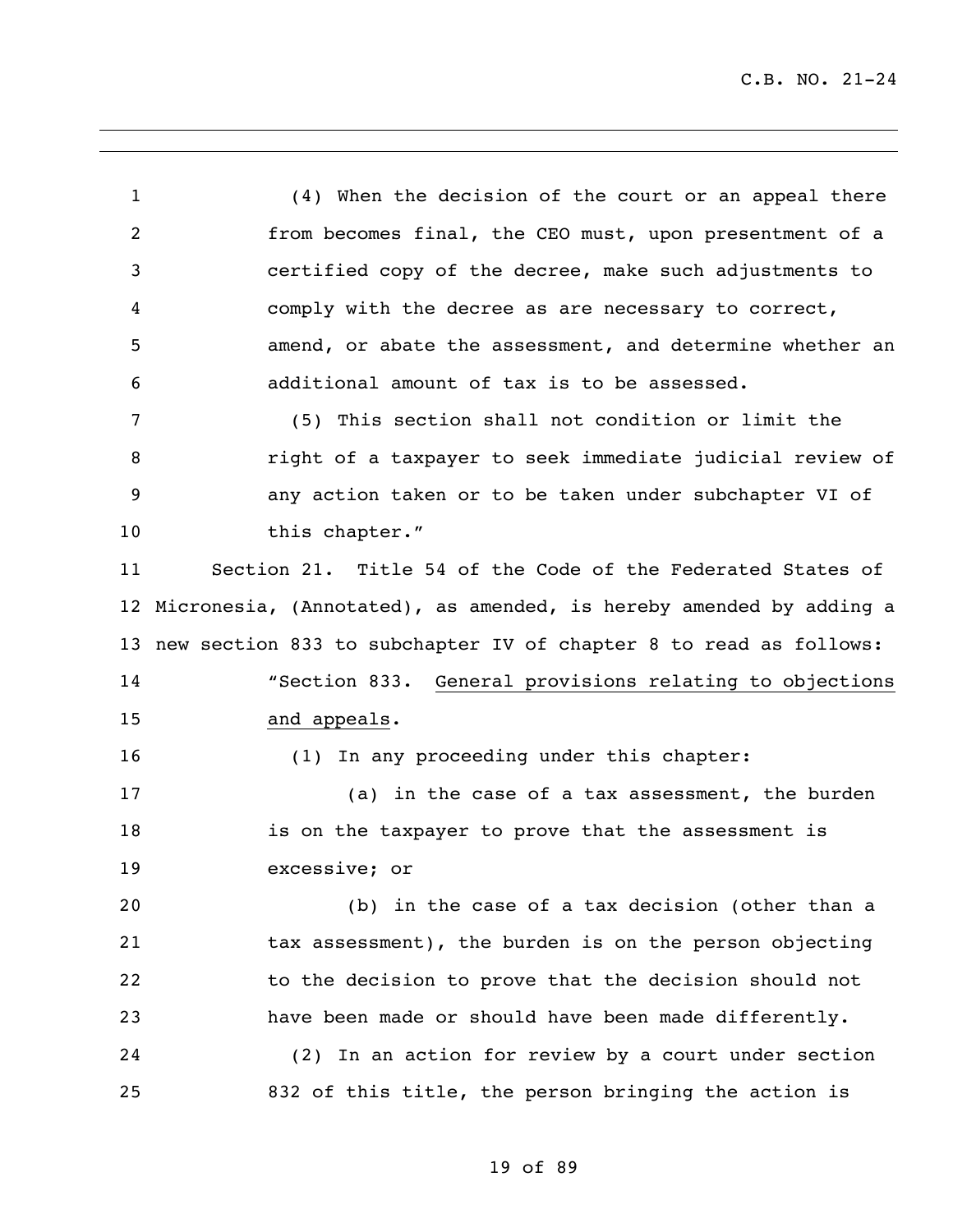```
1 limited to the grounds stated in the person's objection 
2 to the CEO.
3 (3) To the extent necessary for the making of a 
4 decision and when presented, the reviewing court shall 
5 decide all relevant questions of law and fact, interpret 
6 constitutional and statutory provisions, and determine 
7 the meaning or applicability of the terms of any action 
8 taken by the CEO.
9 (4) The reviewing court shall:
10 (a) compel any action of the CEO unlawfully 
11 withheld or unreasonably delayed; and
12 (b) hold unlawful and set aside any actions and 
13 decisions of the CEO found to be:
14 (i) arbitrary, capricious, an abuse of 
15 discretion, or otherwise not in accordance with law;
16 (ii) contrary to constitutional right,
17 power, privilege, or immunity;
18 (iii) in excess of statutory jurisdiction,
19 authority, or limitations, or a denial of legal rights;
20 (iv) without substantial compliance with the 
21 procedures required by law; or
22 (v) unwarranted by the facts. 
23 (5) Subject to subsection (6) of this section, the 
24 tax due under a tax assessment is payable 
25 notwithstanding that an objection has been lodged or an
```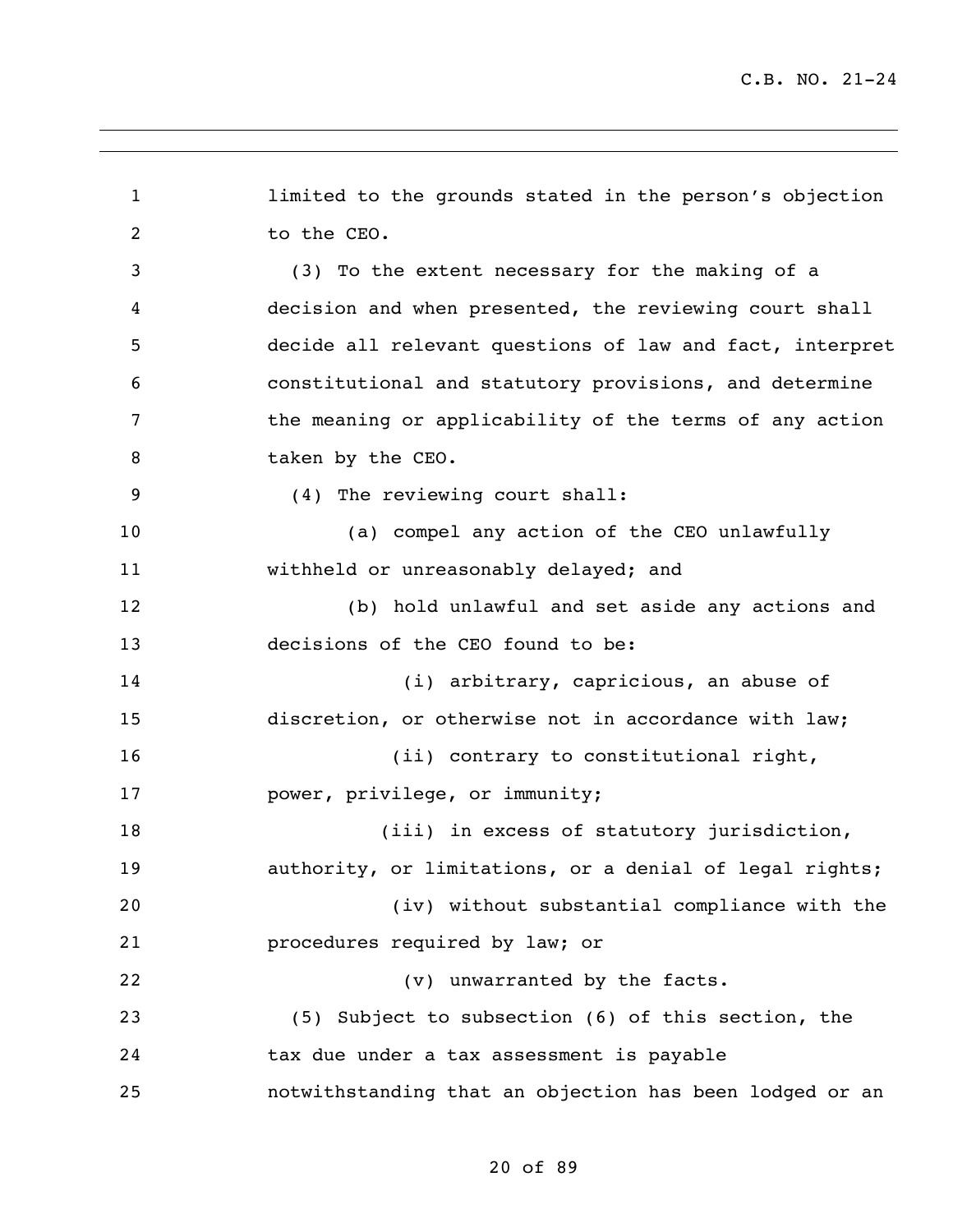action for judicial review under section 832 of this 2 title has been instituted by the taxpayer in respect of the assessment.

 (6) The CEO may, upon application in writing by a taxpayer, agree to stay recovery of a tax in dispute under a tax assessment up to a maximum of fifty percent (50%) of the disputed tax, but only if the taxpayer has paid the entire amount of tax due under the assessment 9 that is not in dispute."

 Section 22. Title 54 of the Code of the Federated States of Micronesia, (Annotated), as amended, is hereby amended by adding a new subchapter V to chapter 8 to be entitled "Recovery of Unpaid Tax".

 Section 23. Title 54 of the Code of the Federated States of Micronesia, (Annotated), as amended, is hereby amended by adding a new section 841 to subchapter V of chapter 8 to read as follows:

17 "Section 841. Payment of tax.

(1) A taxpayer must pay tax in the prescribed manner.

 (2) Any unpaid tax may be sued for and recovered in any court of competent jurisdiction by the CEO suing in his or her official capacity as collection agent for the National or State Governments, as the case may be.

 (3) In any suit under subsection (2) of this section, the production of a certificate signed by the CEO stating the name and address of the taxpayer and the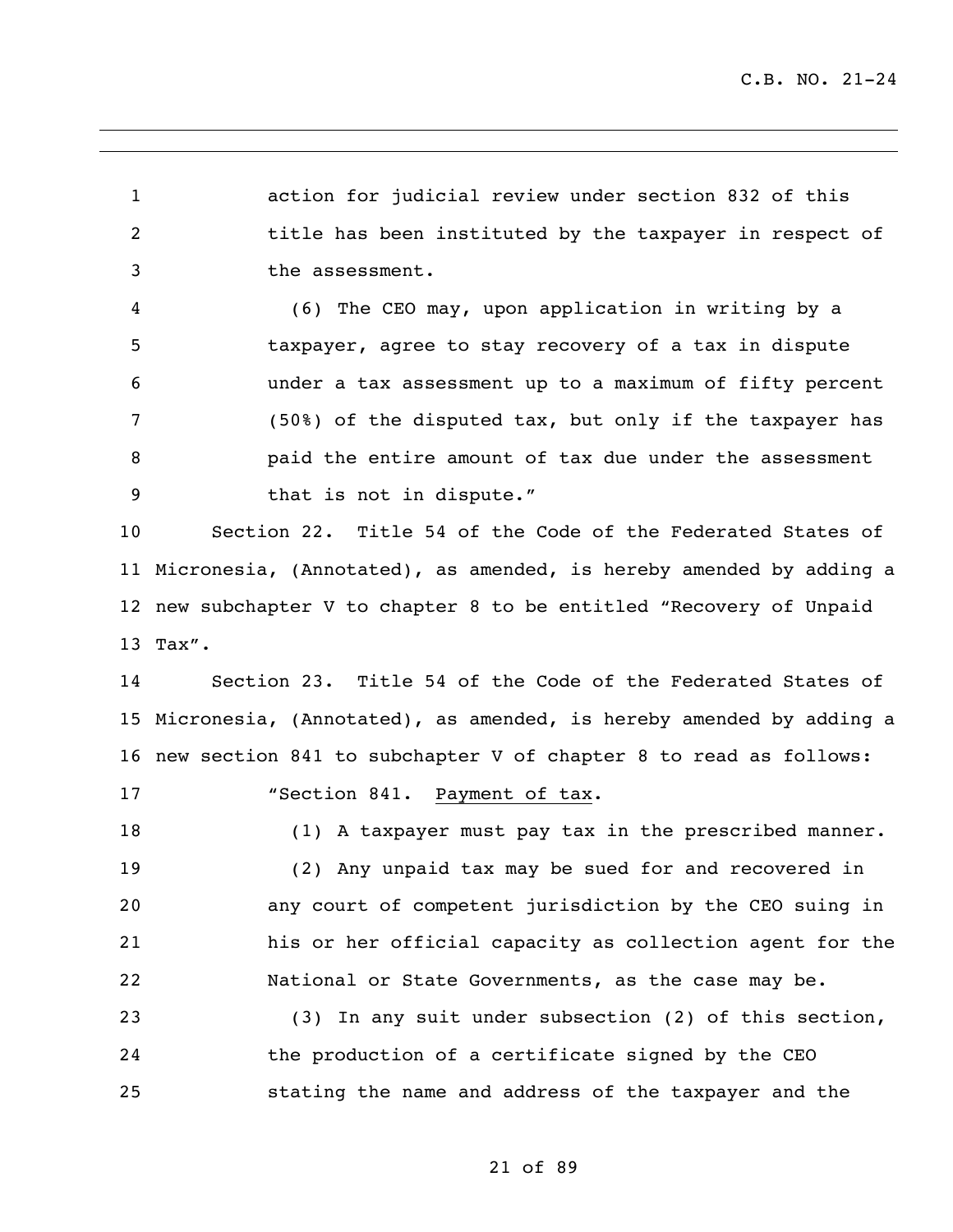| 1              | amount of tax due is sufficient evidence that the amount           |
|----------------|--------------------------------------------------------------------|
| $\overline{2}$ | of tax is due by the taxpayer and sufficient authority             |
| 3              | for the court to give judgment with full costs of suit             |
| 4              | against the taxpayer."                                             |
| 5              | Section 24. Title 54 of the Code of the Federated States of        |
| 6              | Micronesia, (Annotated), as amended, is hereby amended by adding a |
| 7              | new section 842 to subchapter V of chapter 8 to read as follows:   |
| 8              | "Section 842. Extension of time to pay tax.                        |
| 9              | (1) A taxpayer may apply, in writing, to the CEO for               |
| 10             | an extension of time to pay tax due under a revenue law.           |
| 11             | (2) If an application has been made under this                     |
| 12             | section, the CEO may, having regard to the circumstances           |
| 13             | of the case:                                                       |
| 14             | (a) grant the taxpayer an extension of time for                    |
| 15             | payment of the tax due; or                                         |
| 16             | (b) require the taxpayer to pay the tax due in                     |
| 17             | such installments as the CEO may determine, and the CEO            |
| 18             | must serve the taxpayer with written notice of the                 |
| 19             | decision.                                                          |
| 20             | (3) If a taxpayer permitted to pay tax by                          |
| 21             | installments defaults in the payment of an installment,            |
| 22             | the whole balance of the tax outstanding, at the time of           |
| 23             | default, is immediately payable.                                   |
| 24             | (4) The grant of an extension of time or permission                |
| 25             | to pay tax due by installments does not preclude the               |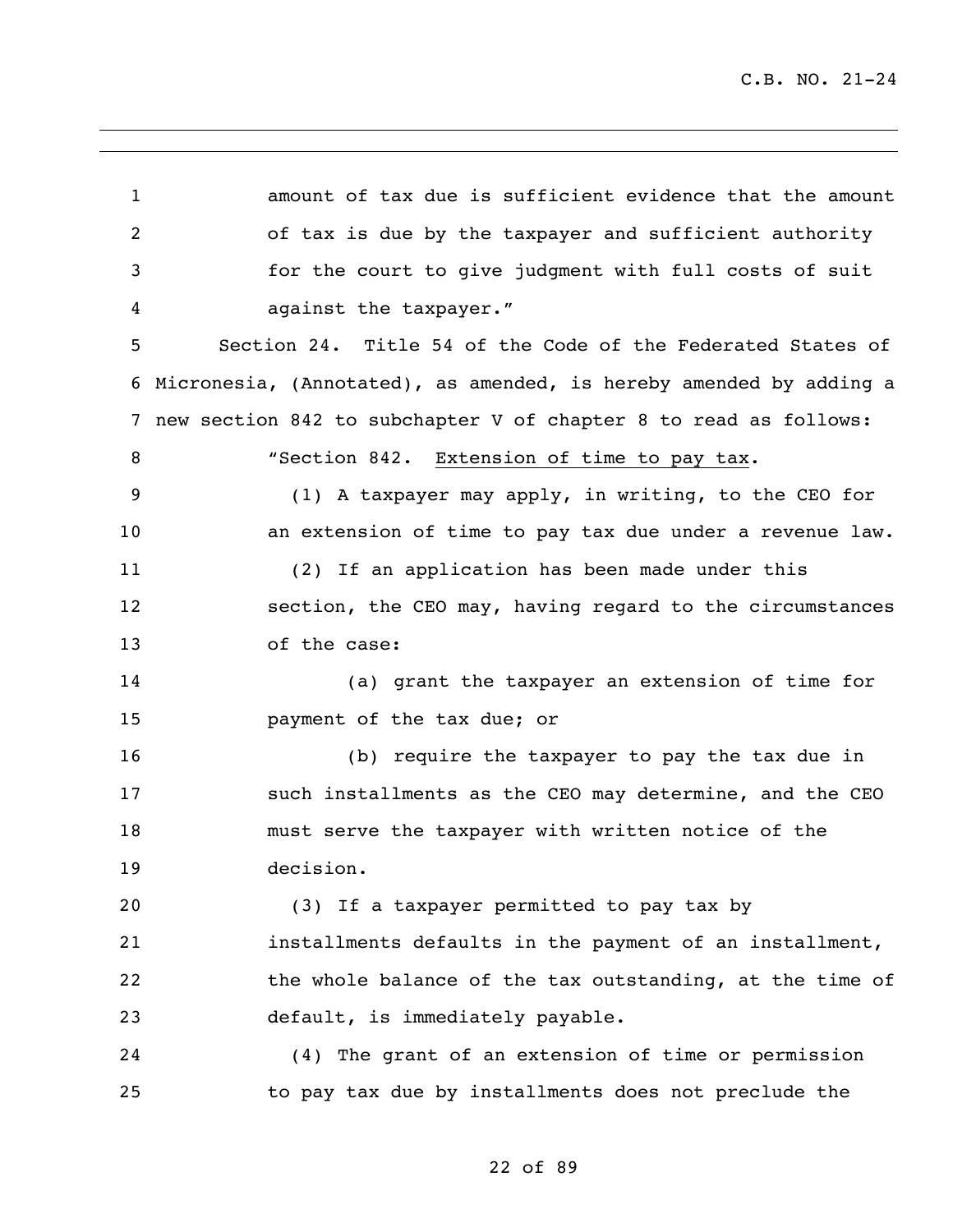liability for late payment interest arising from the original date the tax was due for payment." Section 25. Title 54 of the Code of the Federated States of Micronesia, (Annotated), as amended, is hereby amended by adding a new section 843 to subchapter V of chapter 8 to read as follows: "Section 843. Trustees, liquidators, and executors. (1) In this section: 8 (a) "trustee" means: (i) a liquidator of a company being wound up; (ii) a receiver for debenture holders who has taken possession of any assets of a company; 13 (iii) a trustee in bankruptcy; 14 (iv) a mortgagee in possession; (v) an executor of a deceased estate; or (vi) any other person holding a similar office or acting in a similar capacity; and (b) "taxpayer", in relation to a trustee, means the person whose assets are in the possession or control of the trustee, including if the trustee is an executor, 22 the estate of the deceased person. (2) A trustee must, within 14 days after becoming a trustee in respect of, or assuming the control of assets of a taxpayer in the capacity as trustee, give written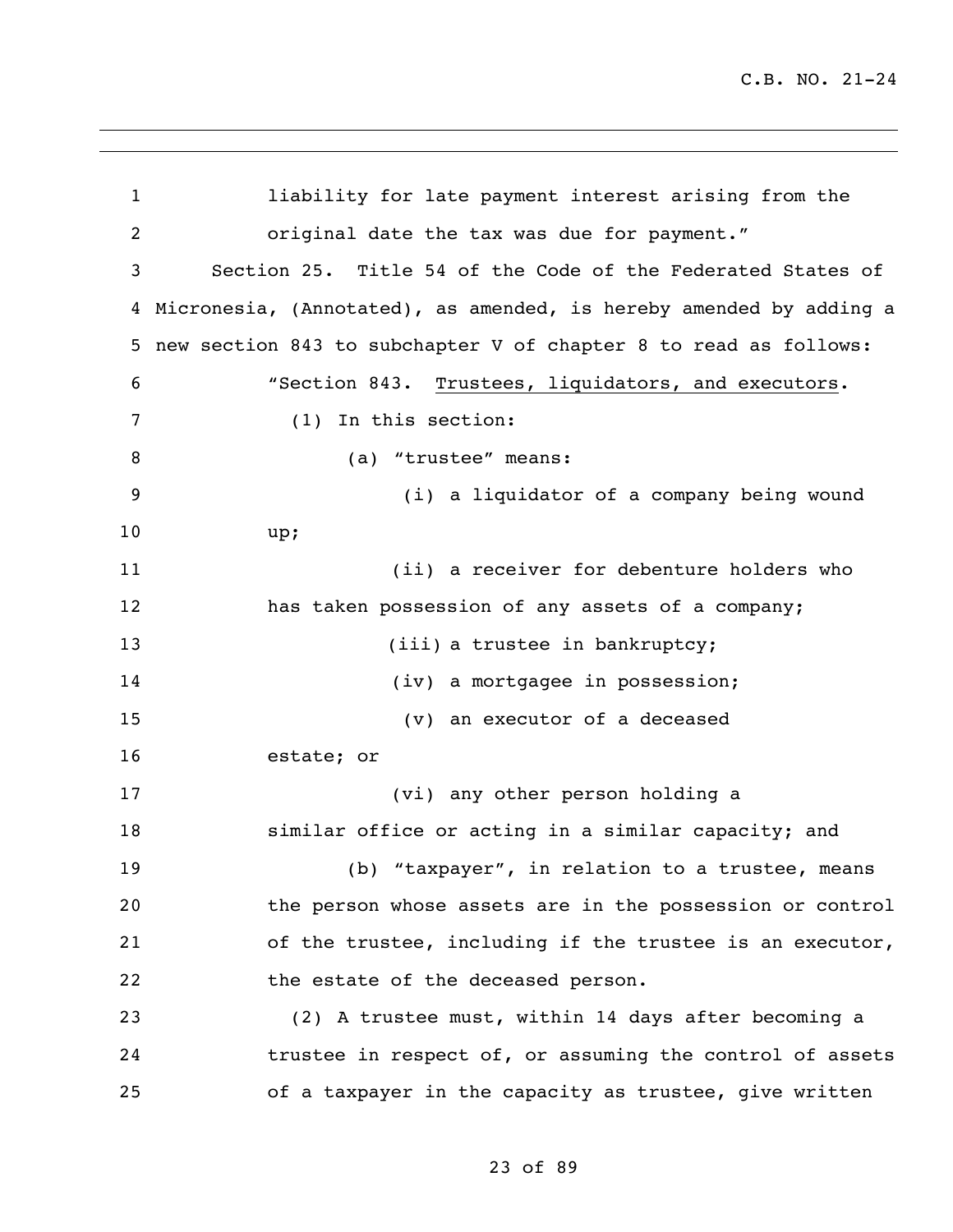1 notice thereof to the CEO. (3) The CEO must notify the trustee, in writing, of the amount of any tax that is payable by the taxpayer and such notice must be served on the trustee within one month of the CEO being served with a notice under subsection (2) of this section. (4) Subject to subsection (5) of this section, a trustee: (a) must not, without the leave of the CEO, dispose of any asset of the taxpayer until a notice has been served on the trustee under subsection (3) of this section; (b) must set aside, out of the assets available for the payment of tax due by the taxpayer, assets to the value of the amount notified under subsection (3) of 16 this section, or the whole of the assets if their value is less than the amount notified; and (c) is, to the extent of the value of the assets required to be set aside, liable for the tax due by the taxpayer. (5) A trustee may pay the expenses properly incurred by the trustee in the capacity as such, including the trustee's remuneration, in priority to the amount notified under subsection (3) of this section. (6) If two or more persons are trustees in respect of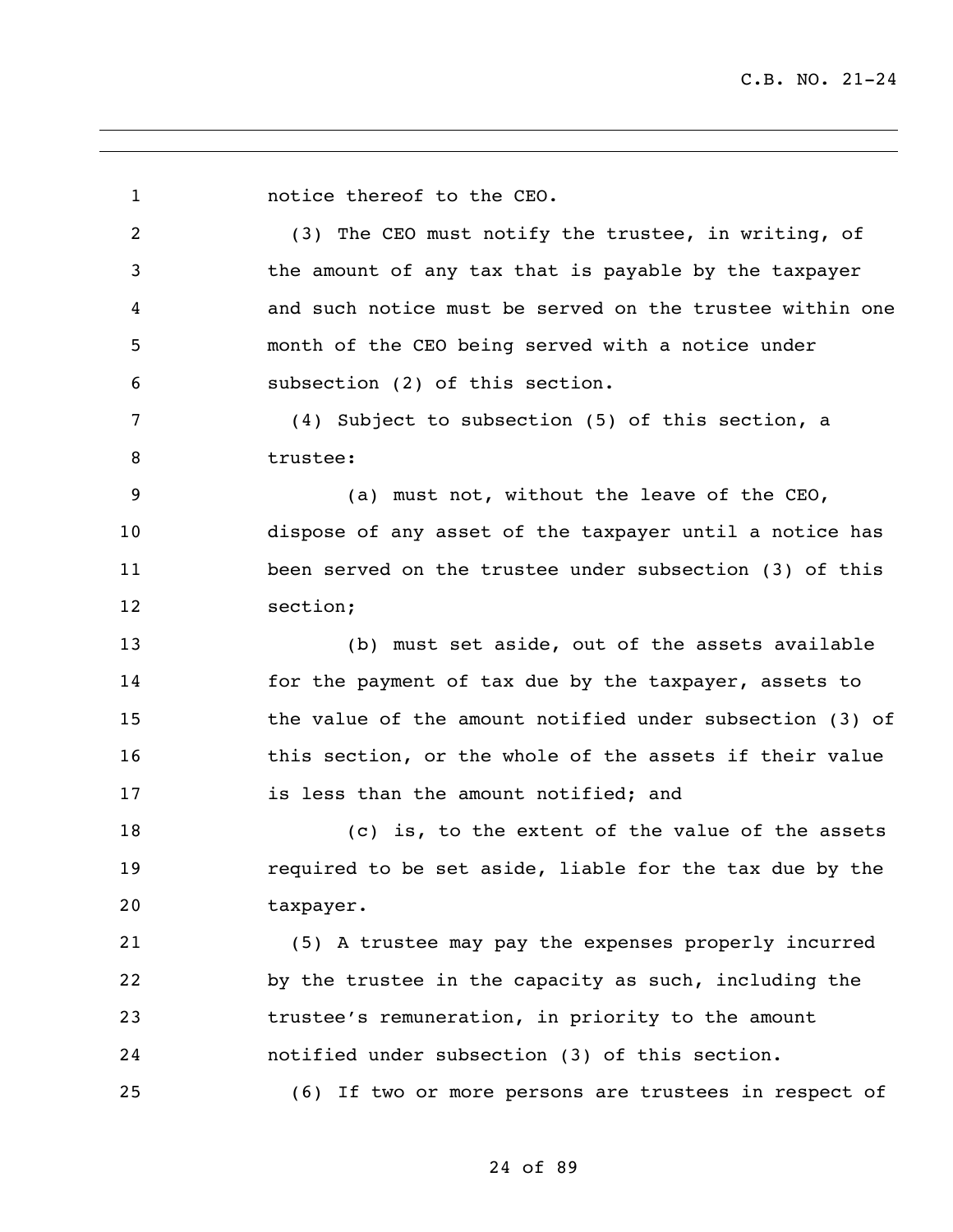a taxpayer, the obligations and liabilities under this section apply jointly and severally to the trustees but may be discharged by any of them. (7) The amount that a trustee is liable for under subsection (4)(c) of this section is treated as if it were tax payable by the trustee as taxpayer for the purposes of this subchapter, subchapter VI of this 8 chapter, and section 871 of this title." Section 26. Title 54 of the Code of the Federated States of Micronesia, (Annotated), as amended, is hereby amended by adding a new section 844 to subchapter V of chapter 8 to read as follows: "Section 844. Recovery of unpaid tax from third party. (1) In this section, "payer" means a person who: (a) owes or may subsequently owe money to a taxpayer; (b) holds or may subsequently hold money, for or 17 on account of, a taxpayer; (c) holds money on account of some other person for payment to a taxpayer; or (d) has authority from some other person to pay money to a taxpayer. (2) This section applies if a taxpayer is liable to pay tax and the tax has not been paid by the taxpayer by the due date for payment. This remedy shall be in addition to any right of levy and execution set forth in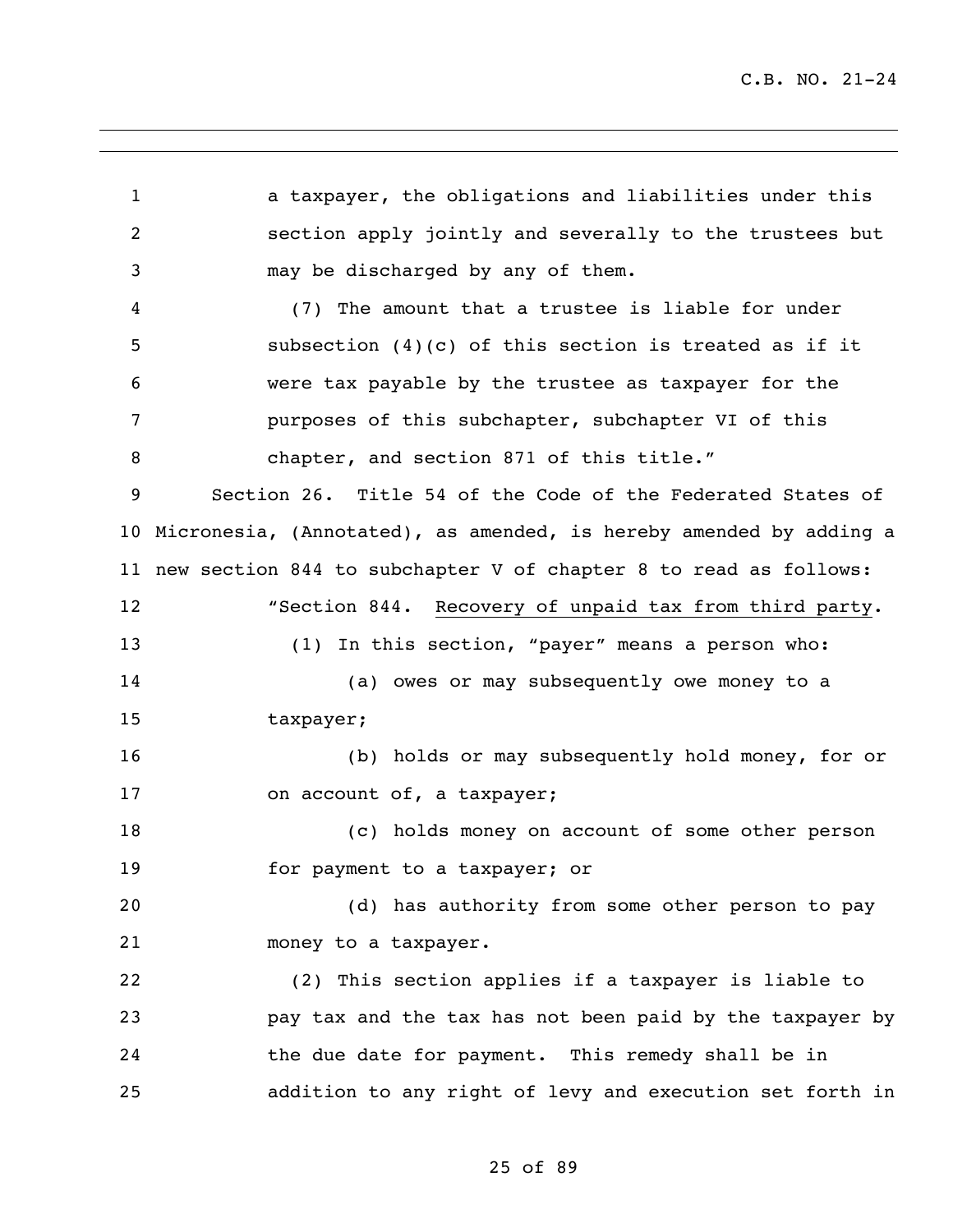1 subchapter VI of this chapter. (3) If this section applies, the CEO may, by notice in writing, require a payer in respect of the taxpayer to pay the amount specified in the notice to the CEO, being an amount that does not exceed the amount of tax that has not been paid. (4) A payer must pay the amount specified in a notice under subsection (3) of this section by the date specified in the notice, being a date that is not before 10 the date that the amount owed to the taxpayer becomes due to the taxpayer or held on the taxpayer's behalf. (5) If a notice served under subsection (3) of this section requires a payer to deduct amounts from wages or salaries, the amount required to be deducted by the payer from each payment must not exceed twenty percent of the amount of each payment of wages or salaries. (6) If a person served with a notice under subsection (3) of this section is unable to comply with the notice by reason of lack of moneys owing to, or held for, the taxpayer, the person must notify the CEO, in writing, setting out the reasons for the person's inability to comply. (7) If a notice is served on the CEO under subsection (6) of this section, the CEO may, by notice in writing: (a) accept the notification and cancel or amend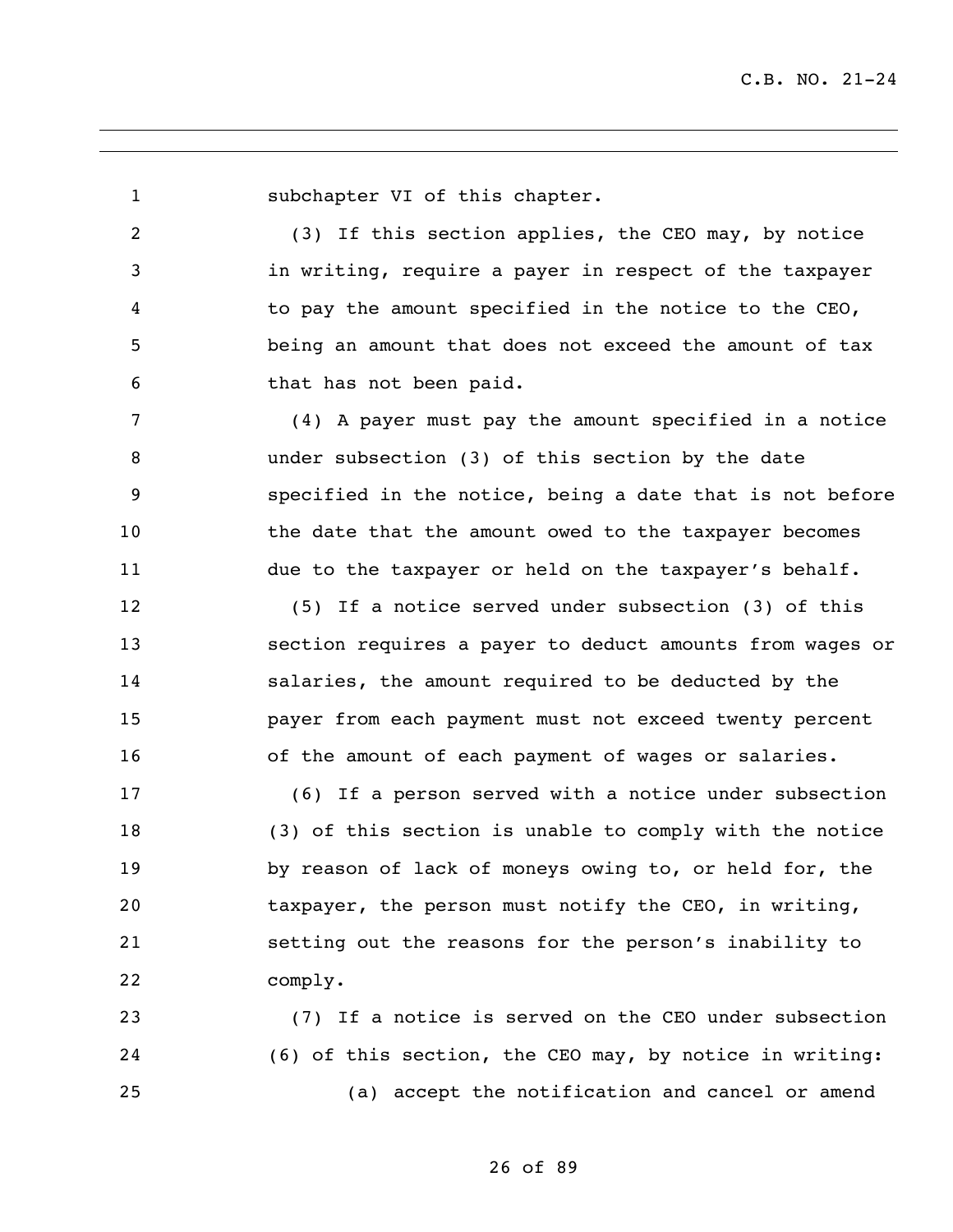| $\mathbf{1}$   | the notice issued under subsection (3) of this section;  |
|----------------|----------------------------------------------------------|
| $\overline{2}$ | or                                                       |
| 3              | (b) reject the notification.                             |
| 4              | (8) The CEO must, by notice in writing to the payer,     |
| 5              | revoke or amend a notice served under subsection (3) of  |
| 6              | this section if the taxpayer has paid the whole or part  |
| 7              | of the tax due or has made an arrangement satisfactory   |
| 8              | to the CEO for payment of the tax.                       |
| 9              | (9) A copy of a notice served on a payer under this      |
| 10             | section must be served on the taxpayer.                  |
| 11             | (10) An amount deducted from a payment by a payer        |
| 12             | pursuant to a notice served on a payer under this        |
| 13             | section is held by the payer in trust for the Authority. |
| 14             | (11) A payer making a payment under this section is      |
| 15             | treated as acting under the authority of the taxpayer    |
| 16             | and of all other persons concerned and is hereby         |
| 17             | indemnified in respect of the payment.                   |
| 18             | (12) The CEO must apply any amount paid by a payer       |
| 19             | under this section to the tax owing by the taxpayer.     |
| 20             | (13) A payer who, without reasonable cause, fails to     |
| 21             | comply with a notice under this section is personally    |
| 22             | liable for the amount specified in the notice.           |
| 23             | (14) The amounts referred to in subsections (10) and     |
| 24             | (13) of this section are treated as if they were tax     |
| 25             | payable by the payer as taxpayer for the purposes of     |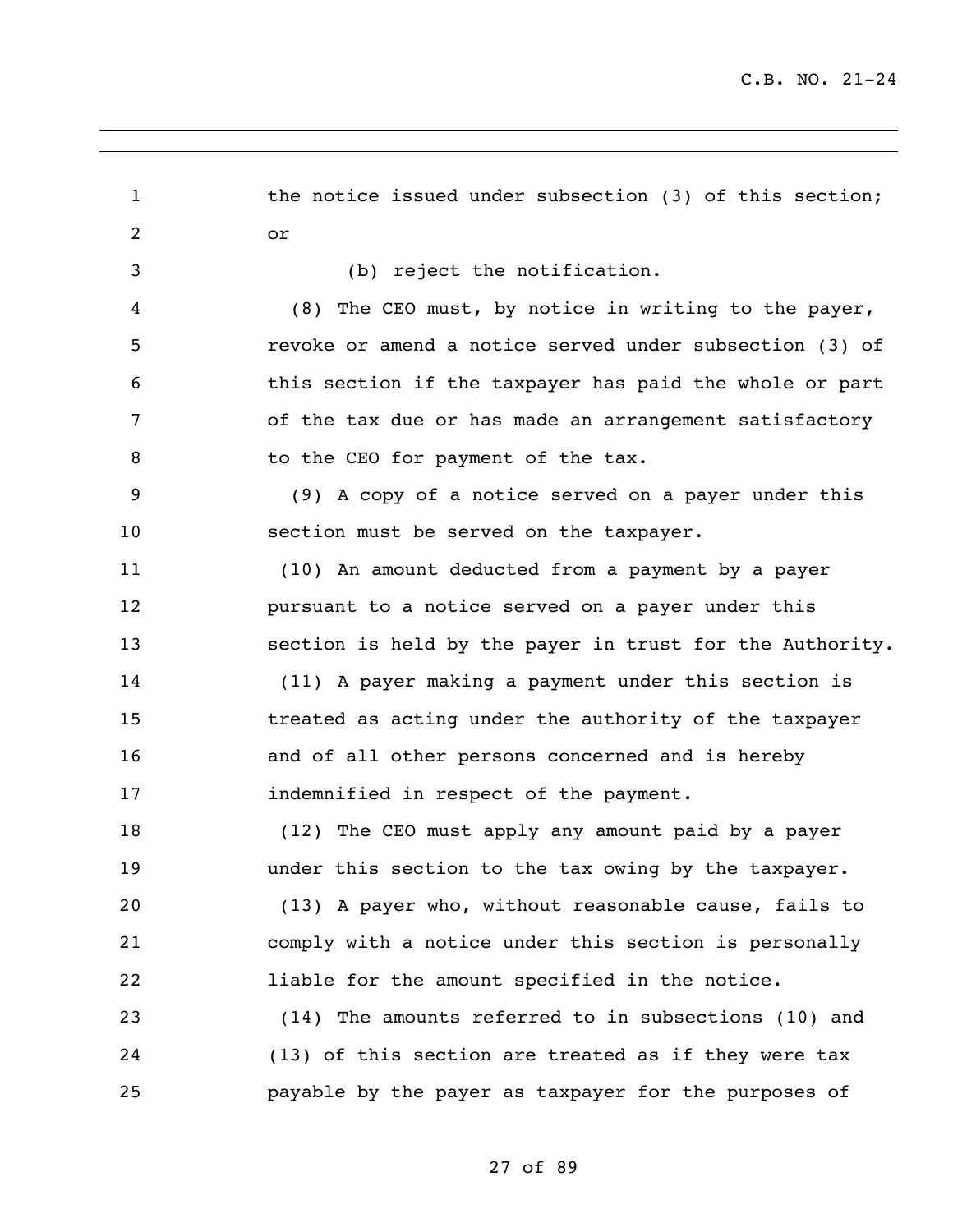this subchapter, subchapter VI of this chapter, and section 871 of this title." Section 27. Title 54 of the Code of the Federated States of Micronesia, (Annotated), as amended, is hereby amended by adding a new section 845 to subchapter V of chapter 8 to read as follows: "Section 845. Seizure of goods. (1) In addition to any other right of levy and execution set forth in subchapter VI of this chapter and the powers of forfeiture under subchapter IV of chapter 2 of this title, the CEO or a revenue officer authorized by the CEO in writing for the purposes of this section may seize any goods if the VAT that is payable in respect of the supply or the import duty in respect of the import of those goods has not been paid or the CEO or authorized officer has reasonable grounds to believe 16 that such VAT or import duty will not be paid. (2) Any goods seized under this section must be stored in a place approved by the CEO or authorized officer for the storage of seized goods. (3) If goods have been seized under subsection (1) of this section, the CEO or authorized officer must, as soon as is practicable after the seizure, serve on the owner of the goods or the person who had custody or control of the goods immediately before the seizure, a notice in writing: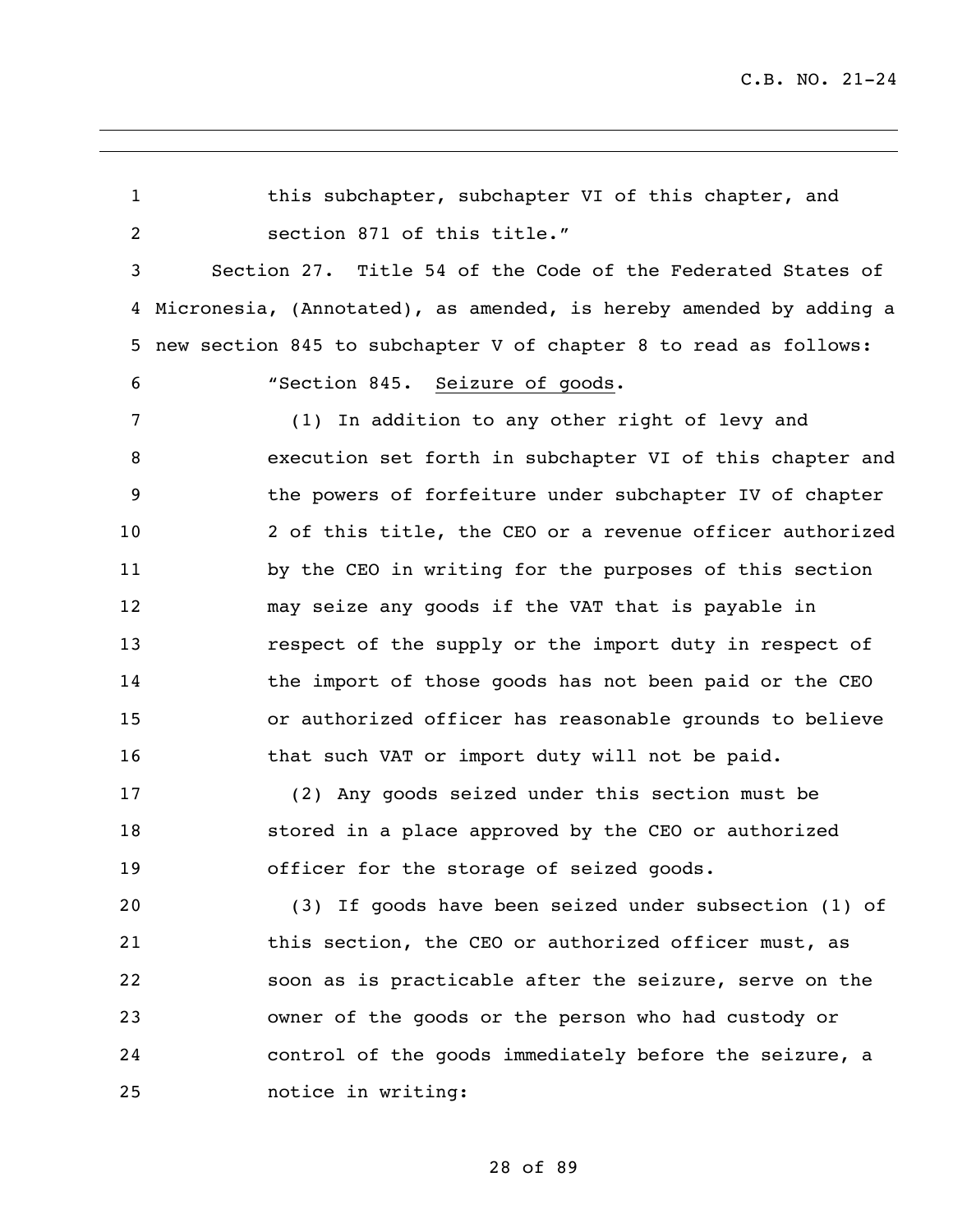| $\mathbf{1}$   | (a) identifying the goods;                               |
|----------------|----------------------------------------------------------|
| $\overline{2}$ | (b) stating that the goods have been seized              |
| 3              | under this section and the reason for seizure; and       |
| 4              | (c) setting out the terms of subsections $(6)$ ,         |
| 5              | $(7)$ , and $(8)$ of this section.                       |
| 6              | (4) The CEO or authorized officer is not required to     |
| 7              | serve a notice under subsection (3) of this section if,  |
| 8              | after making reasonable enquiries, the CEO or authorized |
| 9              | officer does not have sufficient information to identify |
| 10             | the person on whom the notice should be served.          |
| 11             | (5) If subsection (4) of this section applies, the       |
| 12             | CEO or authorized officer may serve a notice under       |
| 13             | subsection (3) of this section on any person claiming    |
| 14             | the goods, provided the person has given the CEO or      |
| 15             | authorized officer sufficient information to enable the  |
| 16             | notice to be served.                                     |
| 17             | (6) The CEO or authorized officer may authorize any      |
| 18             | goods seized under subsection (1) of this section to be  |
| 19             | delivered to the person on whom a notice under           |
| 20             | subsection (3) of this section has been served if that   |
| 21             | person has paid, or makes an arrangement satisfactory to |
| 22             | the CEO or authorized officer for payment of, the VAT    |
| 23             | that is payable in respect of the supply or import duty  |
| 24             | in respect of the import of the goods.                   |
| 25             | (7) Except if subsection (6) of this section applies,    |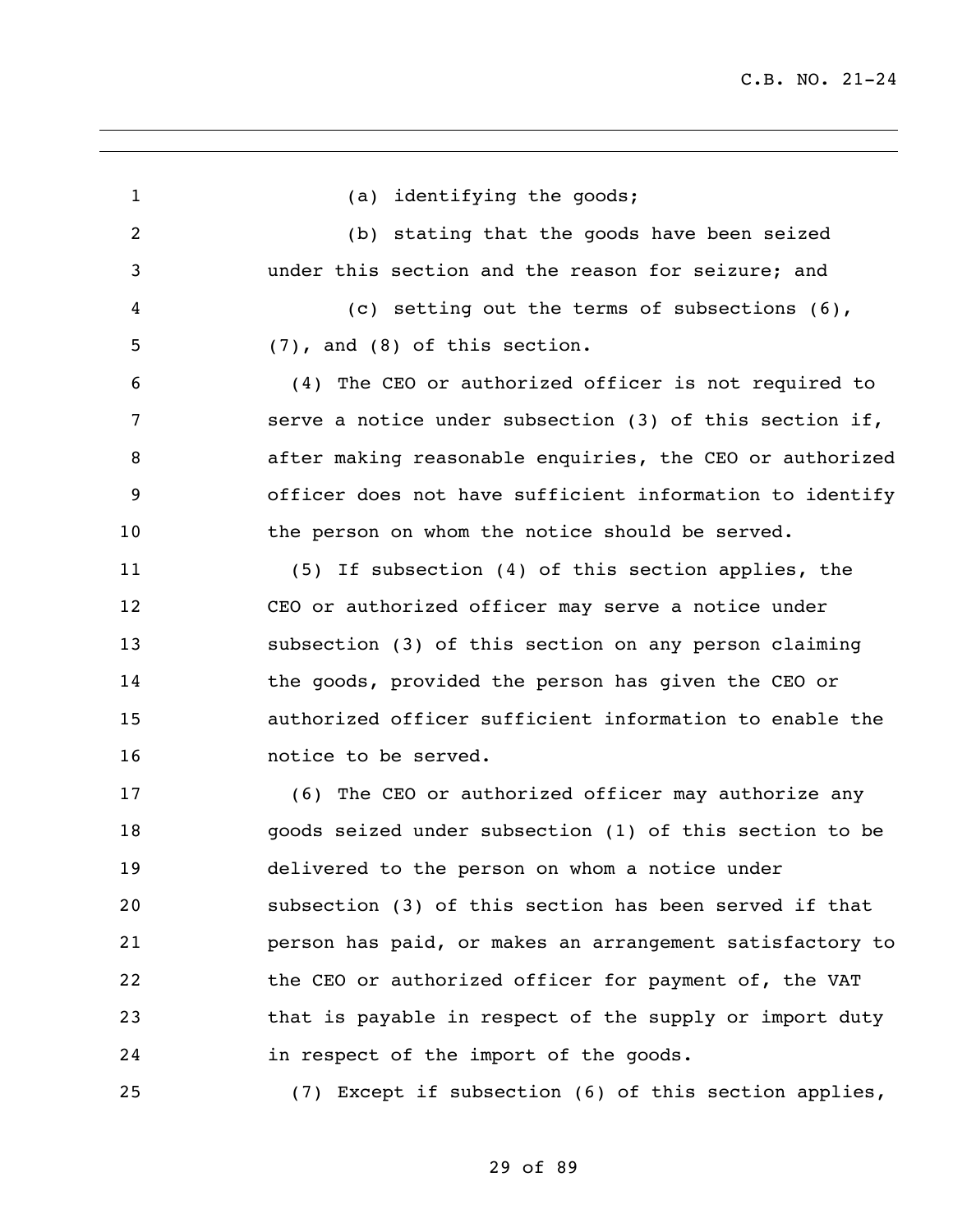1 the CEO or authorized officer must detain the goods seized under subsection (1) of this section: (a) in the case of perishable goods, for such period as the CEO or authorized officer considers **19 reasonable having regard to the condition of the goods;**  or (b) in any other case, for ten days after 8 seizure of the goods. (8) If the detention period in subsection (7) of this section has expired, the CEO or authorized officer may sell the goods by public auction or, in the case of perishable goods, may sell the goods in such manner as the CEO or authorized officer determines, and apply the proceeds of sale as follows: (a) first towards the cost of taking, keeping, 16 and selling the goods seized; (b) then towards payment of any VAT that is payable in respect of the supply or import duty in **respect of the import of the goods;**  (c) then towards payment of any other tax due by the person whose goods have been seized; and 22 (d) the remainder of the proceeds, if any, must be paid to the person whose goods have been seized. (9) If the proceeds of disposal are less than the sum of the cost of taking, keeping, and selling the goods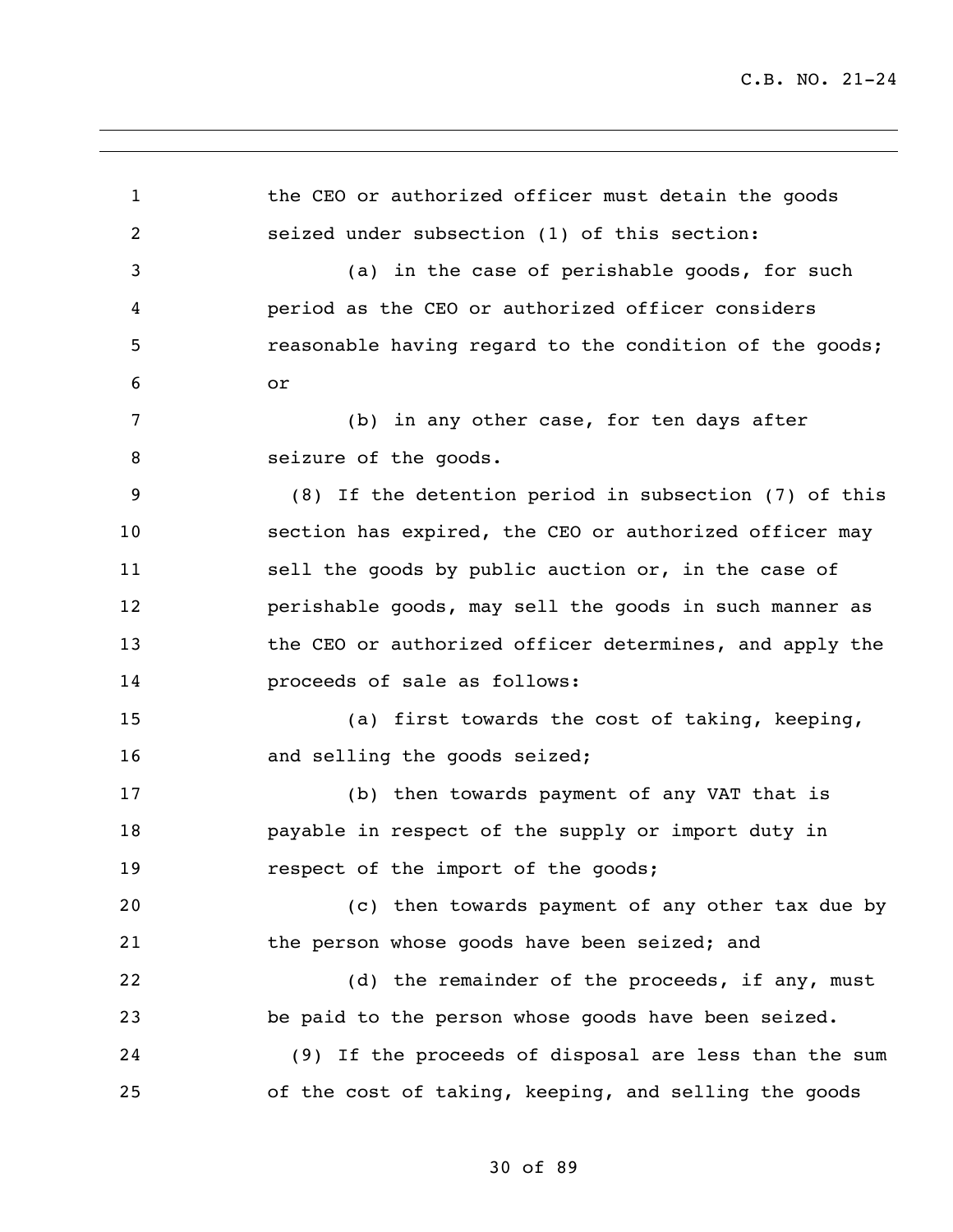seized and the VAT or import duty due, the CEO or authorized officer may proceed under this chapter to recover the excess.

 (10) The costs of taking, keeping, and selling the seized goods is treated as if they were tax payable by the person whose goods have been seized as taxpayer for the purposes of this subchapter and section 871 of this title."

 Section 28. Title 54 of the Code of the Federated States of Micronesia, (Annotated), as amended, is hereby amended by adding a new section 846 to subchapter V of chapter 8 to read as follows:

 The CEO may, for the purposes of securing payment of any 14 tax that is or will become due, require a taxpayer to give security in such amount and in such manner as the CEO thinks fit."

 Section 29. Title 54 of the Code of the Federated States of Micronesia, (Annotated), as amended, is hereby amended by adding a new section 847 to subchapter V of chapter 8 to read as follows:

"Section 847. Taxpayer leaving the FSM.

"Section 846. CEO may require security.

 (1) If the CEO has reasonable grounds to believe that a taxpayer may leave the FSM before the due date for payment of any tax and the taxpayer has not made an arrangement satisfactory to the CEO for payment of the tax, the tax is due on such date as specified by the CEO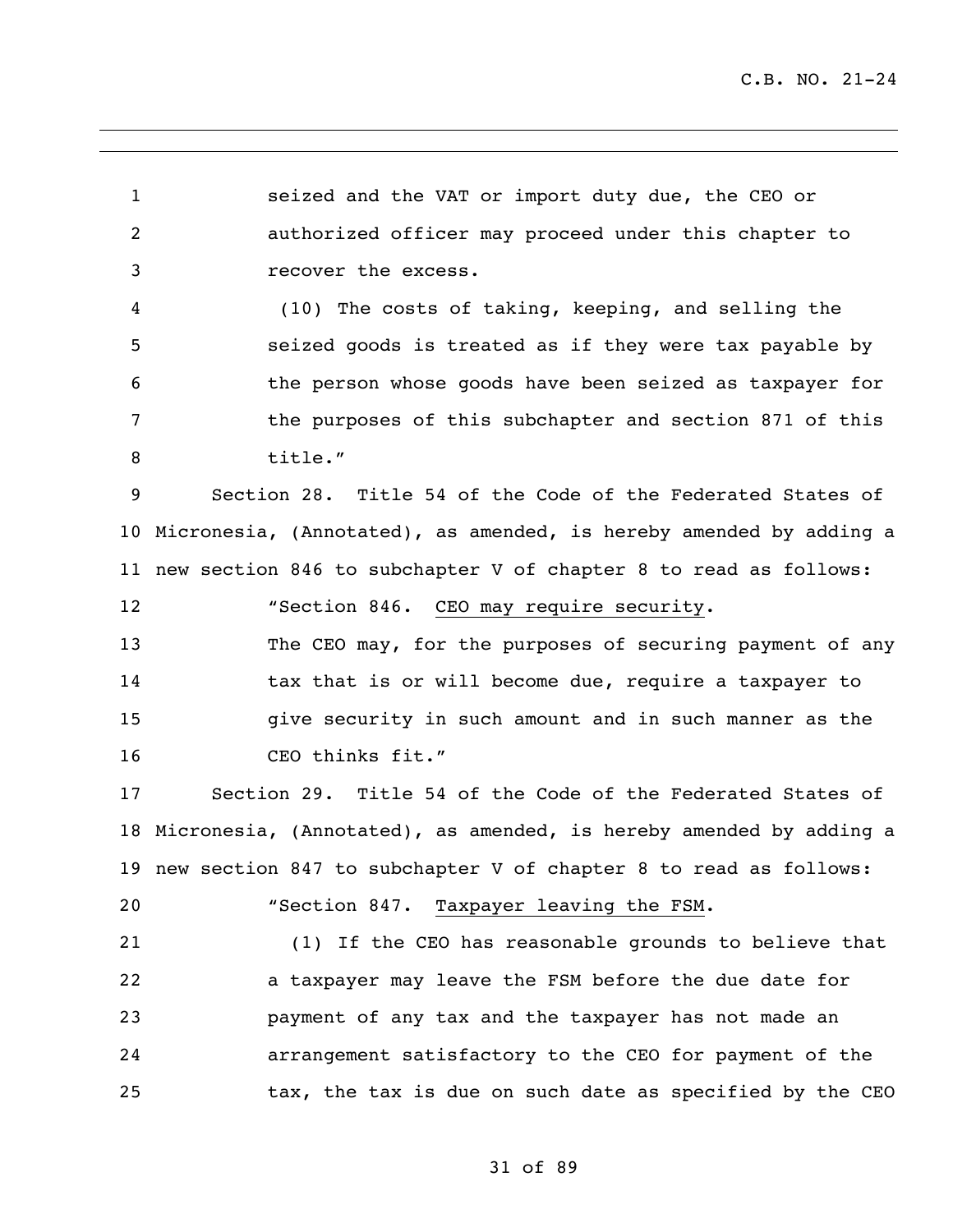by notice in writing to the taxpayer. (2) If the CEO has reasonable grounds to believe that a taxpayer may leave the FSM without paying tax due, the CEO may issue a certificate containing those grounds and the particulars of the tax due to the FSM Department of Justice and requesting the prevention of the taxpayer from leaving the FSM until the taxpayer: 8 (a) makes payment of the tax due in full; or (b) makes an arrangement satisfactory to the CEO 10 for payment of the tax due. (3) The CEO must serve a copy of a certificate issued under subsection (2) of this section on the taxpayer named in the certificate if it is practicable to do so. (4) Payment of the tax specified in the certificate to a customs or immigration officer or the production of **a** certificate signed by the CEO stating that the tax has been paid or satisfactory arrangements for payment have been made is sufficient authority for allowing the 19 taxpayer to leave the FSM." Section 30. Title 54 of the Code of the Federated States of Micronesia, (Annotated), as amended, is hereby amended by adding a new section 848 to subchapter V of chapter 8 to read as follows: "Section 848. Temporary closure of business. (1) If a taxpayer fails to pay VAT or tax withheld from wages and salaries on or before the due date, the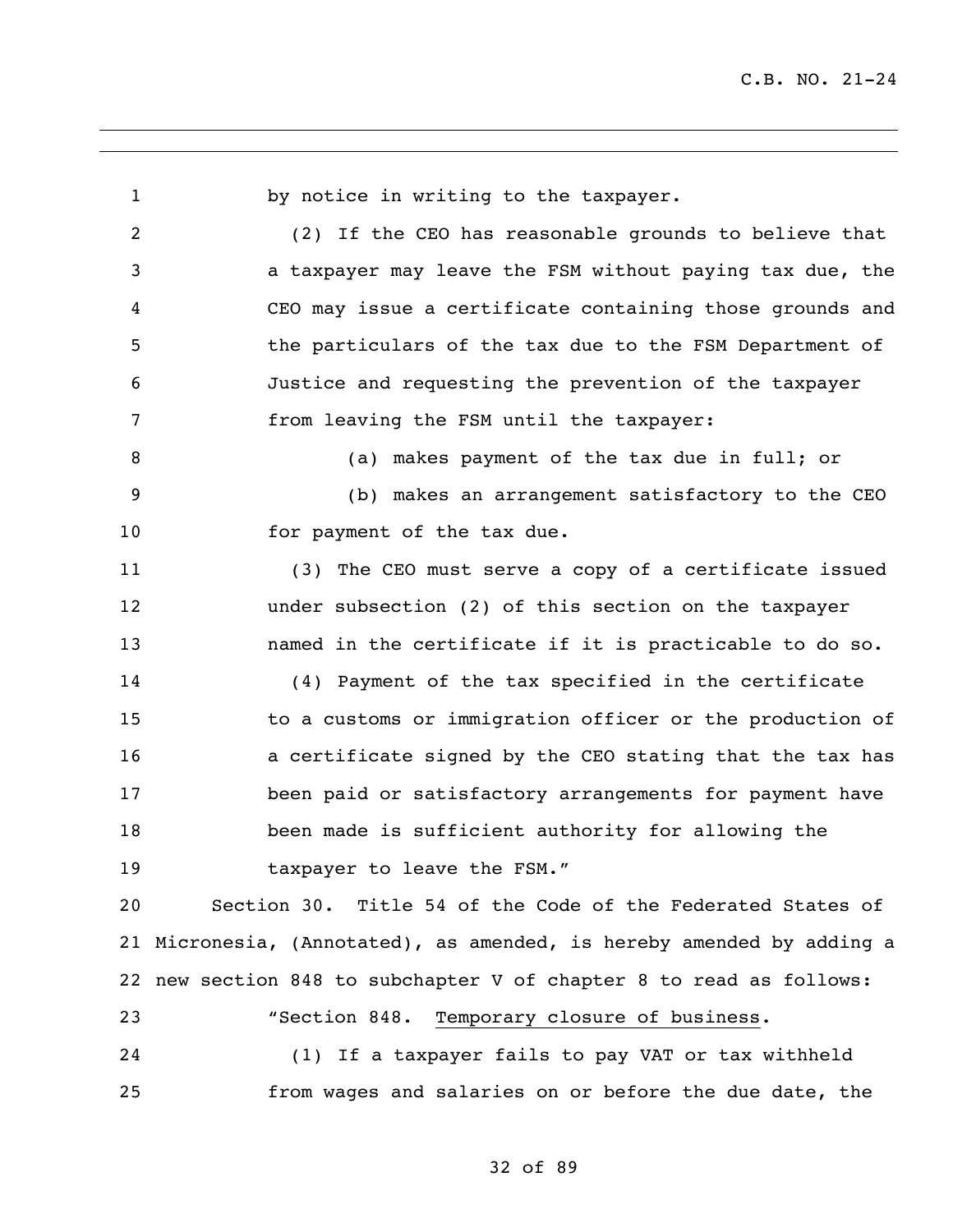CEO or a revenue officer authorized by the CEO, in writing, for the purposes of this section may notify the taxpayer in writing of the intention to close down part or the whole of the taxpayer's business unless the taxpayer pays the tax due within seven days of the date of the notice.

 (2) If a taxpayer fails to comply with a notice under subsection (1) of this section, the CEO or authorized officer may issue an order to close down part or the whole of the business of that person for a period not exceeding 14 days.

 (3) The CEO or authorized officer may, at any time, enter any premises described in an order issued under subsection (2) of this section for the purposes of executing the order and shall require a police officer 16 to be present while the order is being executed.

 (4) The CEO or authorized officer shall affix, in a conspicuous place on the front of the premises of the business or part of the business which has been closed under an order issued under subsection (2) of this section, a notice in the following words 'CLOSED TEMPORARILY FOR NOT COMPLYING WITH TAX OBLIGATIONS BY ORDER OF THE CEO OF THE FSM UNIFIED REVENUE AUTHORITY UNDER SECTION 848 OF THE REVENUE ADMINISTRATION ACT'. (5) If the tax due is paid in full within the period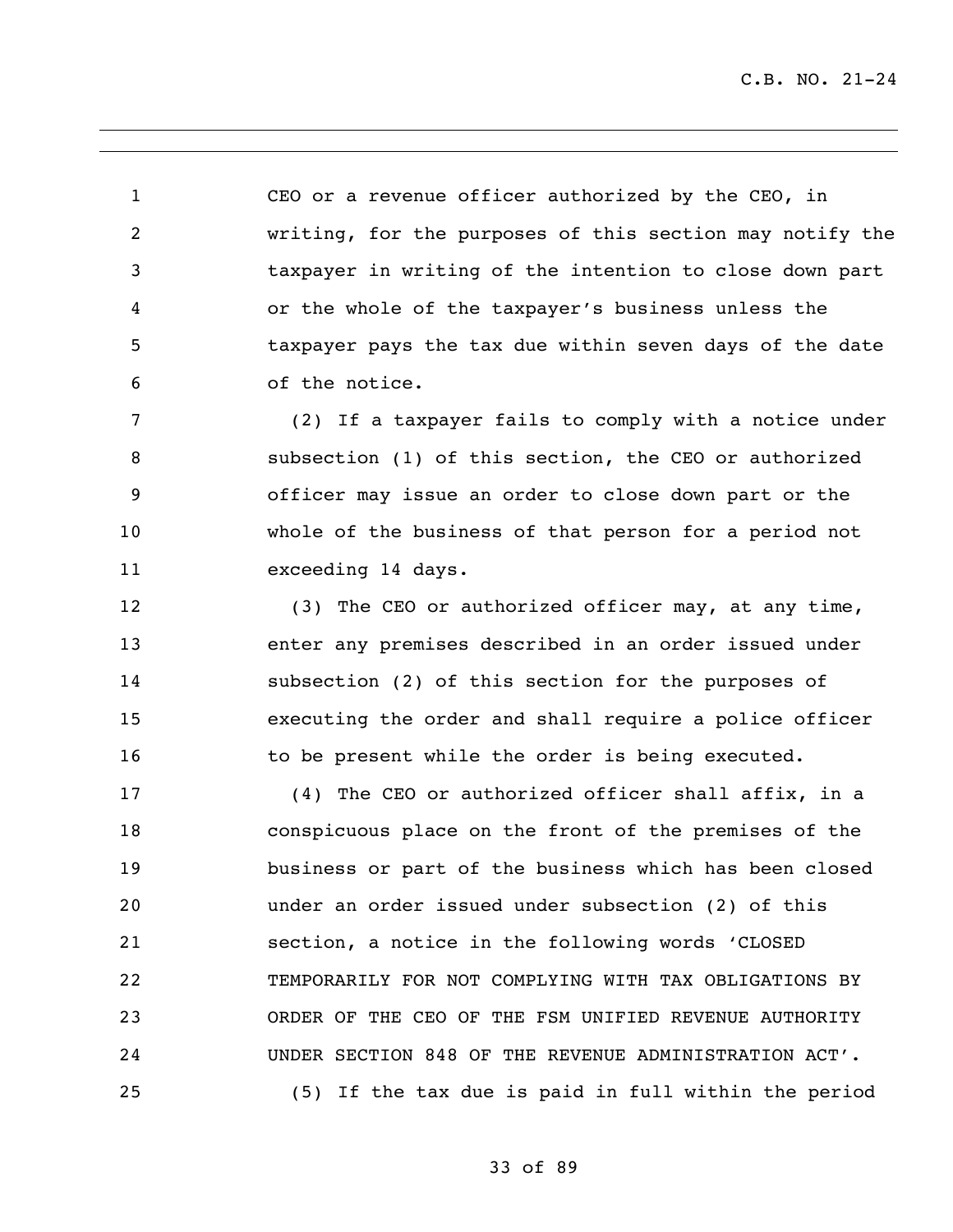of closure, or a satisfactory arrangement is reached with the CEO with respect to payment of the tax, the order issued under subsection (2) of this section ceases to have effect and the CEO must immediately arrange for removal of the notice referred to in subsection (4) of this section."

 Section 31. Title 54 of the Code of the Federated States of Micronesia, (Annotated), as amended, is herby further amended by adding a new subchapter VI to chapter 8 to be entitled "Levy and Execution".

 Section 32. Title 54 of the Code of the Federated States of Micronesia, (Annotated), as amended, is hereby amended by adding a new section 851 to subchapter VI of chapter 8 to read as follows: "Section 851. Tax as lien on property.

 (1) If any taxpayer neglects or refuses to pay, or withhold and pay, or collect and pay any tax that is due after assessment or demand for payment as provided in 18 this title, the amount of the tax shall be a lien in favor of the Authority on all the property of that taxpayer as allowed hereunder.

 (2) The lien imposed by subsection (1) of this section shall arise at the time that the assessment or demand has been made as provided in this chapter, and shall continue until the liability for payment of the amount assessed or demanded is satisfied or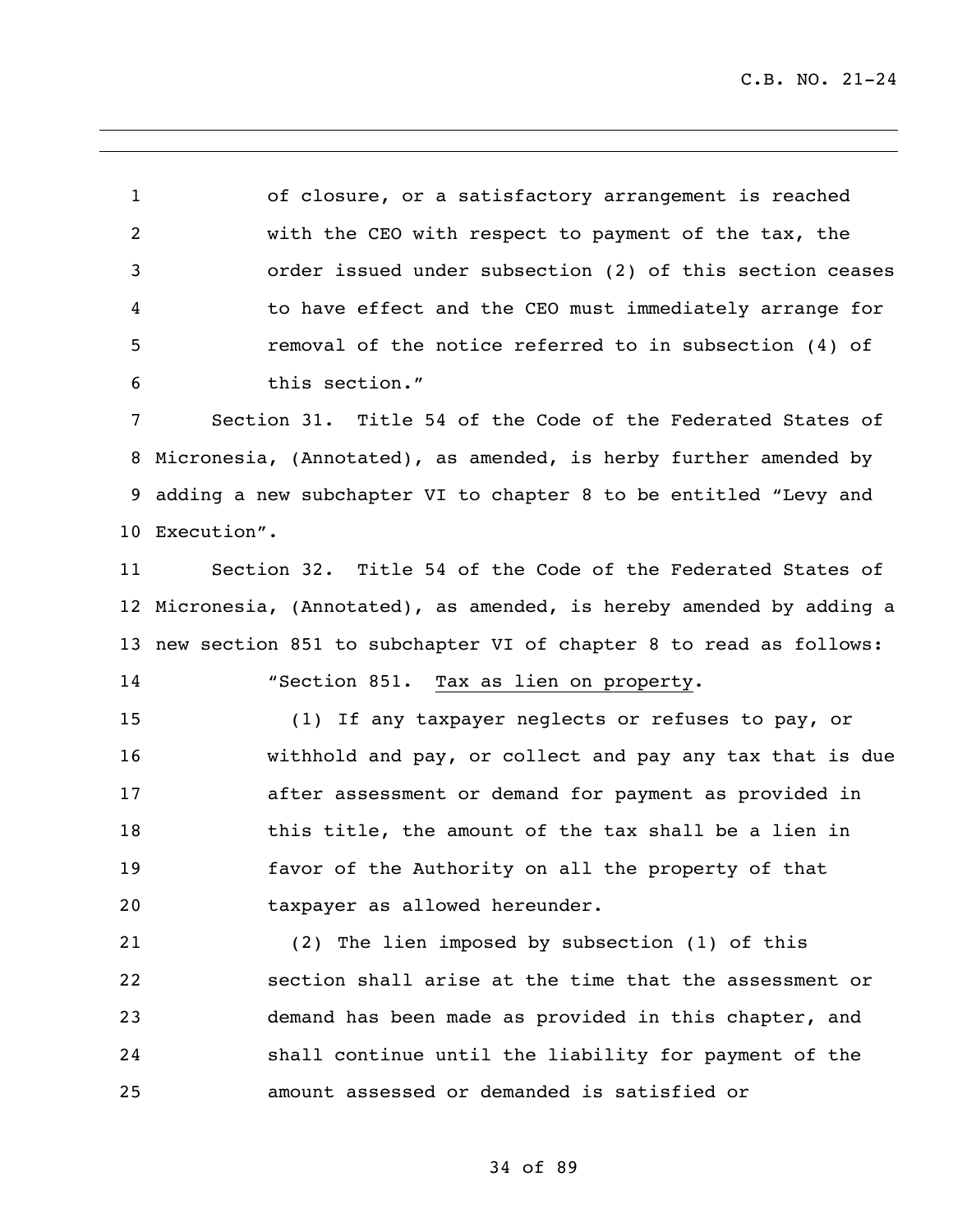extinguished.

 (3) As against any mortgagee, pledgee, purchaser, judgment creditor, lienor or other encumbrance for value, the lien imposed by subsection (1) of this section shall not be considered to have arisen or have any effect whatever unless notice of the lien has been filed. Against all subsequently arising interests, the 8 lien shall have priority.

 (4) The notice of lien must be filed in the Supreme Court of the State in which the property is located and a copy thereof sent by certified or registered mail to 12 the taxpayer not less than 45 days after the assessment or demand for payment as provided in this title. The notice of lien:

 (a) shall identify the taxpayer whose liability **for taxes is sought to be enforced, the type or nature**  of the tax, the amount of the tax due on the date that 18 the notice is filed plus any penalty or interest that may be chargeable, the date or approximate date on which the tax became due, and the date on which the assessment or demand for payment was delivered or mailed; and (b) shall state:

 (i) that the Authority claims a lien for the entire amount of tax asserted to be due, including applicable interest and penalties, and including any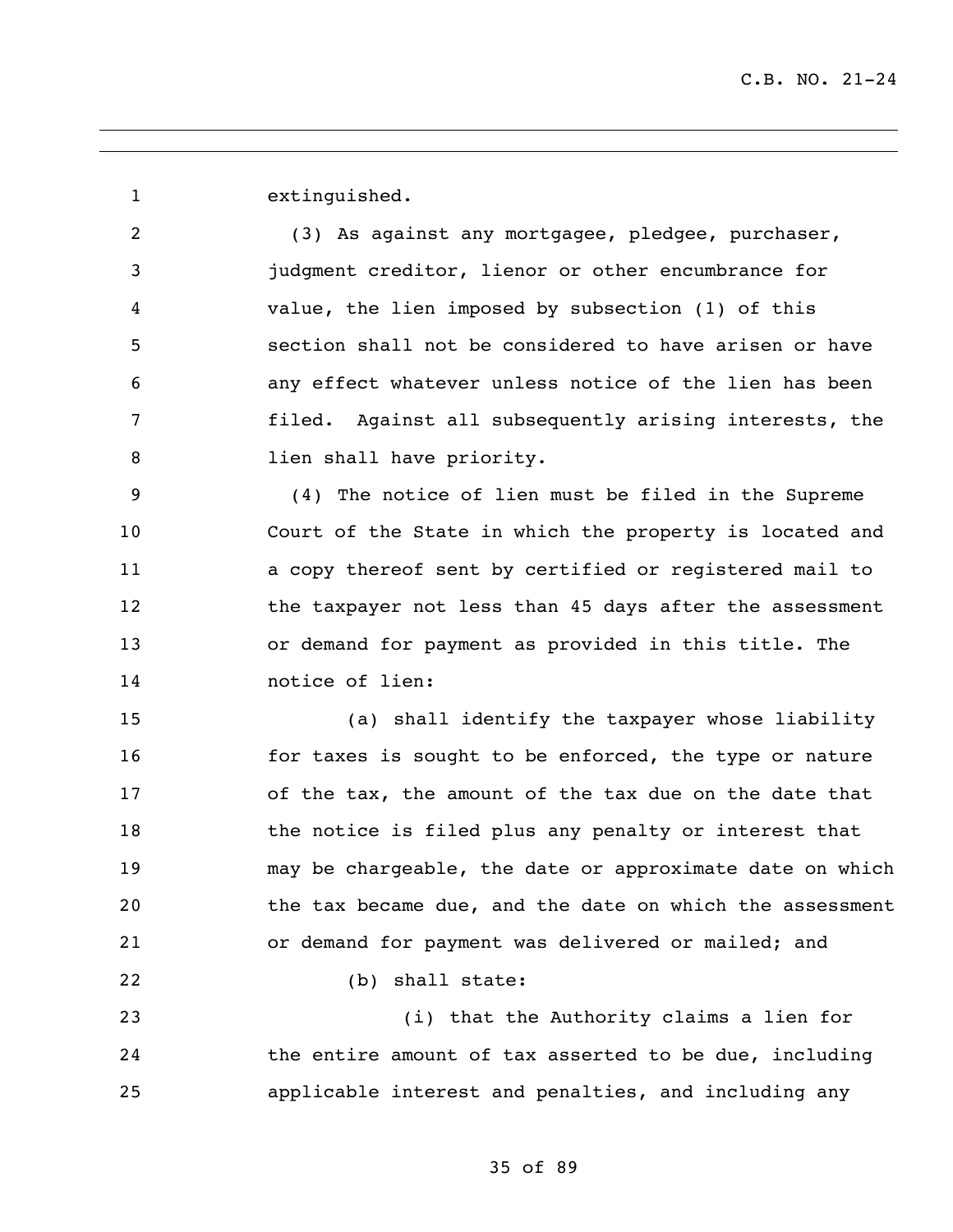| $\mathbf{1}$   | additional amounts that may become due after the notice  |
|----------------|----------------------------------------------------------|
| $\overline{2}$ | is filed; and                                            |
| $\mathfrak{Z}$ | (ii) that the lien may result in the levy                |
| 4              | and sale of the property if the amounts asserted to be   |
| 5              | due are not paid in full.                                |
| 6              | (5) Notwithstanding any other provision of this          |
| 7              | chapter, the following described property shall be       |
| 8              | exempt from the taking of liens and subsequent           |
| 9              | attachment and execution as imposed under this chapter:  |
| 10             | (a) personal and household goods. All necessary          |
| 11             | household furniture, cooking and eating utensils, and    |
| 12             | all necessary wearing apparel, bedding, and provisions   |
| 13             | for household use sufficient for four months;            |
| 14             | (b) necessities for trade or occupation. All             |
| 15             | tools, implements, utensils, work animals and vehicles   |
| 16             | that are not used for personal transportation, including |
| 17             | travel from residence to place of employment and return  |
| 18             | thereto, and equipment necessary to enable the person    |
| 19             | against whom the attachment or execution is issued to    |
| 20             | carry on his usual occupation; and                       |
| 21             | (c) certain interests in land. All interests in          |
| 22             | land, exclusive of leasehold interests, except where     |
| 23             | such interests can be shown to have been acquired to     |
| 24             | avoid attachment or execution with respect to the cause  |
| 25             | of action to which the attachment or execution is        |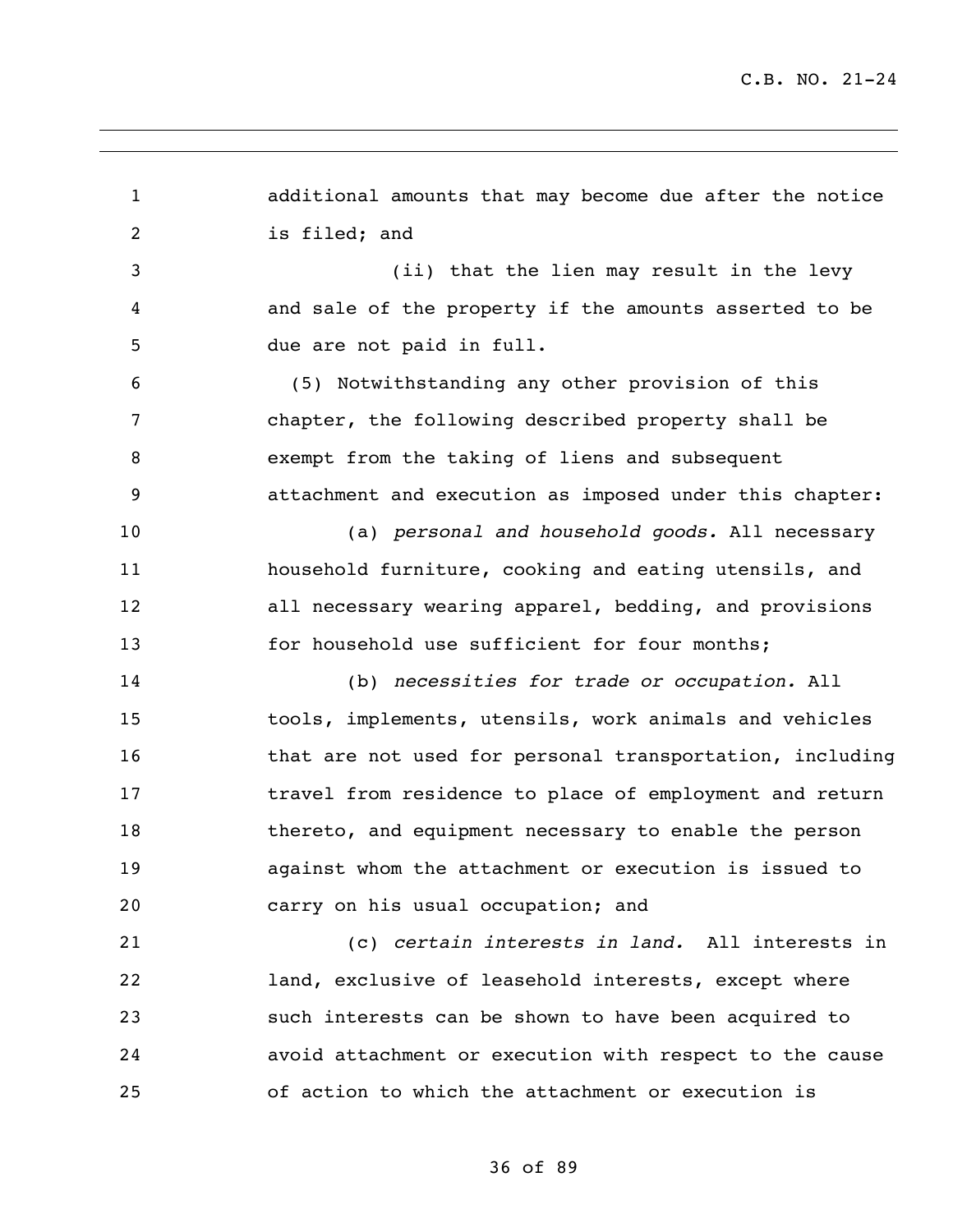| $\mathbf{1}$    | ordered, or where attachment or execution against such             |
|-----------------|--------------------------------------------------------------------|
| $\overline{2}$  | interest in land is specifically permitted under a real            |
| 3               | property mortgage statute or real property deed of trust           |
| 4               | statute for the State in which the interest is located."           |
| 5               | Section 33. Title 54 of the Code of the Federated States of        |
| 6               | Micronesia, (Annotated), as amended, is hereby amended by adding a |
| $7\overline{ }$ | new section 852 to subchapter VI of chapter 8 to read as follows:  |
| 8               | "Section 852. Warrant for collection of tax;                       |
| 9               | issuance; effect; levy and sale.                                   |
| 10              | (1) If, within thirty (30) day's time following                    |
| 11              | filing of the notice of lien pursuant to section 851 of            |
| 12              | this title, the delinquent taxpayer fails or refuses to            |
| 13              | pay all sums secured by the same, or to enter into other           |
| 14              | arrangements for the payment of the same, as provided in           |
| 15              | this title, the Authority may issue a tax warrant for              |
| 16              | the enforcement of such lien and for the collection of             |
| 17              | any tax secured by the lien. Upon issuing the tax                  |
| 18              | warrant, any property of the delinquent taxpayer, except           |
| 19              | as provided in section 851(5) of this title, may be                |
| 20              | levied and converted to money in accordance with this              |
| 21              | chapter.                                                           |
| 22              | (2) A levy shall be executed by taking possession of               |
| 23              | the taxpayer's property pursuant to authority contained            |
| 24              | in the tax warrant or by serving the warrant upon the              |
| 25              | taxpayer, upon any other person in possession of                   |

37 of 89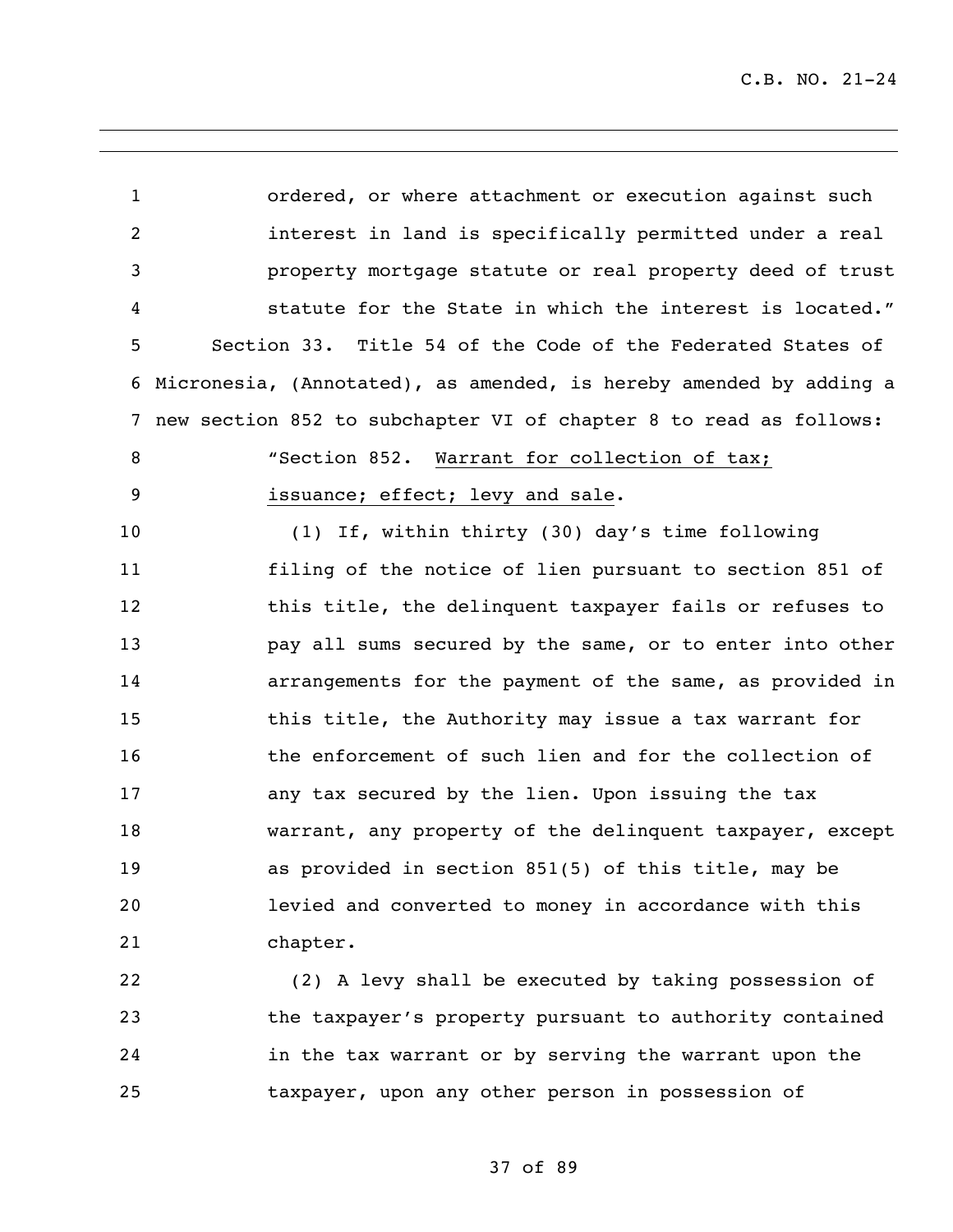property of the taxpayer, or upon any person or depository, including any officer or employee of any governmental entity, subdivision or agency, who owes or who will owe money to the taxpayer, who is holding funds of the taxpayer, and ordering him to reveal the extent thereof and surrender it to the state forthwith or agree to surrender it or the proceeds therefrom in the future, but, in any case, on the terms and conditions stated in the tax warrant.

 (3) The tax warrant shall be directed to and executed by the Department of Justice of the Federated States of Micronesia, or, to the extent required by State law, by the Attorney General of the State in which the property may be located. Except as provided otherwise by this title, the tax warrant shall be levied and the sale or other disposal made in the same manner and with the same effect as a levy and sale under a writ of execution.

18 (4) A tax warrant shall:

 (a) bear on its face a statement of the authority for its issuance and service, compel compliance with its terms, and shall be attested to, under oath, by the CEO;

 (b) identify the taxpayer whose liability for taxes is sought to be enforced, the amount thereof, and the date or approximate date on which the tax became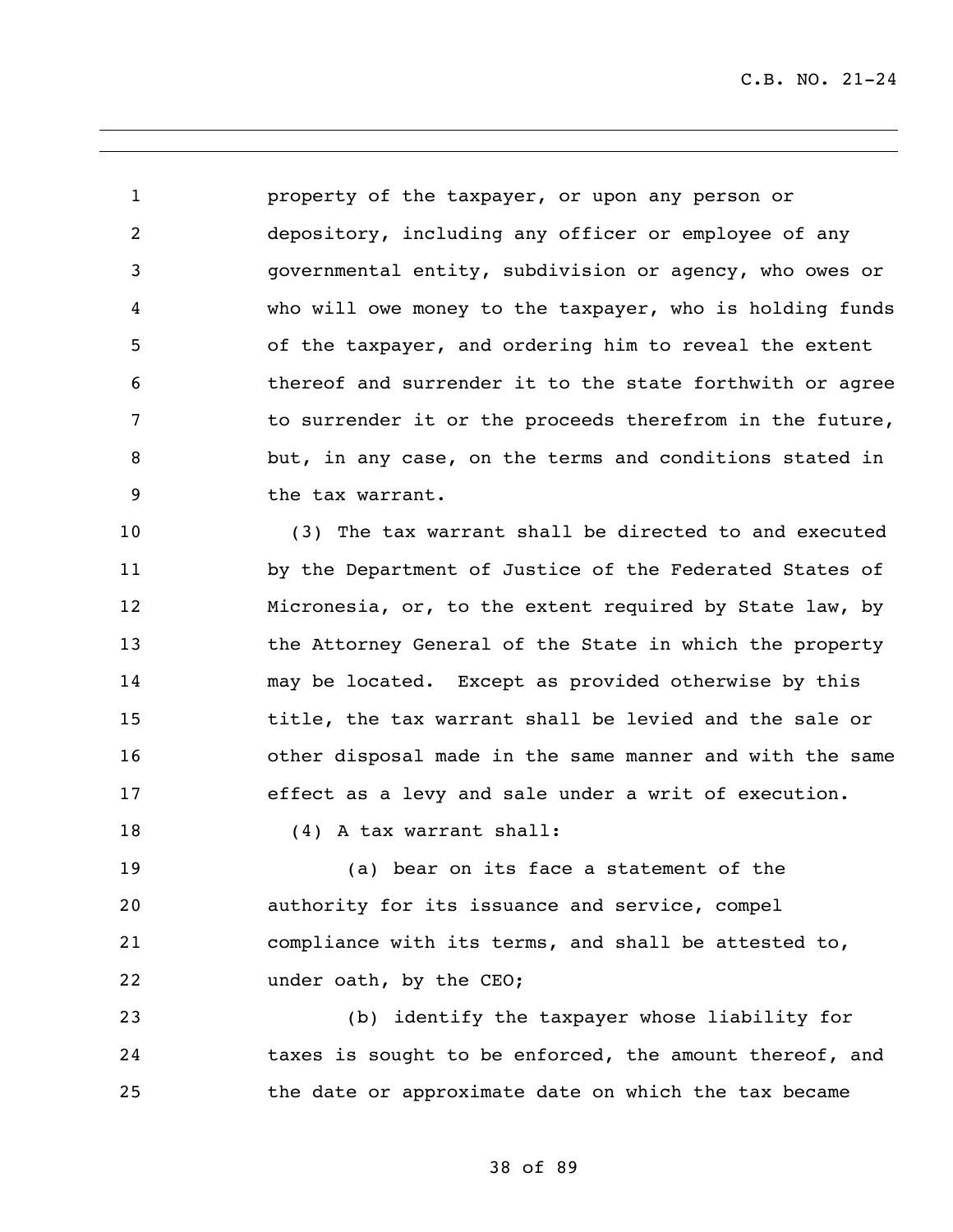1 due; (c) state that the Authority claims a lien for the entire amount of tax asserted to be due, including applicable interest and penalties; (d) order the person on whom it is served to reveal all property in his possession, custody or control that belongs to the taxpayer and the extent of his own interest therein; and to reveal the amount and kind of property of the taxpayer that, to the best of his knowledge, is in the possession, custody or control of others; (e) order the person on whom it is served to surrender the property forthwith, but may allow him to agree, in writing, to surrender the property or the proceeds therefrom on a certain date in the future when 16 the taxpayer's right to it would otherwise mature; and (f) state on its face the penalties for willful failure by any person upon whom it is served to comply with its terms. (5) Whenever any property upon which levy has been made by virtue of a tax warrant is not sufficient to satisfy the claim for which levy is made, the CEO, thereafter, and as often as may be necessary, may proceed to levy in like manner upon any other property of the taxpayer against whom the claim exists, until the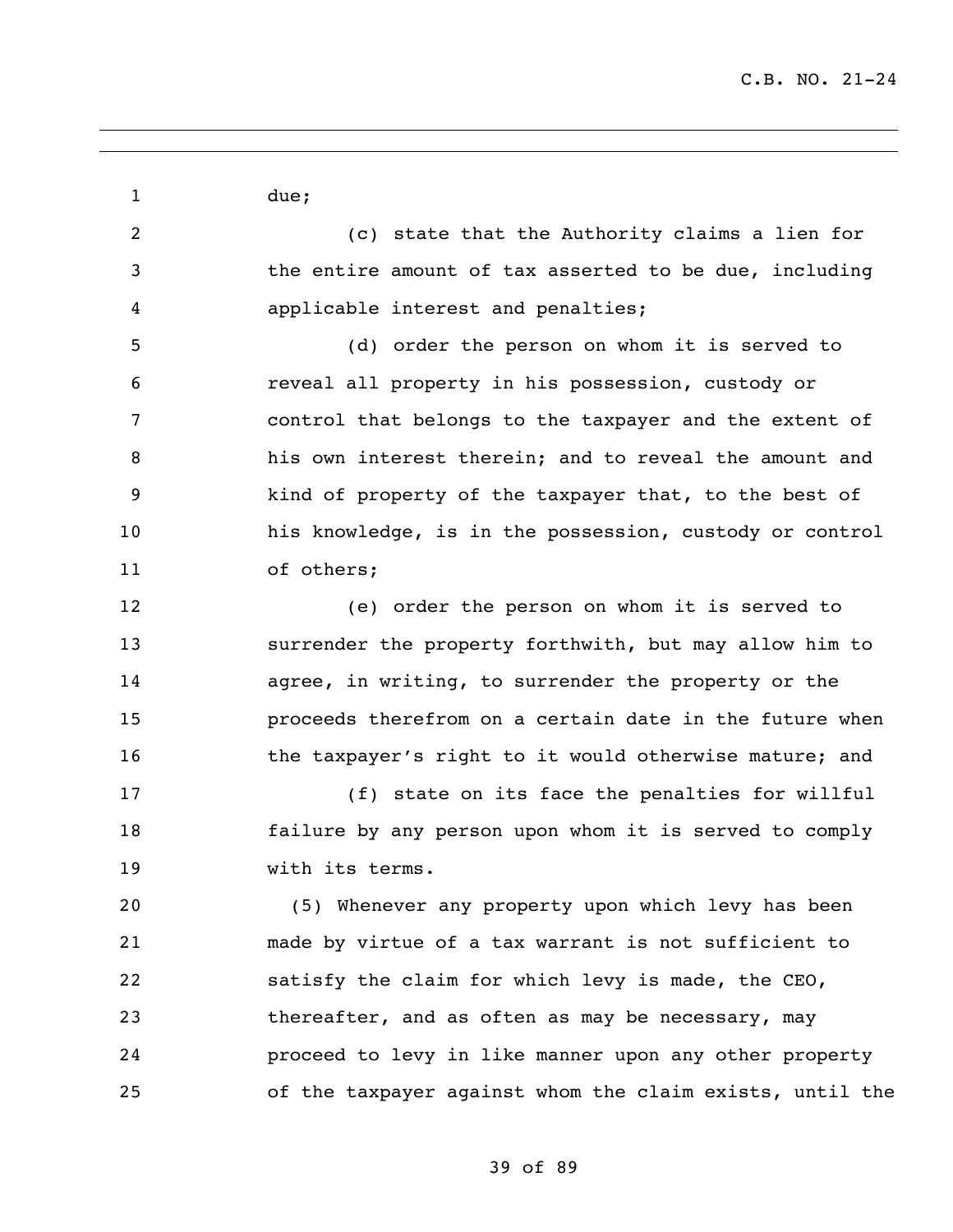| $\mathbf{1}$   | amount due from the taxpayer is fully paid.                          |
|----------------|----------------------------------------------------------------------|
| $\overline{a}$ | Section 34. Title 54 of the Code of the Federated States of          |
|                | 3 Micronesia, (Annotated), as amended, is hereby amended by adding a |
|                | 4 new section 853 to subchapter VI of chapter 8 to read as follows:  |
| 5              | "Section 853. Surrender of property subject to levy;                 |
| 6              | penalty and notice.                                                  |
| 7              | (1) Upon receipt of a tax warrant issued pursuant to                 |
| 8              | section 852 of this title, any person in possession or               |
| 9              | control of property subject to levy under a tax warrant              |
| 10             | shall immediately surrender the property or discharge                |
| 11             | the obligation to the CEO; PROVIDED, HOWEVER, that the               |
| 12             | property or part of the property, that is already the                |
| 13             | subject of a bona fide attachment, execution, levy or                |
| 14             | other similar process need not be surrendered.                       |
| 15             | (2) Any person who receives a tax warrant and                        |
| 16             | wrongfully fails or refuses to comply therewith shall be             |
| 17             | liable in his own person and estate to the Authority in              |
| 18             | a sum equal to the value of the property not so                      |
| 19             | surrendered or paid over, but not exceeding the amount               |
| 20             | of the taxes for the collection of which such levy has               |
| 21             | been made, together with penalties and interest on such              |
| 22             | sum from the date of such levy, plus the costs of                    |
| 23             | executing the warrant.                                               |
| 24             | (3) As soon as practicable after the levy, the CEO                   |
| 25             | shall notify the taxpayer of the amount and kind of                  |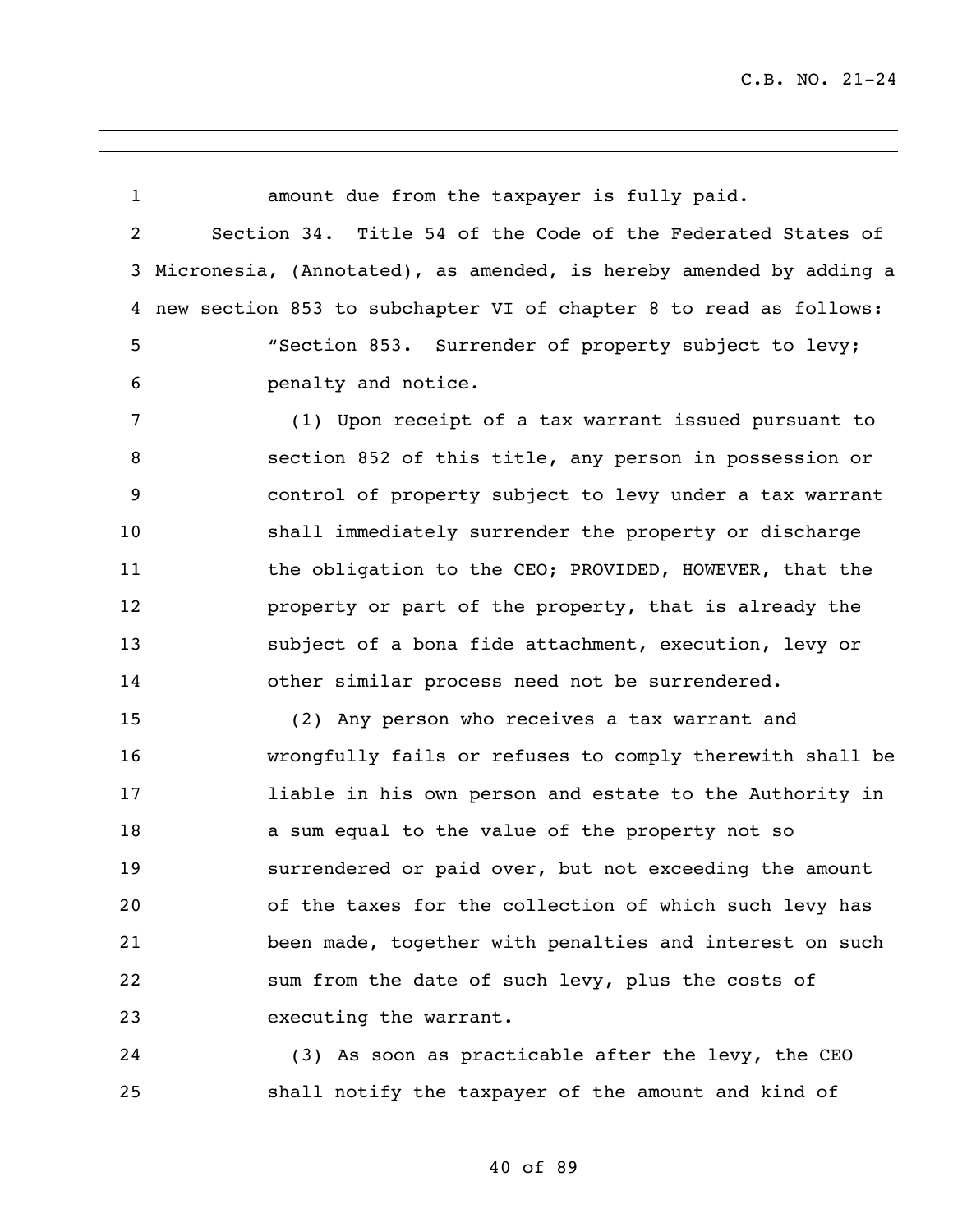property seized and of the total amount demanded in **payment of tax."**  Section 35. Title 54 of the Code of the Federated States of Micronesia, (Annotated), as amended, is hereby amended by adding a new section 854 to subchapter VI of chapter 8 to read as follows: "Section 854. Notice of sale; redemption. (1) As soon as practicable after the levy and seizure of the property pursuant to section 852 of this title, the CEO shall decide on a date, time and place for the sale of any property, excepting cash or liquid deposits, which may be immediately applied pursuant to section 856 of this title, and shall make a diligent inquiry as to the identity and whereabouts of the owner of the property and persons having an interest therein, and shall notify the owner and such persons of the time and place for the sale. (2) Notice of the sale must be given to the delinquent taxpayer, in writing, at least thirty (30) days before the date set for the sale. Such notice shall contain a description of the property to be sold, a statement of the amount due, including interest, penalties and costs, the name of the delinquent taxpayer, and a statement that, unless the amount due

41 of 89

plus interest, penalties and costs are paid on or before

the time fixed in the notice for the sale, the property,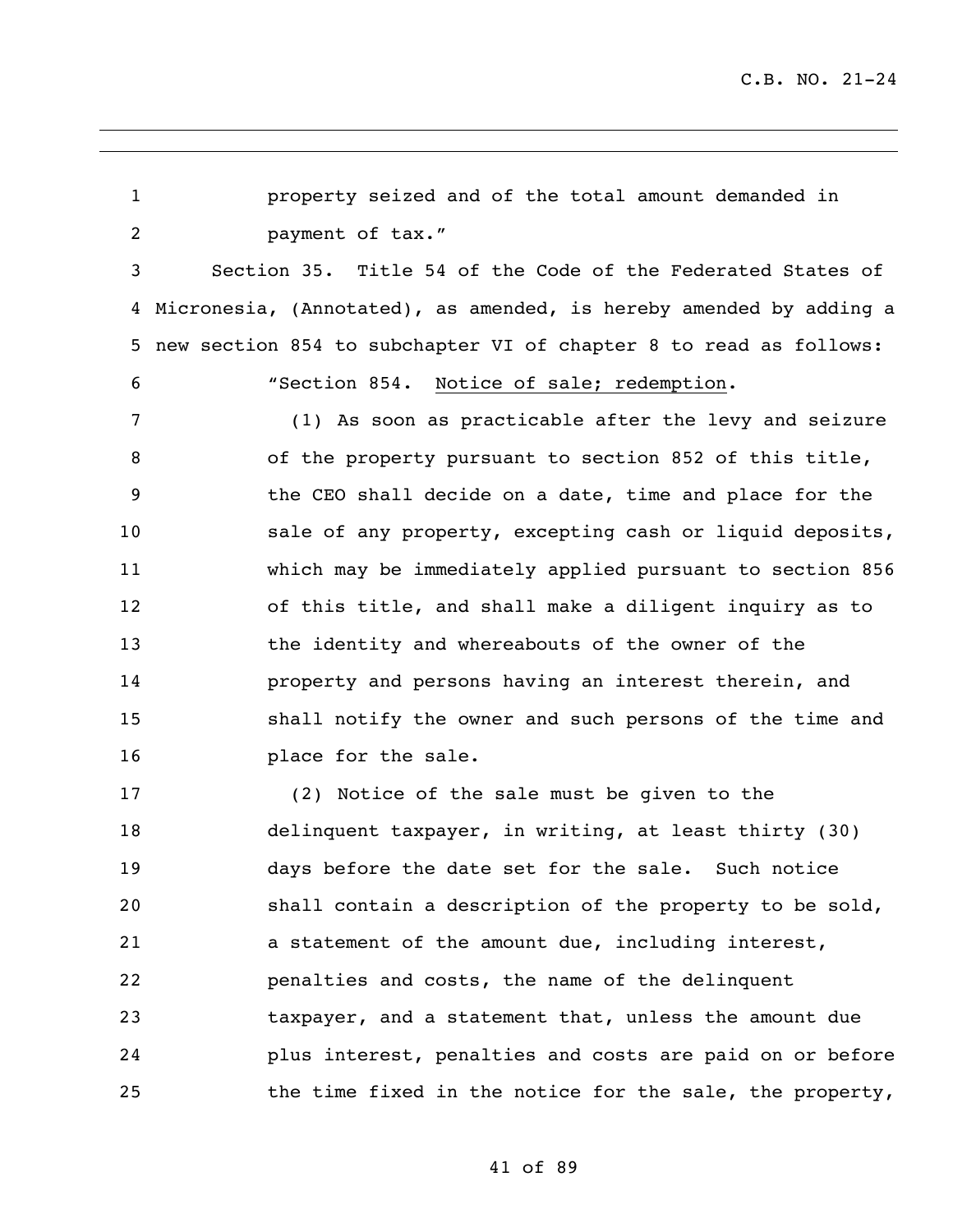or so much of it as is necessary, will be sold in accordance with law and the notice.

 (3) No sale of imperishable property shall be held until after the expiration of thirty (30) days from the date of the levy thereon; PROVIDED, HOWEVER, that perishable property may be sold immediately after seizure without notice of the sale. The CEO shall make special efforts pursuant to rules and regulations to give notice of the sale to persons with a particular interest in special property, and, apart from the requirements stated above, shall advertise the sale in a manner appropriate to the kind of property to be sold.

 (4) If any property of the taxpayer subject to levy cannot be reasonably divided so as to enable the CEO to sell a part thereof to raise the whole amount of the tax and expenses, the whole of the taxpayer's interest in 17 the property shall be sold.

 (5) The levy and sale shall not be made, or the levy and sale shall be terminated and released if the taxpayer pays the entire amount due, furnishes security, or makes other arrangements for payment that are acceptable to the CEO as provided in this title. Upon making such payment or arrangements the CEO shall restore the property to the taxpayer, and all further proceedings in connection with the levy and sale of the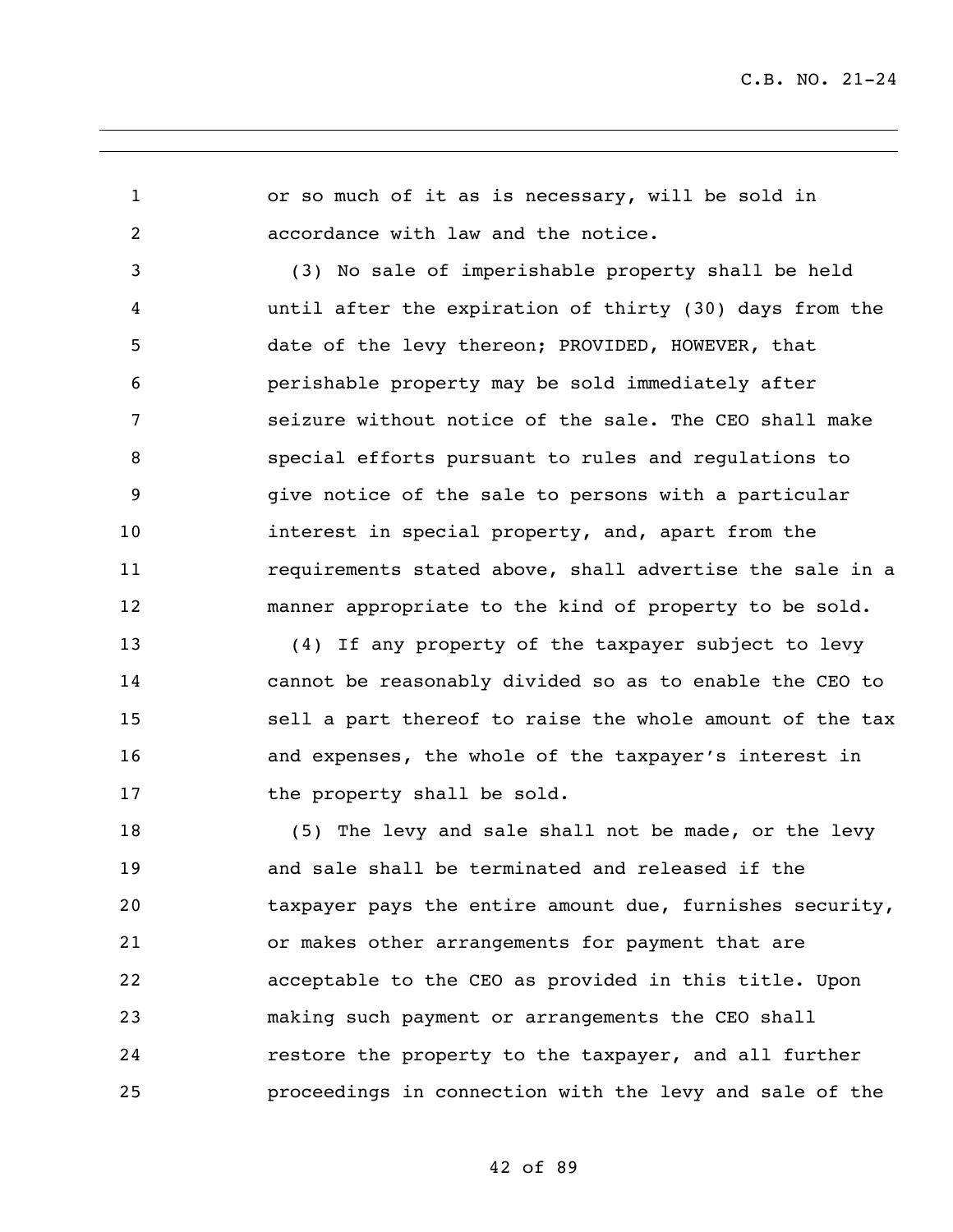property shall cease from the time of the payment or signing of an agreement with the Authority." Section 36. Title 54 of the Code of the Federated States of Micronesia, (Annotated), as amended, is hereby amended by adding a new section 855 to subchapter VI of chapter 8 to read as follows: "Section 855. Sale; delivery of bill of sale; disposition of unsold portion. (1) Except as provided in subsection (4) of this section, the Authority shall sell the property, excluding cash and liquid deposits, at a public auction and in accordance with the notice of sale, and shall deliver to the purchaser a bill of sale for the property sold. (2) Except as provided in subsection (4) of this section, payment must be in full, in cash or its equivalent, and made immediately after the acceptance of 17 a bid for the property. (3) The unsold portion of any property seized may be left at the place of sale at the risk and cost of the delinquent taxpayer. (4) The foregoing notwithstanding, stocks, bonds, certificates of deposit, promissory notes or other securities which have a specific value or prevailing market price may be sold by the Authority at a private sale at a price not lower than the specific price or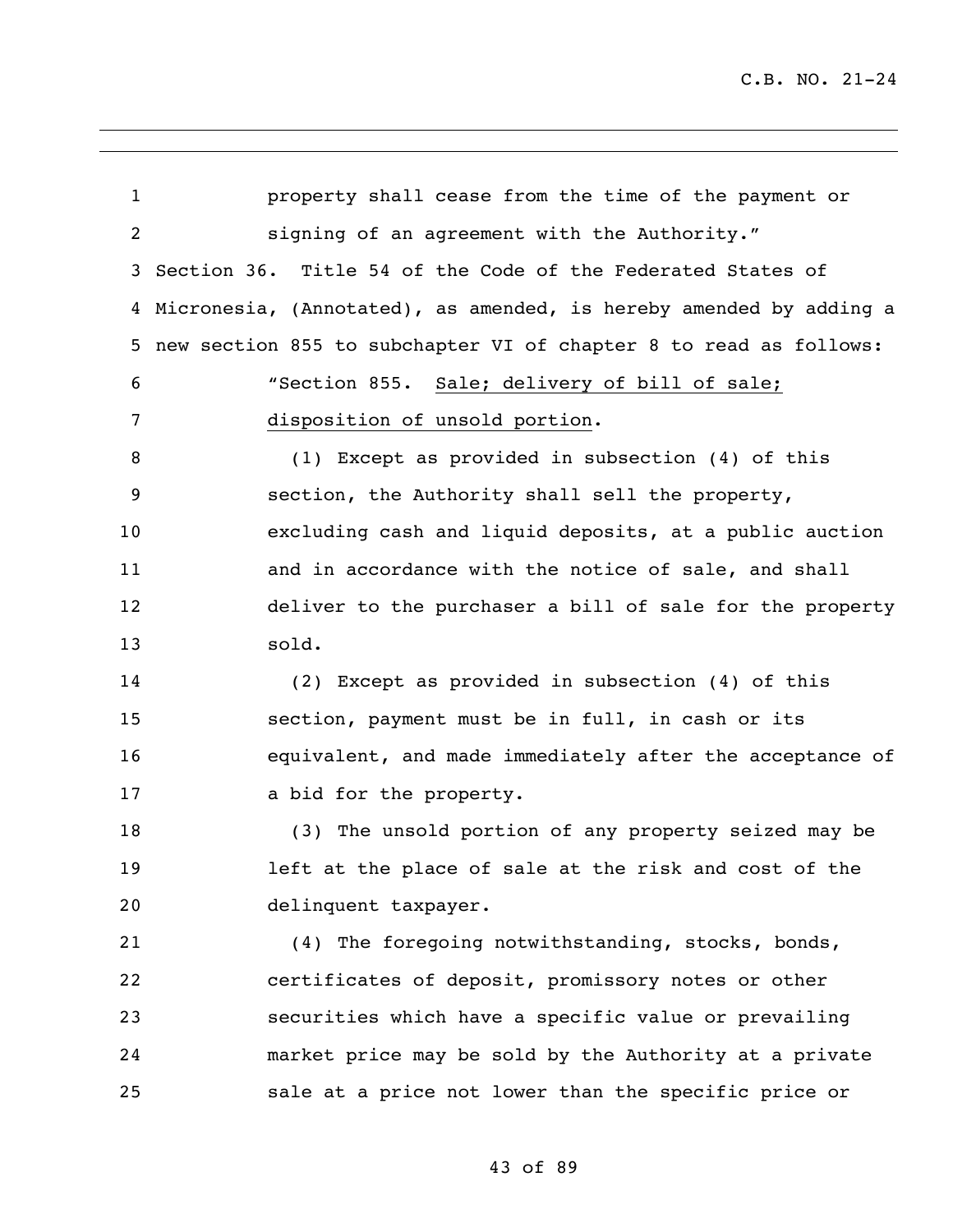prevailing market price, or may otherwise be liquidated to their cash value in accordance with the regulations promulgated by the CEO. No such liquidation may occur sooner than the date scheduled for the sale as stated in the notice." Section 37. Title 54 of the Code of the Federated States of Micronesia, (Annotated), as amended, is hereby amended by adding a new section 856 to subchapter VI of chapter 8 to read as follows: "Section 856. Proceeds of levy and sale. (1) Money realized by levy or sale under this title shall be first applied against the expenses of the proceedings; (2) The amount remaining, if any, then shall be applied to the liability for the tax, interest and penalties for which the levy was pursued; (3) Except as provided in subsection (4) of this section, the balance, if any, shall be returned to the taxpayer or the person legally entitled thereto and a 19 receipt obtained; (4) If, before the sale, any person having an interest in or lien upon the property files with the Authority notice of his interest or lien, the Authority shall withhold any excess, pending a determination of the rights of the respective parties to it by a Court of competent jurisdiction."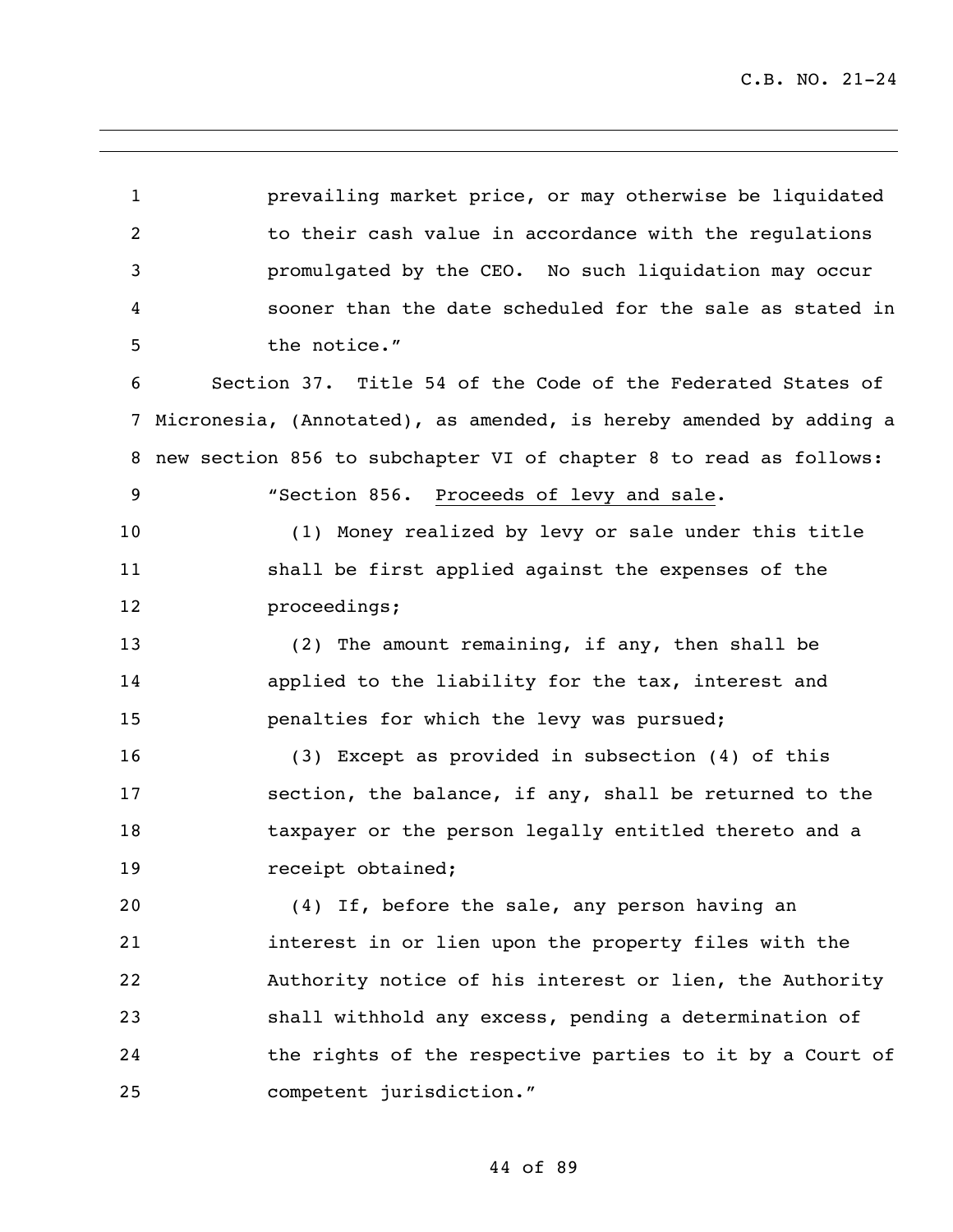Section 38. Title 54 of the Code of the Federated States of Micronesia, (Annotated), as amended, is herby further amended by adding a new subchapter VII to chapter 8 to be entitled "Record Keeping and Information Collection".

 Section 39. Title 54 of the Code of the Federated States of Micronesia, (Annotated), as amended, is hereby amended by adding a new section 861 to subchapter VII of chapter 8 to read as follows:

8 "Section 861. Accounts and records.

 (1) Every taxpayer must, for the purposes of a 10 revenue law, maintain in the FSM such accounts, documents, and records (including in electronic form) as may be required under the revenue law and such accounts, documents, and records must be retained by the taxpayer for six years after the end of the tax period to which they relate.

 (2) If any accounts, documents, or records referred 17 to in subsection (1) of this section are not in English, 18 the CEO may, by notice in writing, require the person keeping the accounts, documents, or records to provide, at the person's expense, a translation into English by a 21 translator approved by the CEO."

 Section 40. Title 54 of the Code of the Federated States of Micronesia, (Annotated), as amended, is hereby amended by adding a new section 862 to subchapter VII of chapter 8 to read as follows: "Section 862. Power to enter and search.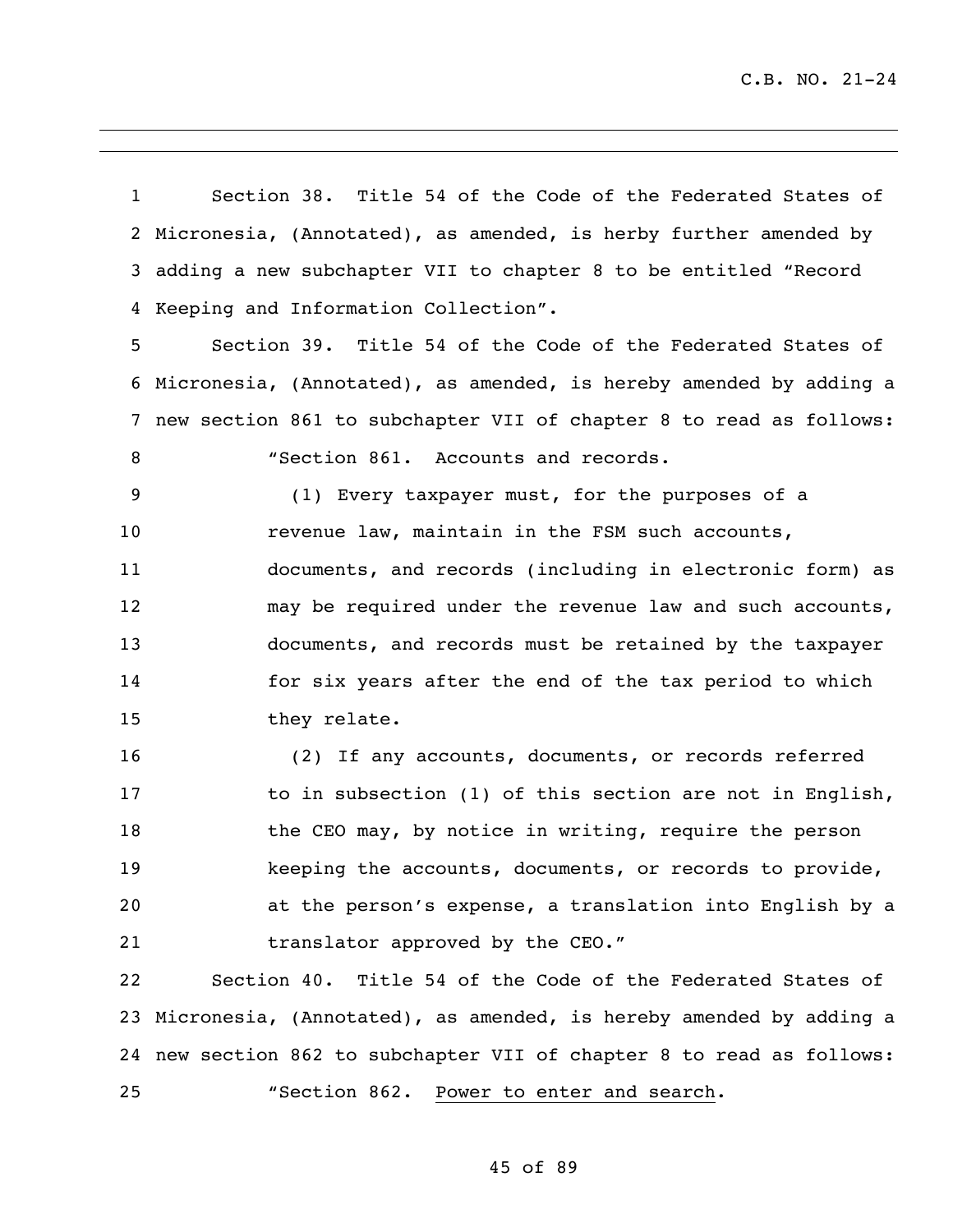(1) For the purposes of administering a revenue law, the CEO or a revenue officer authorized by the CEO, in writing, for the purposes of this section: (a) must have, upon presentation of a warrant issued by a court of competent jurisdiction, full and free access to any premises, place, property, book, record, or data storage device; (b) may, upon presentation of a warrant issued by a court of competent jurisdiction, make an extract or copy of any accounts, documents, books, or records (including in electronic form) to which access is obtained under paragraph (a) of this subsection; (c) may, upon presentation of a warrant issued by a court of competent jurisdiction, seize any accounts, documents, books, or records that, in the opinion of the CEO or authorized officer, afford evidence that may be material in determining the tax **liability of a taxpayer;**  (d) may retain any accounts, documents, books, or records seized under paragraph (c) of this subsection for as long as they may be required for determining a taxpayer's tax liability or for any proceeding under a revenue law; and (e) may, if a hard copy or copy on data storage media of information stored on a data storage device is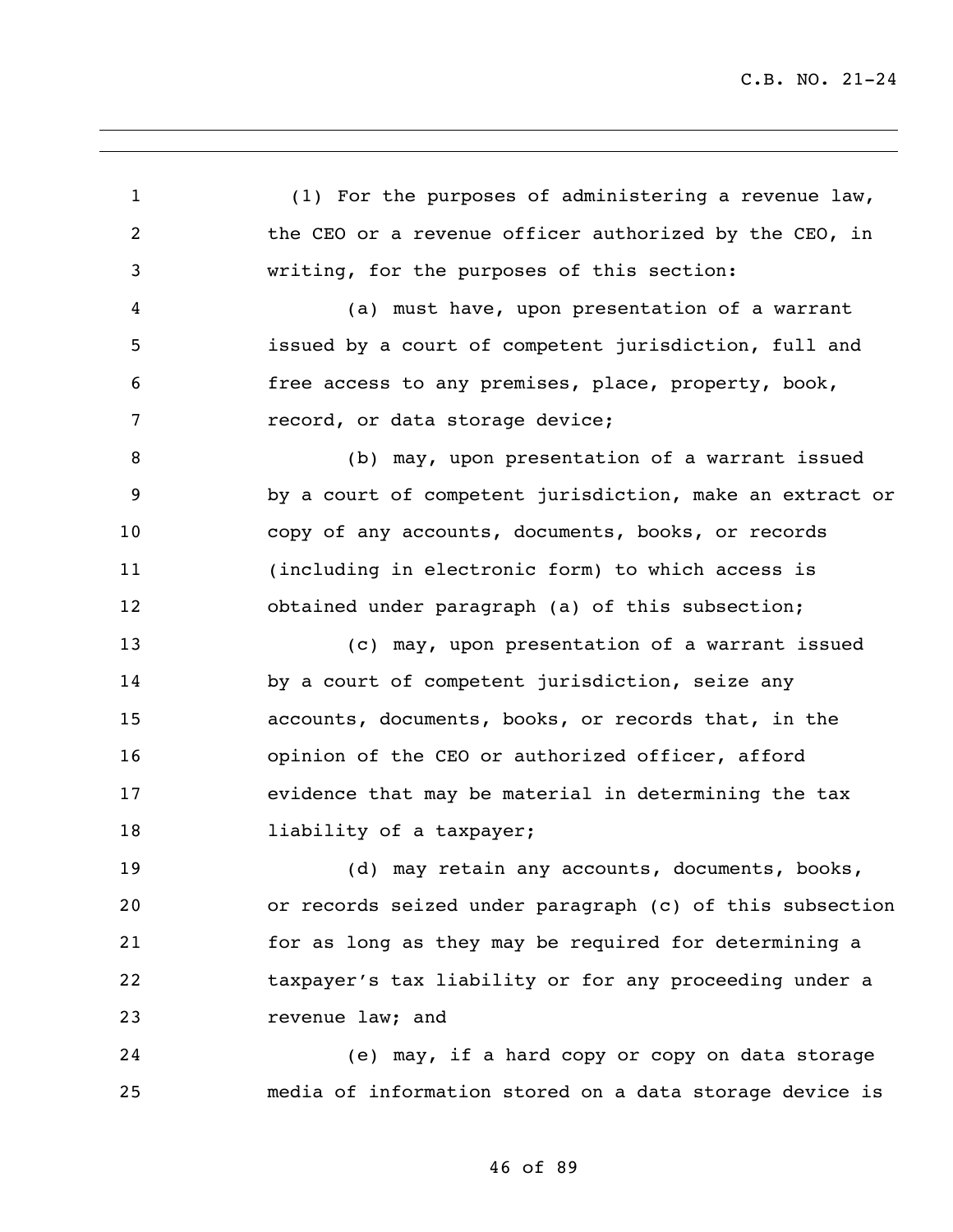not provided, seize and retain the device for as long as is necessary to copy the information required. (2) A revenue officer is not entitled to enter or remain on any premises or place if, upon request by the owner or lawful occupier, the officer is unable to produce the CEO's written authorization permitting the officer to exercise powers under subsection (1) of this section.

 (3) The CEO or authorized officer may require a police officer to be present for the purposes of exercising powers under this section.

 (4) Upon presentation by the CEO or authorized officer of a warrant issued by a court of competent jurisdiction, the owner or lawful occupier of the premises or place to which an exercise of power under subsection (1) of this section relates must provide all reasonable facilities and assistance to the CEO or authorized officer.

 (5) A person whose accounts, documents, books, or records have been seized under subsection (1) of this section may examine them and make copies, at the person's expense, during office hours.

 (6) A person whose data storage device has been seized under subsection (1) of this section may have access to the device during office hours on such terms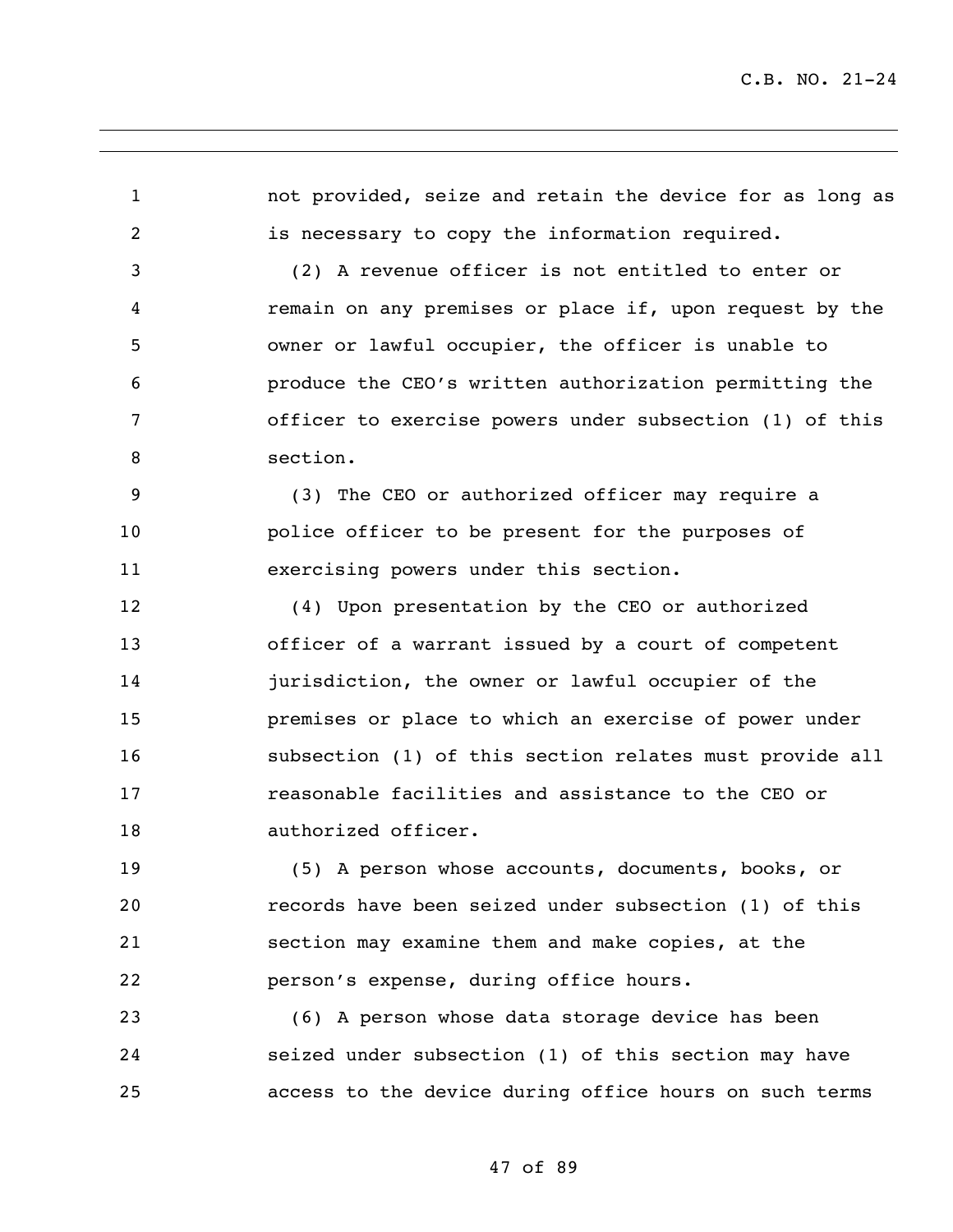and conditions as the CEO or authorized officer may specify. (7) The CEO or authorized officer must sign for all accounts, documents, books, records, or data storage devices removed and retained under this section and return them to the owner within 14 days of the conclusion of the investigation to which they relate and 8 all related proceedings. (8) This section has effect notwithstanding: (a) any law relating to privilege or the public interest with respect to the giving of information or 12 the production of any property, accounts, documents, books, or records (including in electronic form); or (b) any contractual duty of confidentiality." Section 41. Title 54 of the Code of the Federated States of Micronesia, (Annotated), as amended, is hereby amended by adding a new section 863 to subchapter VII of chapter 8 to read as follows: 18 "Section 863. Administrative summons. (1) The CEO may, for the purposes of administering any revenue law, by notice in writing, require any person: (a) to furnish such information as the CEO may require; (b) to attend and give evidence concerning that person's or any other person's tax affairs; or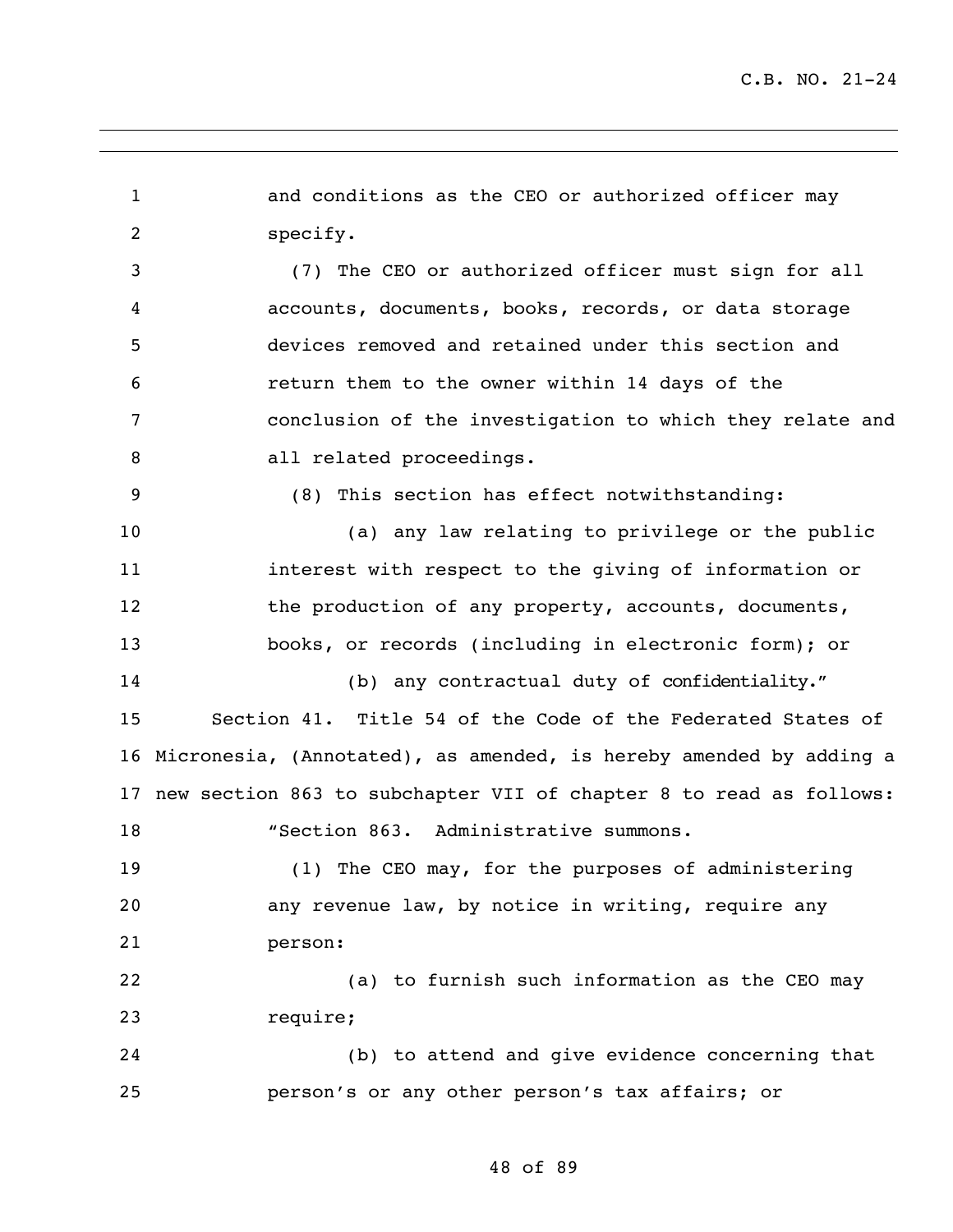(c) to produce all accounts, books, documents, and records (including in electronic form) in the person's custody or under the person's control relating to that person's or any other person's tax affairs. (2) If a notice served under subsection (1) of this section requires the production of accounts, books, documents, or records (including in electronic form), it is sufficient if such accounts, books, documents, or records are described in the notice with reasonable certainty. (3) A notice issued under this section must be served personally upon the person to whom it is directed or left at the person's last known usual place of business or abode and the certificate of service signed by the person serving the notice is conclusive evidence of the facts stated therein. (4) The CEO may require the information or evidence referred to in subsection (1) of this section to be given under oath, verbally or in writing, and, for that purpose, the CEO may administer the oath. (5) This section has effect notwithstanding: (a) any law relating to privilege or the public interest with respect to the giving of information or the production of any property, accounts, documents, books, or records (including in electronic form); or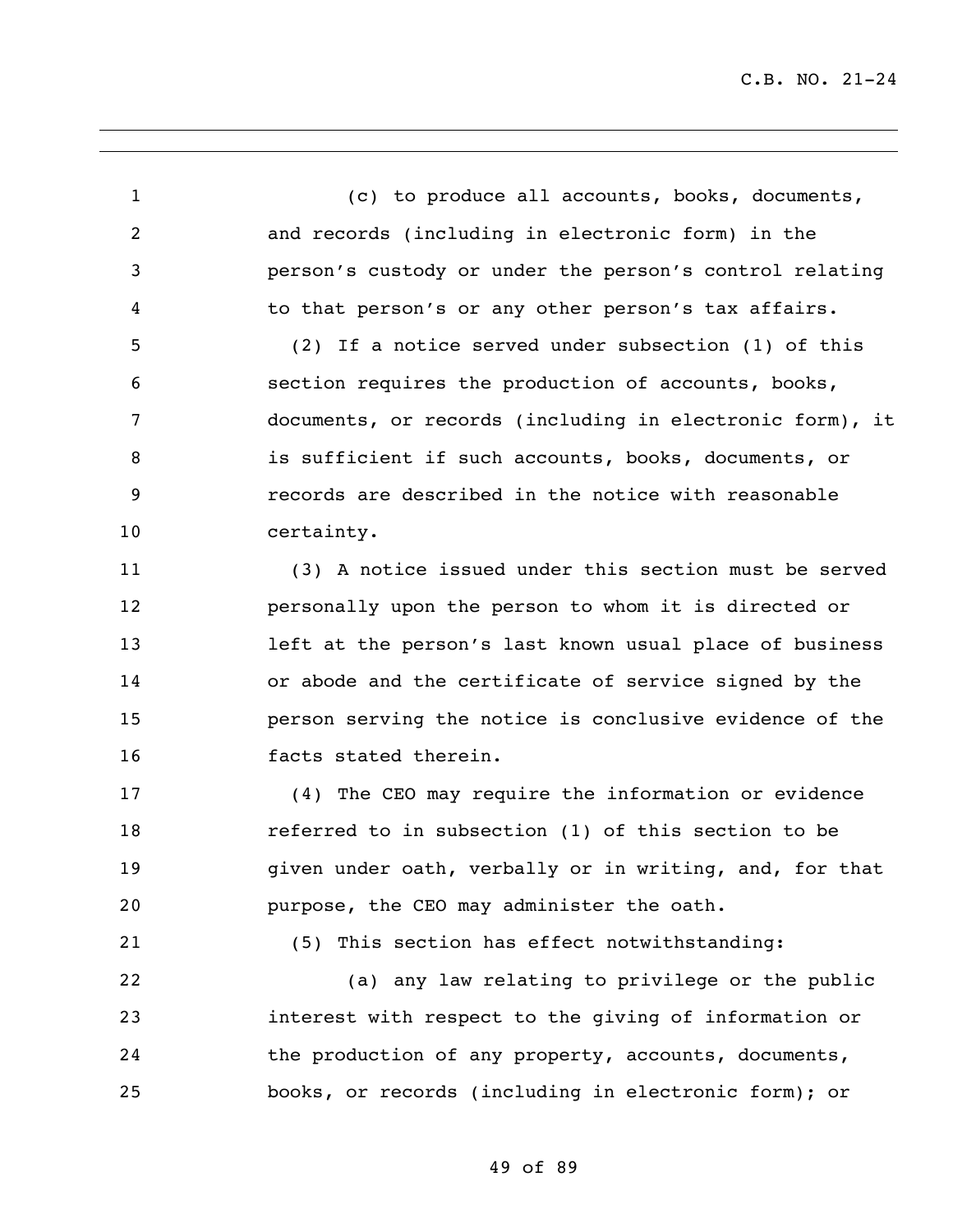| $\mathbf 1$ | (b) any contractual duty of confidentiality."                      |
|-------------|--------------------------------------------------------------------|
| 2           | Section 42. Title 54 of the Code of the Federated States of        |
| 3           | Micronesia, (Annotated), as amended, is hereby amended by adding a |
| 4           | new section 864 to subchapter VII of chapter 8 to read as follows: |
| 5           | "Section 864. Audit of taxpayer's tax affairs.                     |
| 6           | (1) The CEO may select any taxpayer for an audit of                |
| 7           | the taxpayer's tax affairs for the purpose of a revenue            |
| 8           | law having regard to:                                              |
| 9           | (a) the taxpayer's history of compliance or non-                   |
| 10          | compliance with the revenue law or any other revenue               |
| 11          | law;                                                               |
| 12          | (b) the amount of tax payable by the taxpayer;                     |
| 13          | (c) the class of business conducted by the                         |
| 14          | taxpayer; or                                                       |
| 15          | (d) any other matter that the CEO considers                        |
| 16          | relevant to ensuring the collection of tax due.                    |
| 17          | (2) The fact that a taxpayer has been audited in                   |
| 18          | relation to a tax period does not preclude the taxpayer            |
| 19          | from being audited again in the relation to the next and           |
| 20          | following tax periods if there are reasonable grounds              |
| 21          | for the audits, particularly having regard to the                  |
| 22          | matters referred to in subsection (1) of this section.             |
| 23          | (3) An audit of a taxpayer's tax affairs may be                    |
| 24          | conducted for the purposes of more than one revenue                |
| 25          | law."                                                              |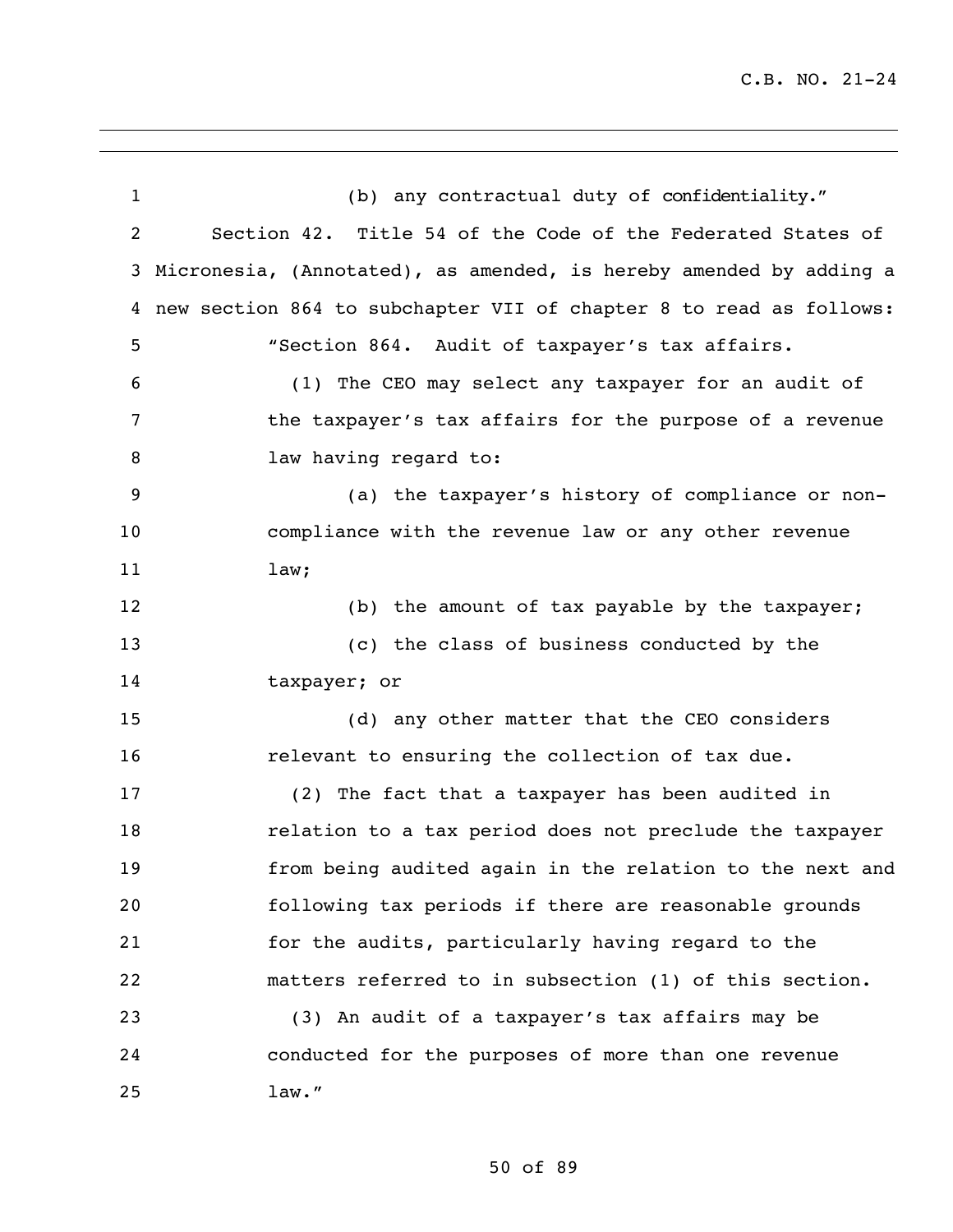Section 43. Title 54 of the Code of the Federated States of Micronesia, (Annotated), as amended, is hereby amended by adding a new section 865 to subchapter VII of chapter 8 to read as follows: "Section 865. Issue of Taxpayer Identification Numbers. (1) The CEO may, for the purposes of identification and cross-checking, require a taxpayer to apply for a 8 Taxpayer Identification Number. (2) An application for a Taxpayer Identification Number must be: 11 (a) in the prescribed form; (b) accompanied by documentary evidence of the person's identity as prescribed; and (c) lodged in the prescribed manner. (3) If a person has applied for a Taxpayer Identification Number under subsection (1) of this section and the CEO is satisfied that the applicant's identity has been established, the CEO must issue a Taxpayer Identification Number to the applicant by written notice. (4) The CEO must refuse an application under this section: (a) if the CEO is not satisfied as to the applicant's true identity; (b) if the applicant has already been issued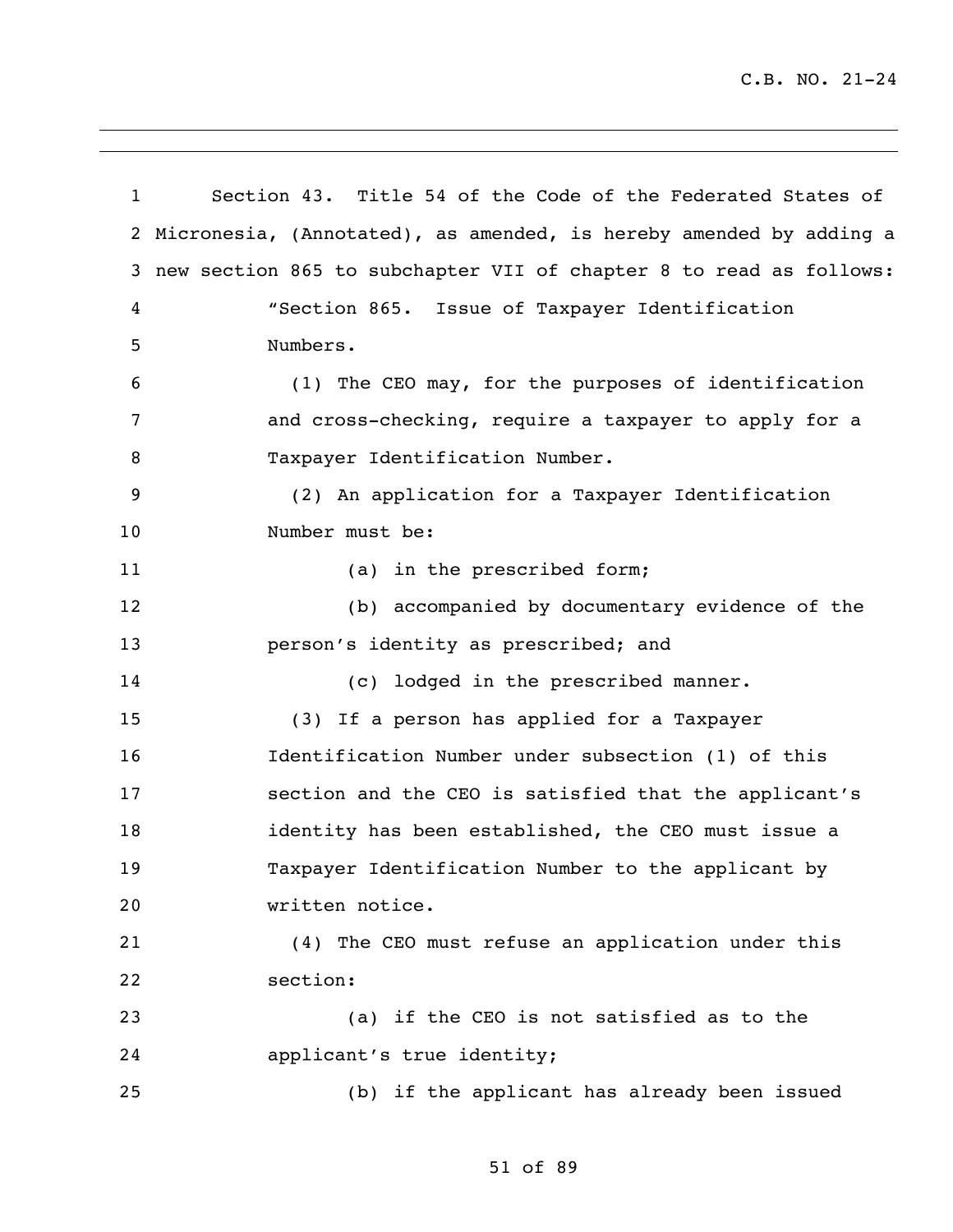with a Taxpayer Identification Number that is still in force; or (c) for any other reason the CEO considers appropriate. (5) The CEO must serve the applicant with written notice of the decision to refuse an application under this section within fourteen days after making the decision. (6) The CEO may, without an application being made, issue a Taxpayer Identification Number to any person **11** liable for tax under a revenue law." Section 44. Title 54 of the Code of the Federated States of Micronesia, (Annotated), as amended, is hereby amended by adding a new section 866 to subchapter VII of chapter 8 to read as follows: "Section 866. Cancellation of Taxpayer Identification Number. (1) A person who ceases to be a taxpayer must apply 18 to the CEO, in the prescribed form, for cancellation of the person's Taxpayer Identification Number within thirty (30) days of the date on which the person ceased 21 to be a taxpayer. (2) The CEO must, by notice in writing, cancel a Taxpayer Identification Number: (a) if the person has ceased to be a taxpayer; (b) if a Taxpayer Identification Number has been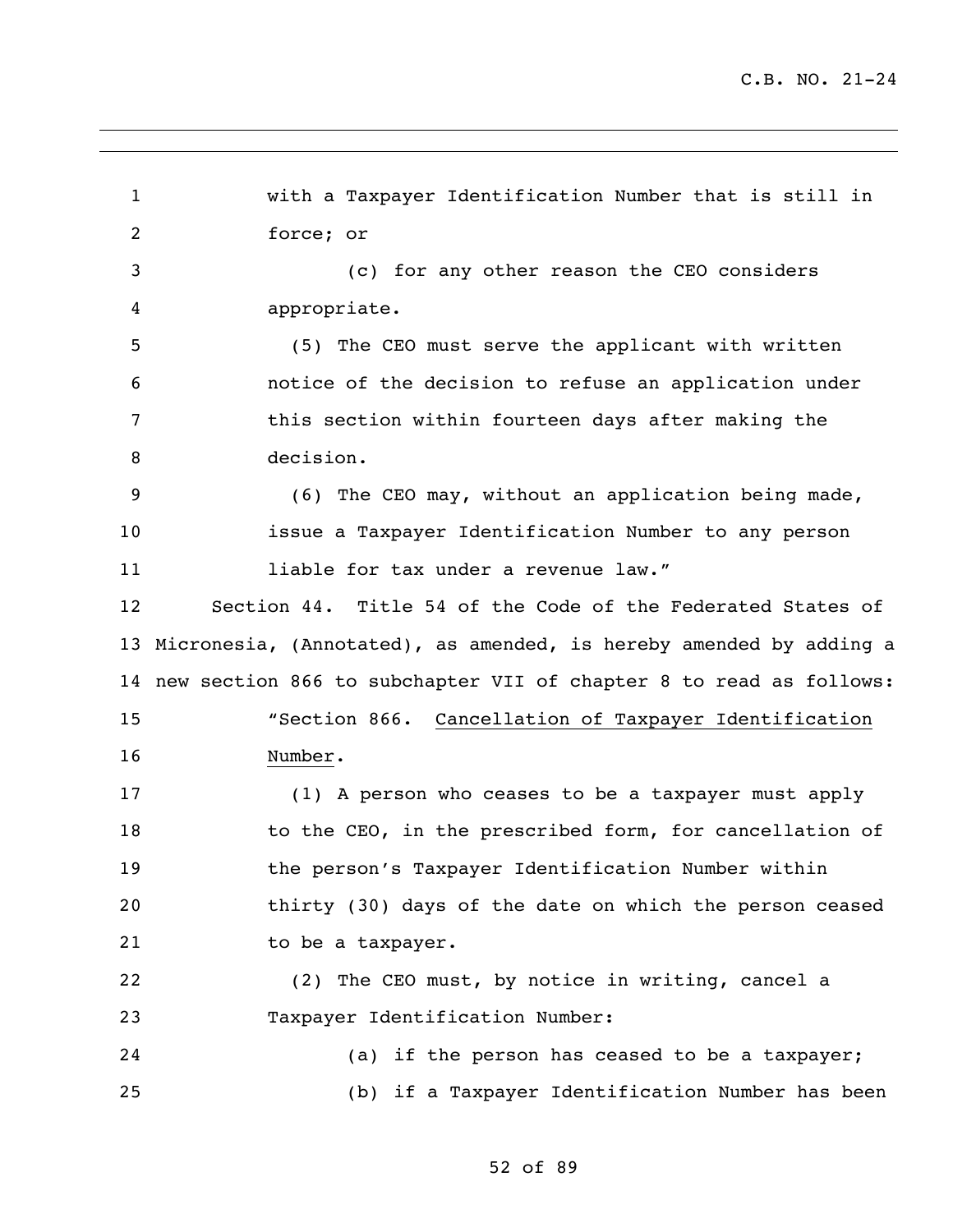issued to the person under an identity that is not the person's true identity; (c) if the person has already been issued with a Taxpayer Identification Number that is still in force; or (d) for any other reason the CEO considers appropriate. (3) The CEO may, at any time, by notice in writing, cancel the Taxpayer Identification Number issued to a person and issue the person with a new Taxpayer **Identification Number."**  Section 45. Title 54 of the Code of the Federated States of Micronesia, (Annotated), as amended, is hereby amended by adding a new section 867 to subchapter VII of chapter 8 to read as follows: "Section 867. Quotation of Taxpayer Identification Number. The CEO may require a taxpayer to state the taxpayer's Taxpayer Identification Number in any tax return, notice, or other document used for the purposes of any revenue law." Section 46. Title 54 of the Code of the Federated States of Micronesia, (Annotated), as amended, is herby further amended by adding a new subchapter VIII to chapter 8 to be entitled "Representatives". Section 47. Title 54 of the Code of the Federated States of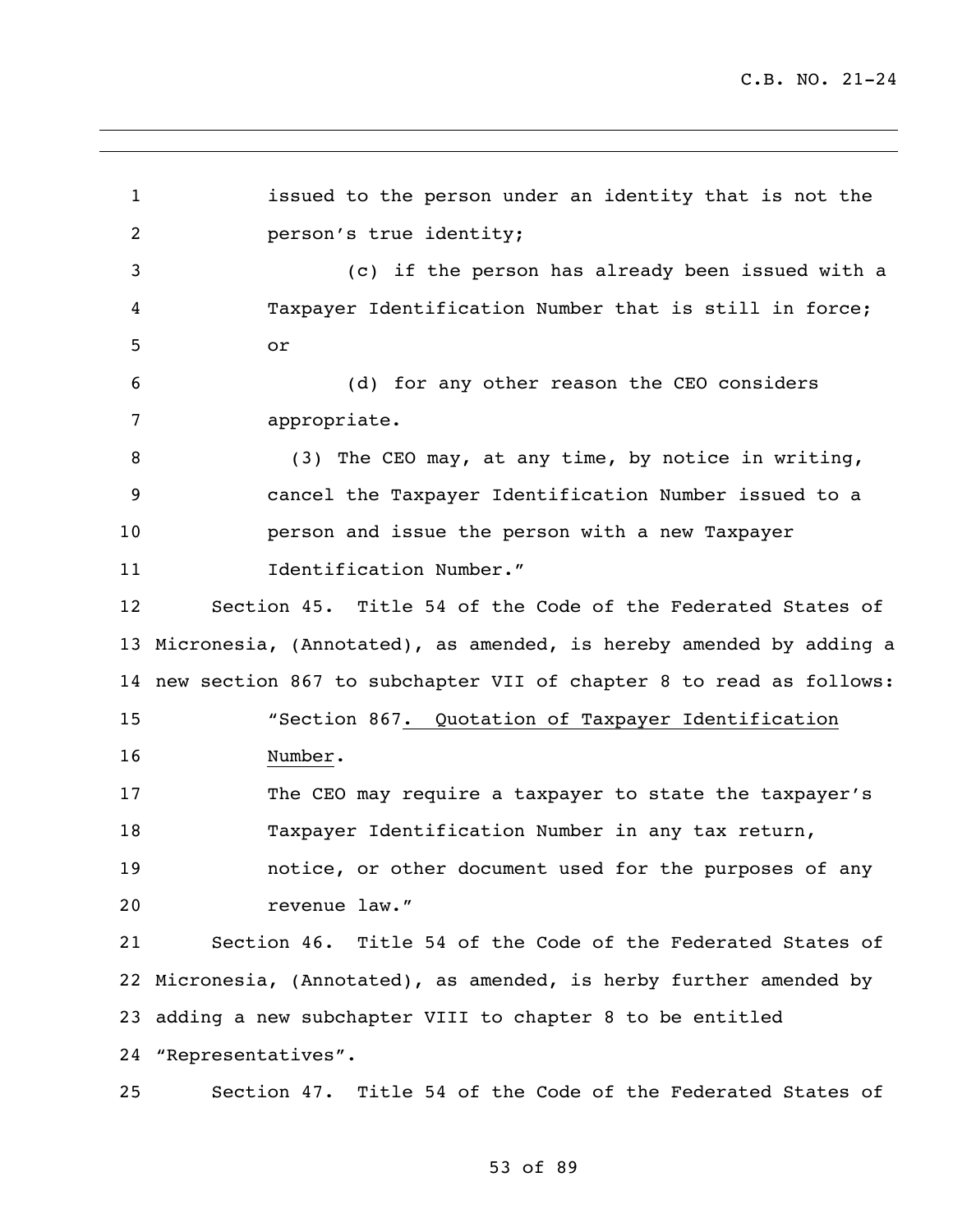Micronesia, (Annotated), as amended, is hereby amended by adding a new section 871 to subchapter VIII of chapter 8 to read as follows: "Section 871. Liabilities and obligations of representatives. (1) Every representative of a taxpayer is responsible for performing any duties or obligations imposed by a revenue law on the taxpayer, including the payment of tax. (2) A representative making a payment of tax on behalf of a taxpayer is treated as acting under the authority of the taxpayer and is hereby indemnified in 13 respect of the payment. (3) Subject to subsection (4) of this section, any tax that, by virtue of subsection (1) of this section, is payable by a representative of a taxpayer is recoverable from the representative only to the extent of any assets of the taxpayer that are in the possession or under the control of the representative. (4) Subject to subsection (5) of this section, a representative is personally liable for the payment of any tax due by the representative in that capacity if, while the amount remains unpaid, the representative disposes of or parts with any moneys or funds belonging to the taxpayer that are in the possession of the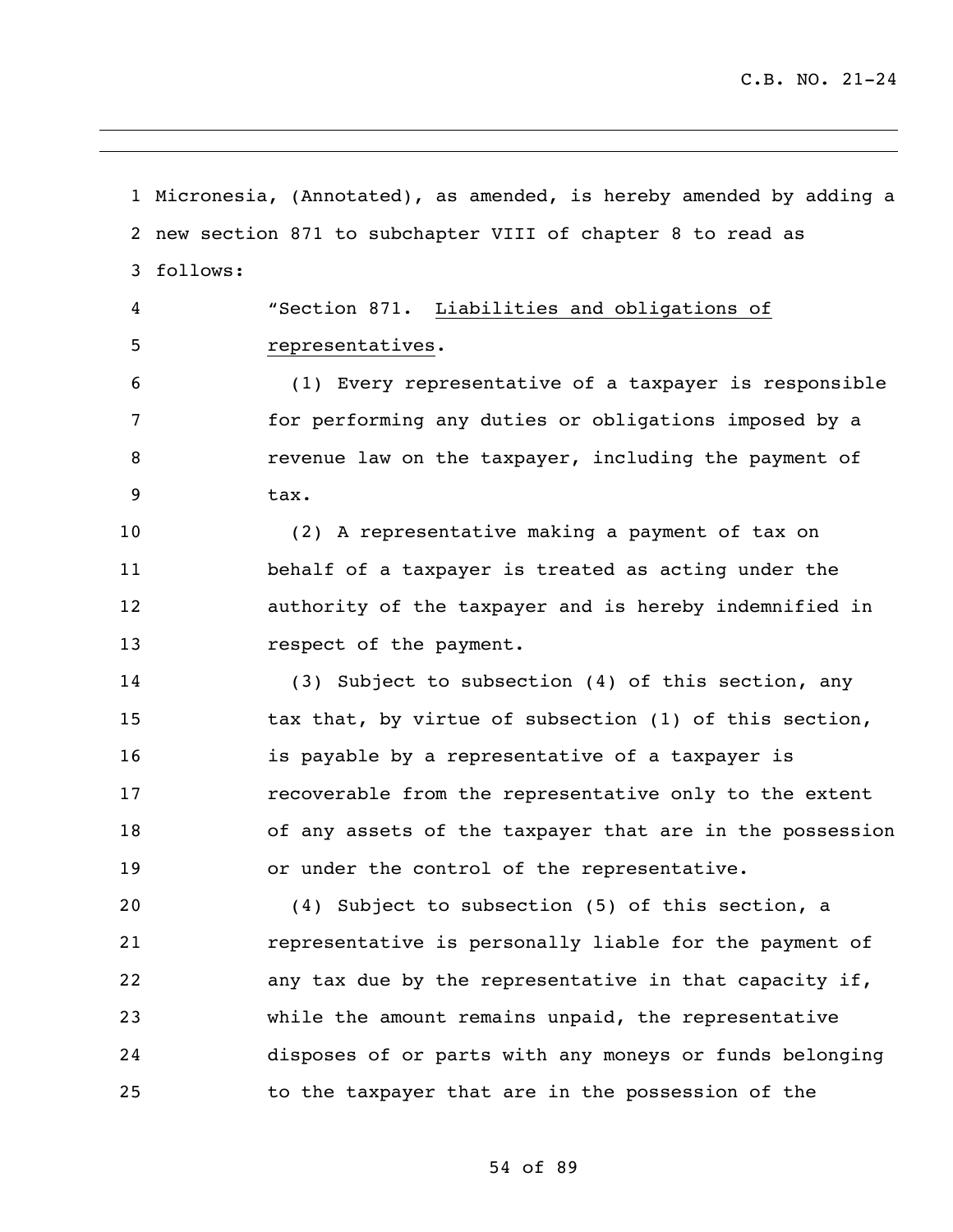representative or which come to the representative after the tax is payable, if such tax was required by law to have been paid from or out of such moneys or funds.

 (5) Nothing in subsection (3) of this section prevents a representative paying an amount on behalf of a taxpayer that has priority over the revenue payable by 7 the taxpayer.

 (6) If there are two or more representatives of a taxpayer, the duties or obligations referred to in this section apply jointly and severally to the representatives but may be discharged by any of them.

 (7) Nothing in this section relieves a taxpayer from performing any duties or obligations imposed on the taxpayer under a revenue law that the representative of 15 the taxpayer has failed to perform.

 (8) The amount that a representative is liable for under subsection (4) of this section is treated as if it were tax payable by the representative for the purposes of subchapters V and VI of this chapter, and section 891 of this title."

 Section 48. Title 54 of the Code of the Federated States of Micronesia, (Annotated), as amended, is hereby amended by adding a new section 872 to subchapter VIII of chapter 8 to read as follows:

"Section 872. Liability for tax payable by a company

55 of 89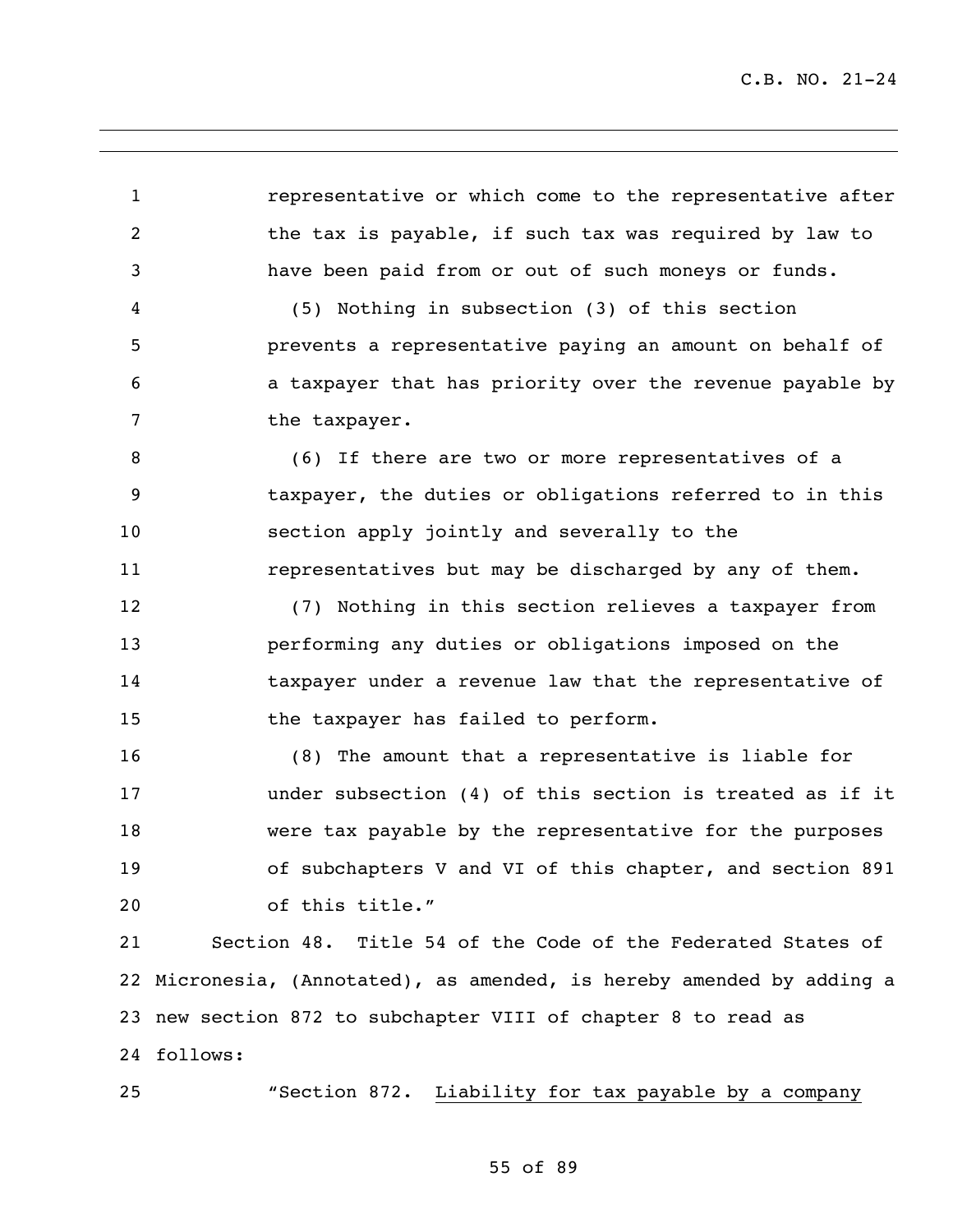1 left with insufficient assets. (1) This section applies if an arrangement has been entered into with the intention of rendering a company unable to satisfy a current or future tax liability under a revenue law. (2) Subject to subsection (3) of this section, if this section applies, every person who was a director or controlling shareholder of the company at the time the arrangement was entered into is jointly and severally liable for the tax liability of the company. (3) The amount that a person is liable for under subsection (2) of this section is treated as if it were tax payable by the person for the purposes of subchapters V and VI of this chapter, and section 891 of this title. (4) A director of a company is not liable under this section for the tax liability of the company if the CEO is satisfied that the director derived no financial or other benefit from the arrangement and: (a) the director has, on becoming aware of the arrangement, formally recorded with the company his or her dissent and notified the CEO, in writing, of the arrangement; or (b) the director satisfies the CEO that, at the time the arrangement was entered into: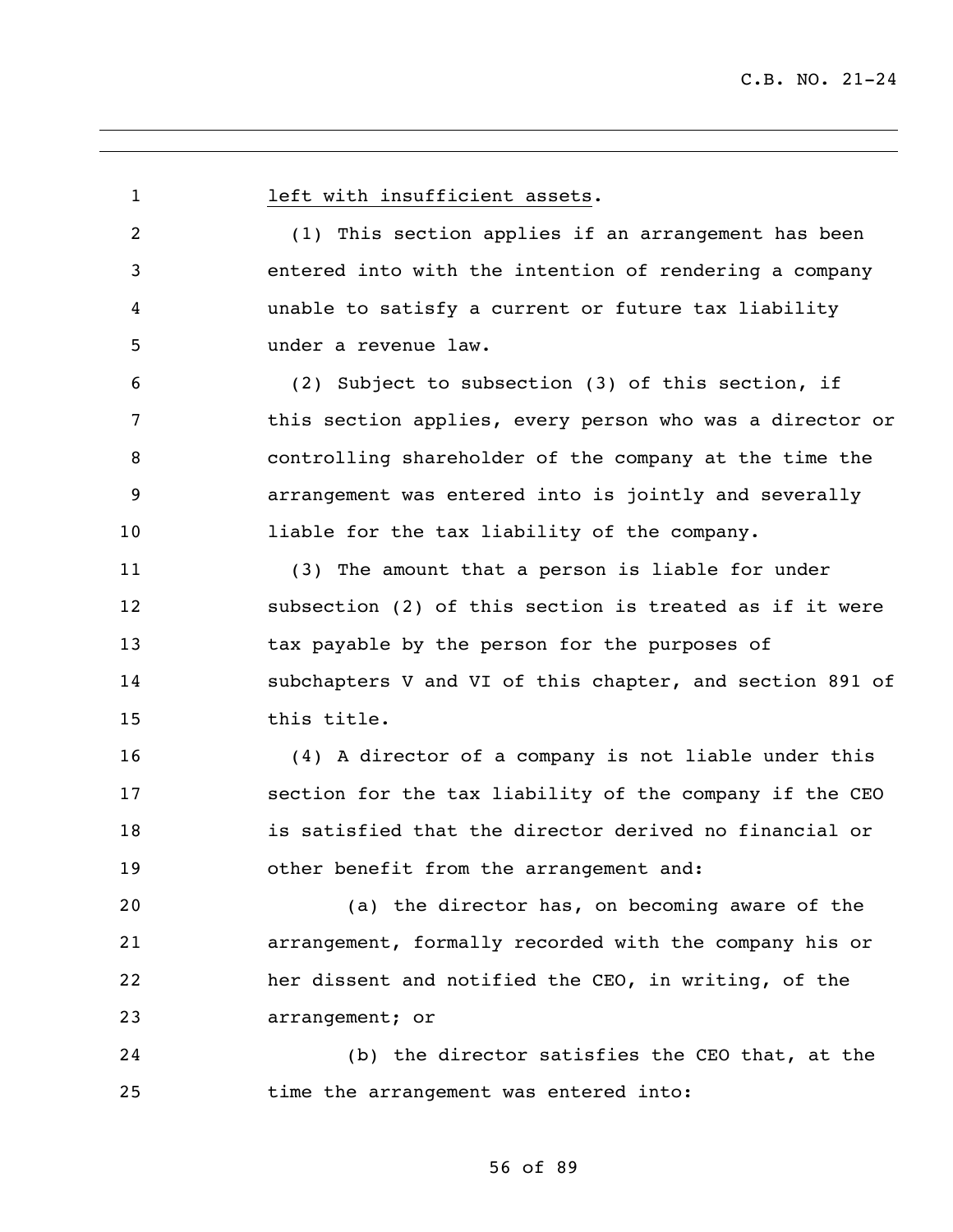| $\mathbf{1}$ | (i) the director was not involved in the                              |
|--------------|-----------------------------------------------------------------------|
| 2            | executive management of the company; and                              |
| 3            | (ii) the director had no knowledge of, and                            |
| 4            | could not reasonably have been expected to know of the                |
| 5            | arrangement.                                                          |
| 6            | (5) For the purposes of this section, a controlling                   |
| 7            | shareholder of a company is any person who beneficially               |
| 8            | holds, either alone or together with an associate or                  |
| 9            | associates:                                                           |
| 10           | (a) more than fifty percent (50%) of the voting                       |
| 11           | rights in the company;                                                |
| 12           | (b) more than fifty percent (50%) of the rights                       |
| 13           | to dividends; or                                                      |
| 14           | (c) more than fifty percent (50%) of the rights                       |
| 15           | to capital."                                                          |
| 16           | Section 49. Title 54 of the Code of the Federated States of           |
|              | 17 Micronesia, (Annotated), as amended, is herby further amended by   |
|              | 18 adding a new subchapter IX to chapter 8 to be entitled "Rulings".  |
|              | 19 Section 50. Title 54 of the Code of the Federated States of        |
|              | 20 Micronesia, (Annotated), as amended, is hereby amended by adding a |
|              | 21 new section 881 to subchapter IX of chapter 8 to read as follows:  |
| 22           | "Section 881. Binding public rulings.                                 |
| 23           | (1) The CEO may make a public ruling in accordance                    |
| 24           | with section 882 of this title setting out the CEO's                  |
| 25           | interpretation on the application of a revenue law.                   |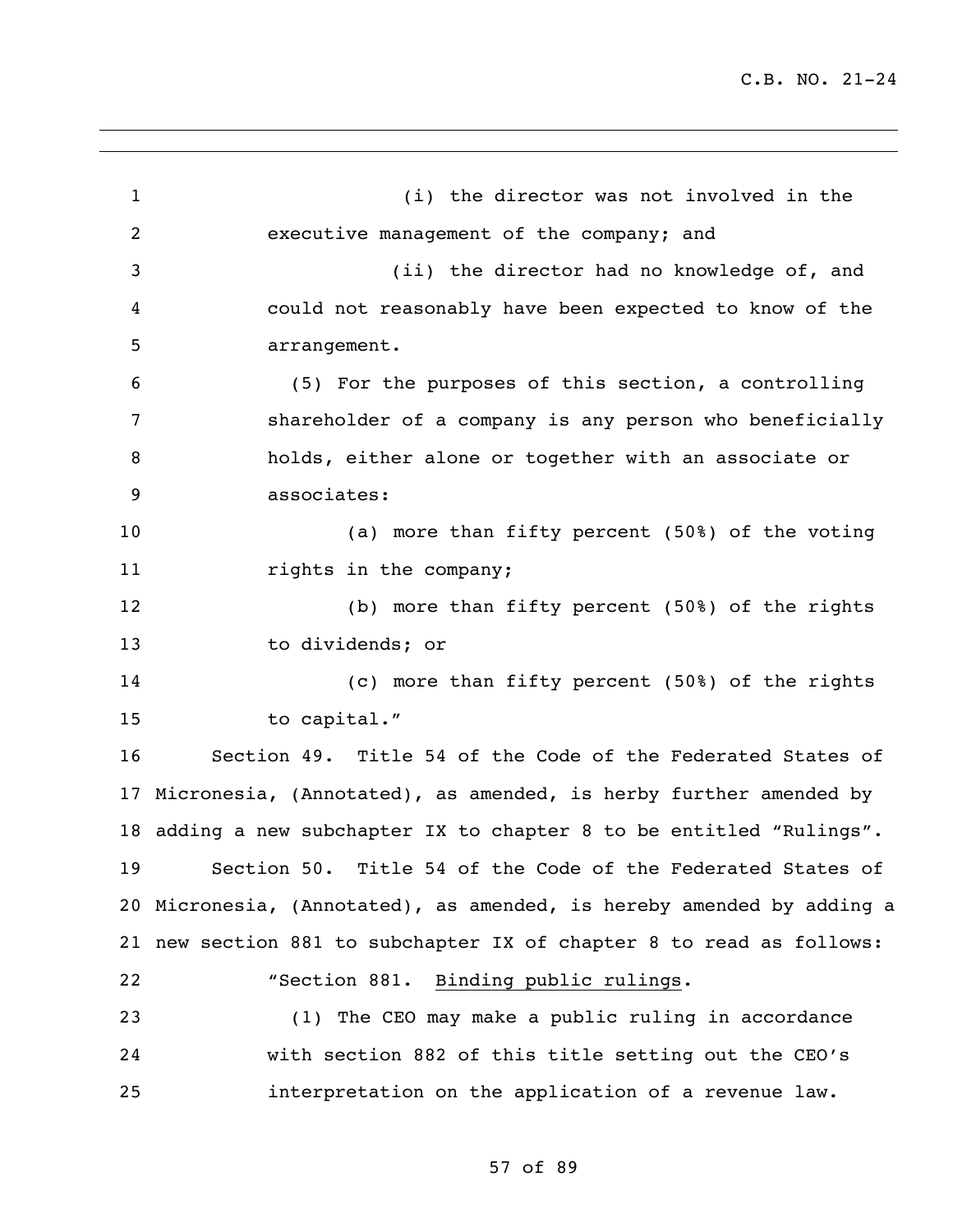(2) A public ruling made in accordance with section 882 of this title is binding on the CEO until withdrawn. (3) A public ruling is not binding on a taxpayer." Section 51. Title 54 of the Code of the Federated States of Micronesia, (Annotated), as amended, is hereby amended by adding a new section 882 to subchapter IX of chapter 8 to read as follows: "Section 882. Making a public ruling. (1) The CEO shall print and maintain a gazette or other publication of public rulings to be made available free of charge to the public. The CEO shall make a public ruling by publishing a notice of the ruling in 12 such gazette. (2) A public ruling must state that it is a public ruling and have a number and subject heading by which it can be identified. (3) A public ruling applies from the date specified in the ruling and if no date is specified, from the date of publication in the gazette identified in subsection (1) of this section." Section 52. Title 54 of the Code of the Federated States of Micronesia, (Annotated), as amended, is hereby amended by adding a new section 883 to subchapter IX of chapter 8 to read as follows: "Section 883. Withdrawal of a public ruling. (1) The CEO may withdraw a public ruling, in whole or part, by publishing notice of the withdrawal in the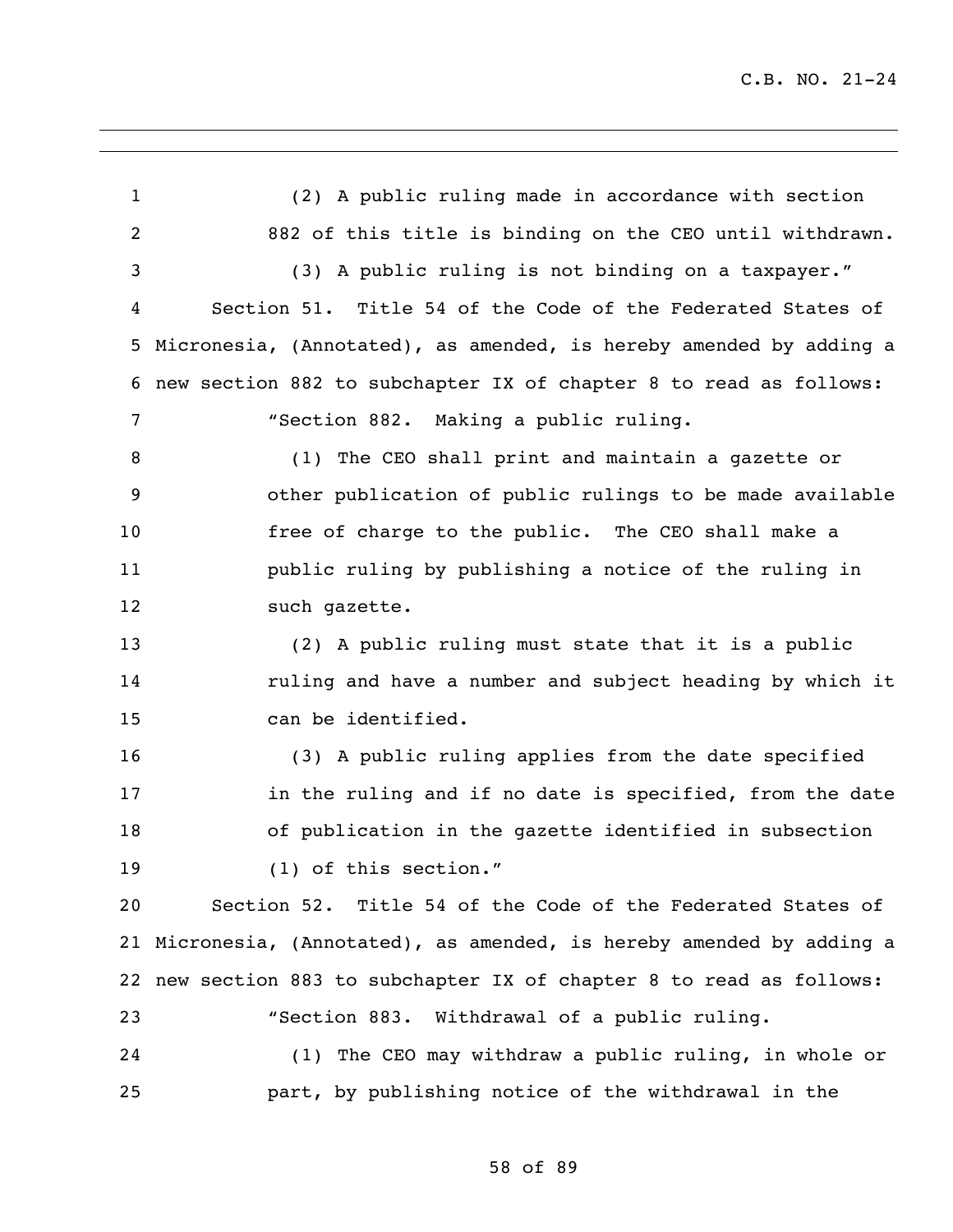gazette identified in section 882 of this title. (2) If legislation is passed, or the CEO makes another public ruling, that is inconsistent with an existing public ruling, the existing ruling is treated as withdrawn to the extent of the inconsistency. (3) The withdrawal of a public ruling, in whole or part, has effect: 8 (a) if subsection (1) of this section applies, from the date specified in the notice of withdrawal and if no date is specified, from the date notice of the withdrawal is published in the gazette; or (b) if subsection (2) of this section applies, from the date of application of the inconsistent legislation or public ruling. (4) A public ruling that has been withdrawn in whole or in part: (a) continues to apply to a transaction commenced before the public ruling was withdrawn; and (b) does not apply to a transaction commenced after the ruling was withdrawn to the extent that the 21 ruling is withdrawn." Section 53. Title 54 of the Code of the Federated States of Micronesia, (Annotated), as amended, is hereby amended by adding a new section 884 to subchapter IX of chapter 8 to read as follows: "Section 884. Binding private rulings.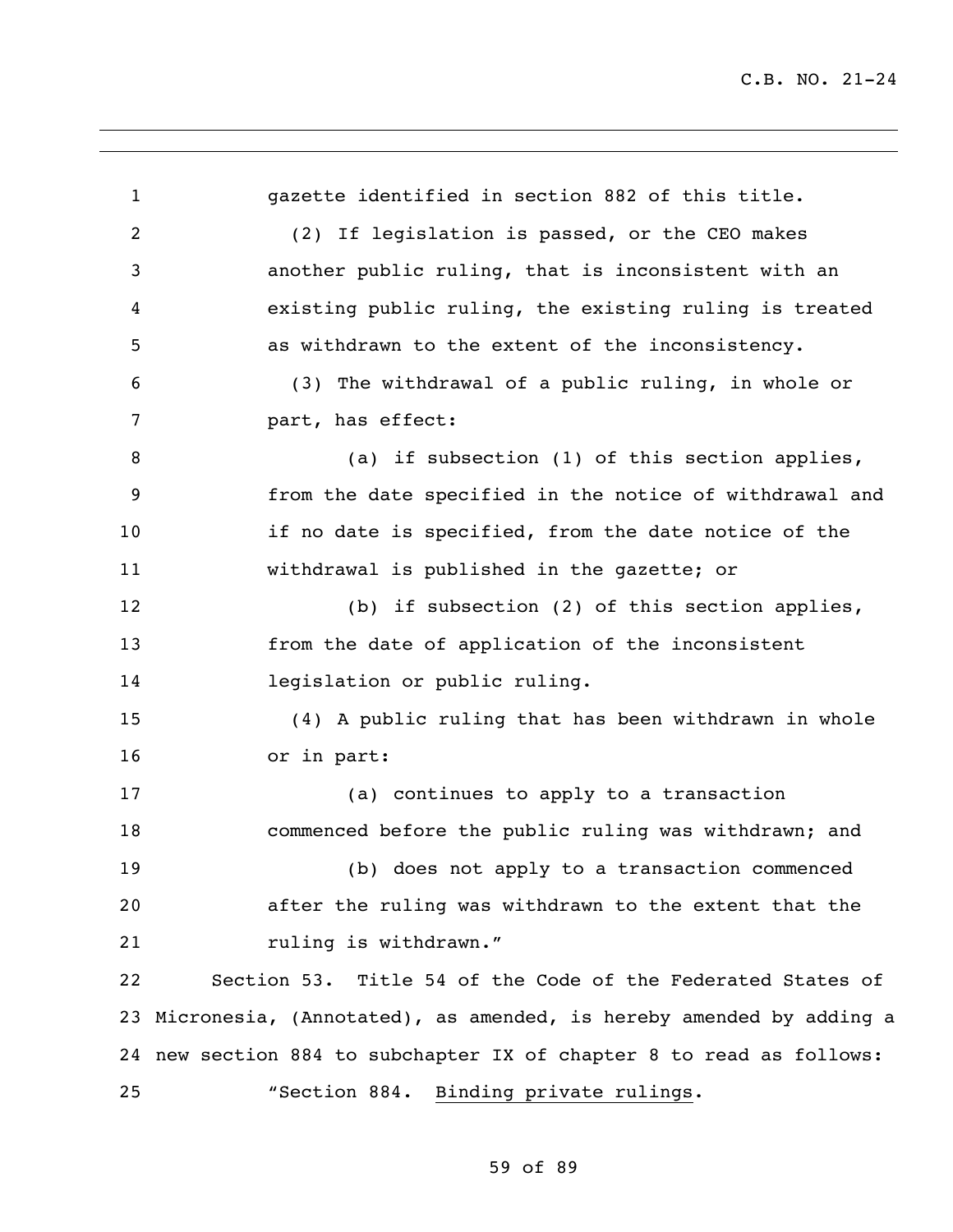(1) Subject to section 885 of this title, the CEO shall, upon application in writing by a taxpayer, issue to the taxpayer a private ruling setting out the CEO's position regarding the application of a revenue law to a transaction entered into, or proposed to be entered into, by the taxpayer. (2) If the taxpayer has made a full and true disclosure of all aspects of the transaction relevant to the making of a private ruling and the transaction has proceeded in all material respects as described in the 11 taxpayer's application for the ruling, the ruling is 12 binding on the CEO in relation to the taxpayer. (3) A private ruling is not binding on the taxpayer 14 to whom it is issued. (4) If a private ruling is inconsistent with an existing public ruling, the private ruling has priority 17 to the extent of the inconsistency." Section 54. Title 54 of the Code of the Federated States of Micronesia, (Annotated), as amended, is hereby amended by adding a new section 885 to subchapter IX of chapter 8 to read as follows: "Section 885. Refusing an application for a private ruling. (1) The CEO may refuse an application for a private ruling if: (a) the CEO has already decided the matter that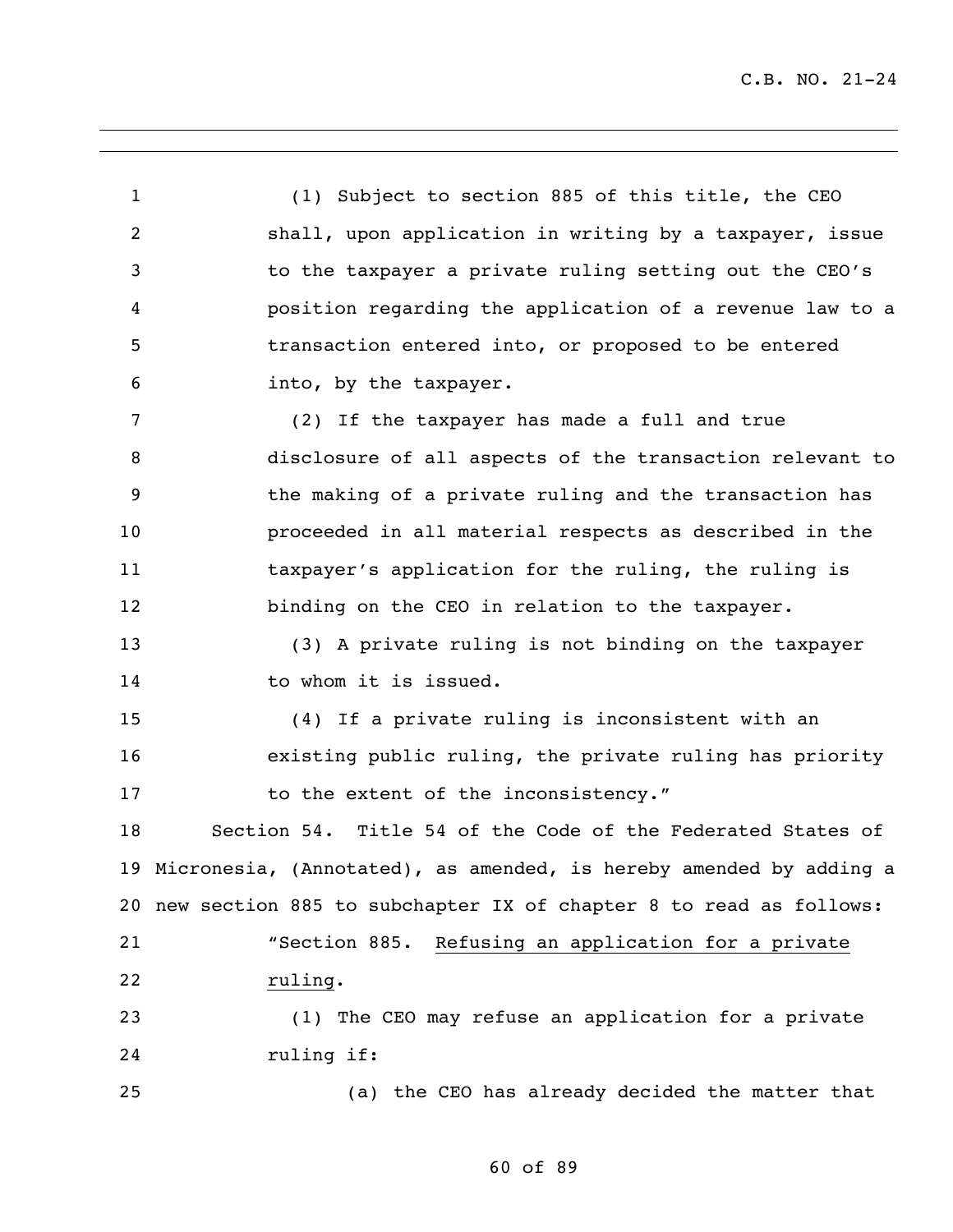1 is the subject of the application in a tax assessment; (b) the CEO is of the opinion that an existing public ruling adequately covers the matter that is the subject of the application; (c) the application relates to a matter that is the subject of a tax audit or an objection; (d) the application is frivolous or vexatious; (e) the arrangement to which the application relates has not been carried out and there are reasonable grounds to believe that it will not be carried out; (f) the applicant has not provided the CEO with sufficient information to make a private ruling; or (g) in the opinion of the CEO, it would be unreasonable to comply with the application having regard to the resources needed to comply and any other matters the CEO considers relevant, such as disadvantage 18 to other taxpayers. (2) The CEO shall serve the applicant with a written notice of the refusal to make a private ruling." Section 55. Title 54 of the Code of the Federated States of Micronesia, (Annotated), as amended, is hereby amended by adding a new section 886 to subchapter IX of chapter 8 to read as follows: "Section 886. Making a private ruling. (1) The CEO must make a private ruling unless section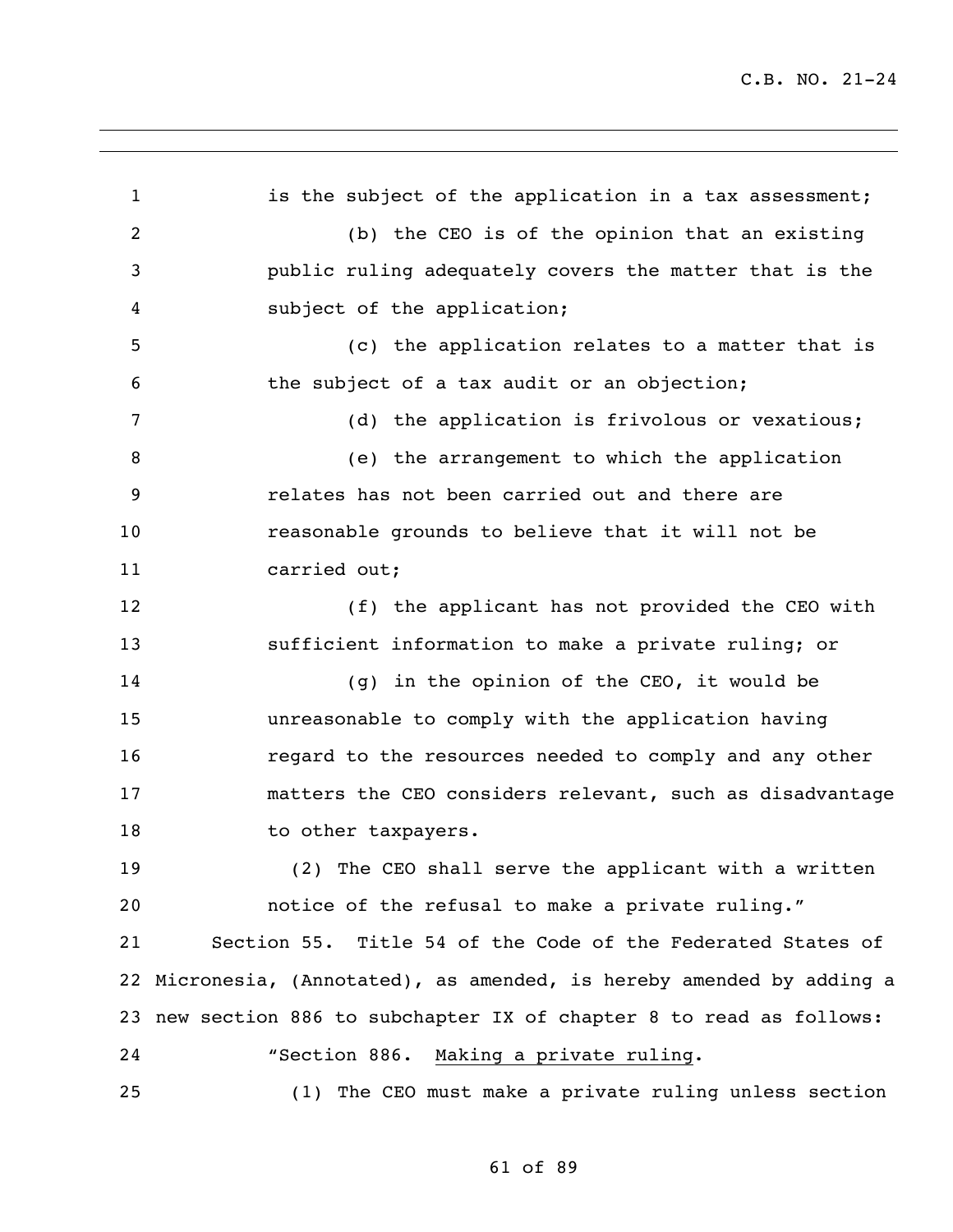1 885 of this title applies. (2) The CEO makes a private ruling by serving written notice of the ruling on the applicant. (3) The CEO may make a private ruling on the basis of assumptions about a future event or other matter as considered appropriate. (4) A private ruling must set out the matter ruled on identifying: (a) the taxpayer; (b) the revenue law relevant to the ruling; (c) the tax period to which the ruling applies; 12 (d) the arrangement to which the ruling relates; and (e) any assumptions on which the ruling is based. (5) A private ruling is made at the time the applicant is served with notice of the ruling and remains in force for the period specified in the ruling. (6) The making of a private ruling is not a tax decision for the purposes of this chapter." Section 56. Title 54 of the Code of the Federated States of Micronesia, (Annotated), as amended, is hereby amended by adding a new section 887 to subchapter IX of chapter 8 to read as follows: "Section 887. Withdrawal of a private ruling. (1) The CEO may, for reasonable cause, withdraw a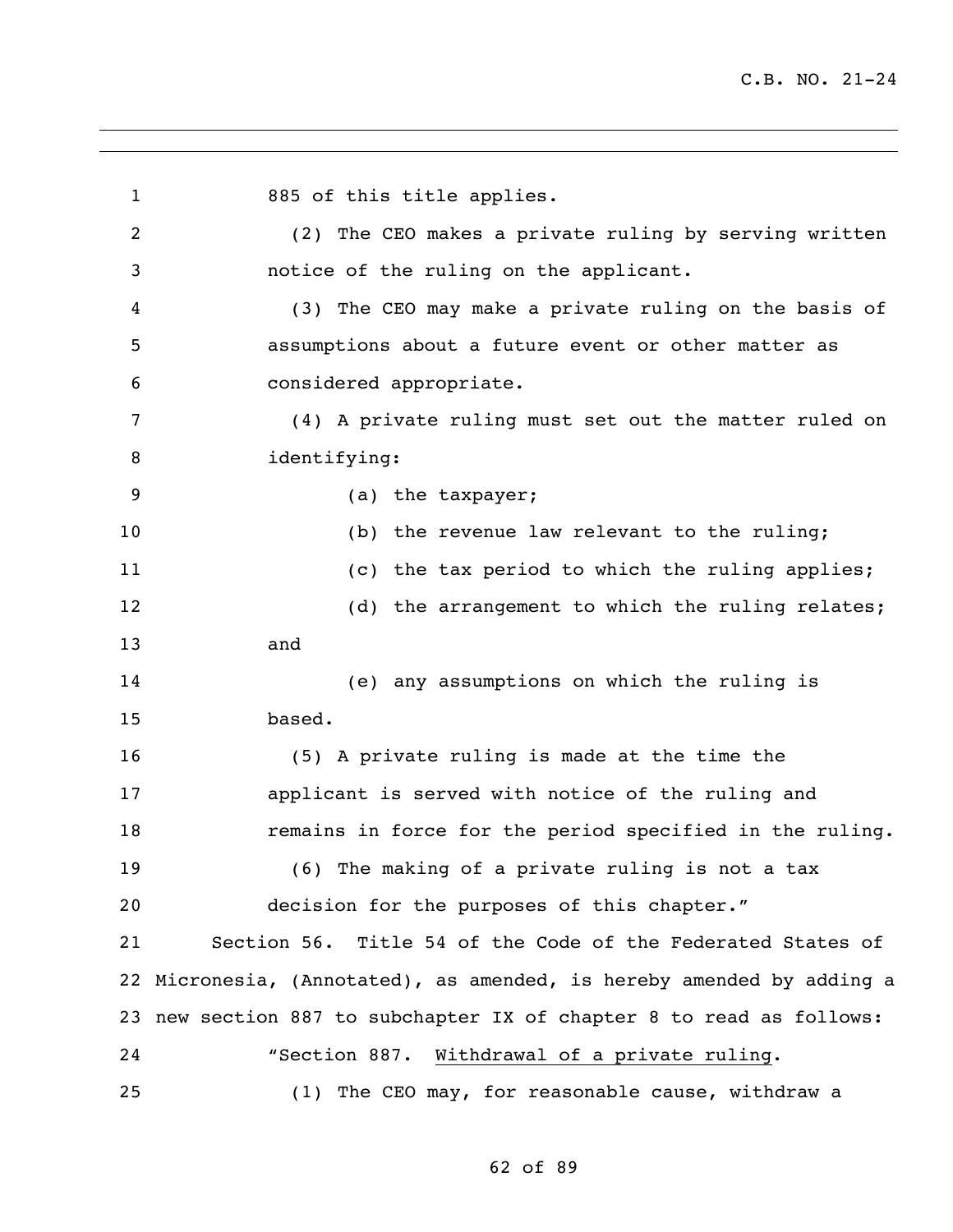private ruling, in whole or part, by written notice served on the applicant. (2) If legislation is passed, or the CEO publishes a public ruling, that is inconsistent with a private ruling, the private ruling is treated as withdrawn to the extent of the inconsistency. (3) The withdrawal of a private ruling, in whole or **part, has effect:**  (a) if subsection (1) of this section applies, from the date specified in the notice of withdrawal; or (b) if subsection (2) of this section applies, from the date of application of the inconsistent legislation or public ruling. (4) A private ruling that has been withdrawn: (a) continues to apply to a transaction commenced before the ruling was withdrawn; and (b) does not apply to a transaction commenced after the ruling was withdrawn to the extent that the **ruling is withdrawn.**  (5) A decision to withdraw a private ruling is not a tax decision for the purposes of this chapter." Section 57. Title 54 of the Code of the Federated States of Micronesia, (Annotated), as amended, is hereby amended by adding a new section 888 to subchapter IX of chapter 8 to read as follows: "Section 888. Publication of private rulings.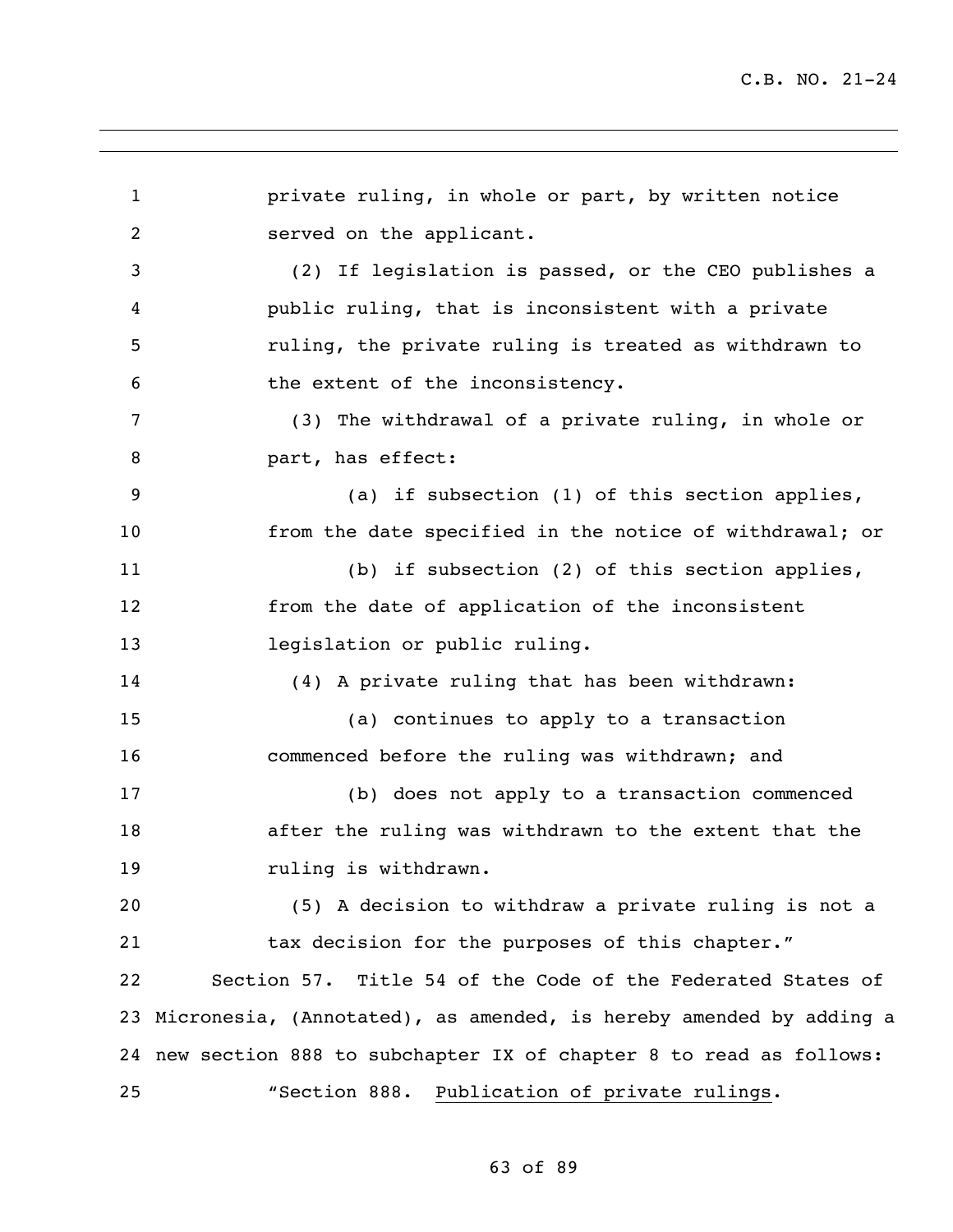The CEO shall include in the gazette or other publication referred to in section 882(1) of this title an edited version of a binding private ruling issued to a taxpayer. The edited version must not disclose the identity of the taxpayer."

 Section 58. Title 54 of the Code of the Federated States of Micronesia, (Annotated), as amended, is herby further amended by adding a new subchapter X to chapter 8 to be entitled "Interest and Administrative Penalties".

 Section 59. Title 54 of the Code of the Federated States of Micronesia, (Annotated), as amended, is hereby amended by adding a new section 891 to subchapter X of chapter 8 to read as follows:

"Section 891. Late payment interest.

 (1) A person who fails to pay any tax due on or before the due date for payment is liable for late payment interest at the rate of six percent per annum on the amount unpaid calculated from the date the payment was due to the date the payment is made.

 (2) Late payment interest paid by a person under subsection (1) of this section must be refunded to the person to the extent that the principal amount to which the interest relates is found not to have been payable.

 (3) Late payment interest payable by a person is borne personally by the person and is not recoverable from any other person: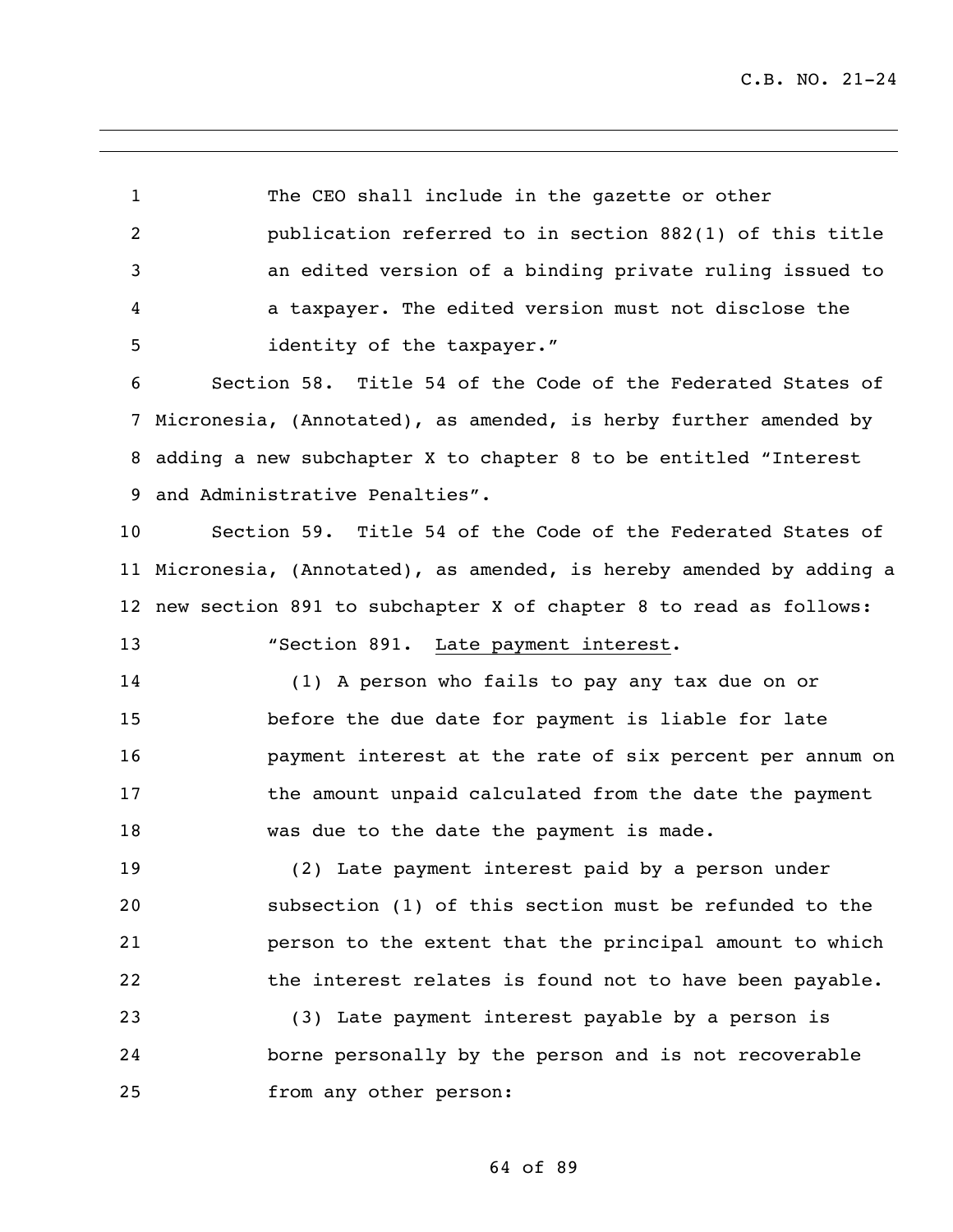(a) in respect of tax withheld by the person under chapter 1 or 5 of this title from a payment made by the person; or (b) in respect of an amount referred to in sections 843(7), 844(14), or 871(8) of this title payable by the person. (4) Late payment interest payable under this section 8 is simple interest. (5) Late payment interest payable under this section is treated as tax payable by a taxpayer for the purposes of subchapter V of this chapter and sections 871 of this title. (6) Late payment interest payable under this section is in addition to any penalty imposed under this subchapter or any fine or imprisonment imposed under subchapter XI of this chapter in respect of the same act or omission." Section 60. Title 54 of the Code of the Federated States of Micronesia, (Annotated), as amended, is hereby amended by adding a new section 892 to subchapter X of chapter 8 to read as follows: "Section 892. Penalty for failure to file a tax return or lodge other document. (1) A person who fails to file a tax return or lodge any other document as required under any revenue law is liable: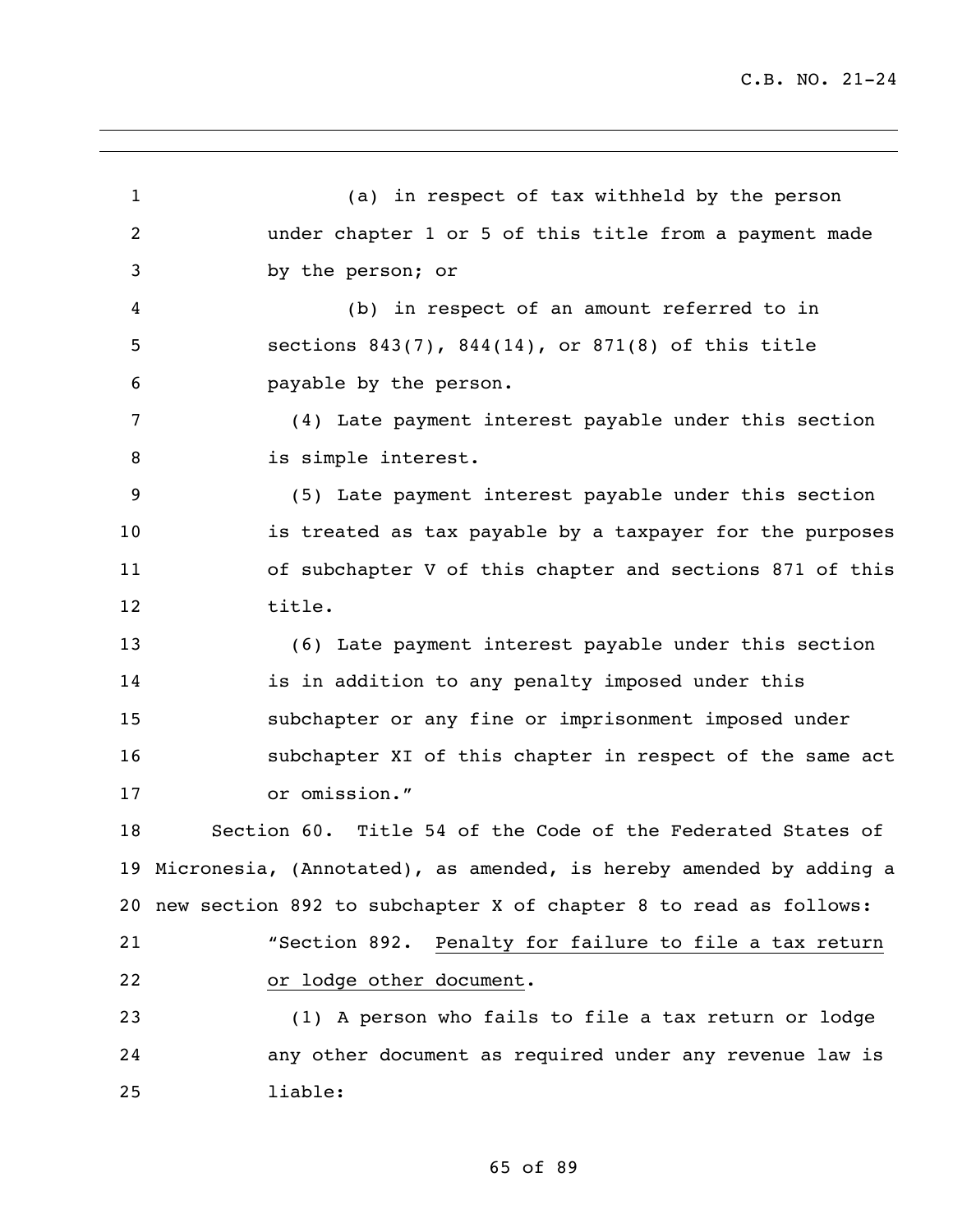(a) in the case of a failure to file a tax **2** return under which tax is payable, for a penalty of one percent (1%) of the amount of tax payable under the return for each month or part of a month that the return remains unfiled; or (b) in any other case, for a penalty of ten dollars (\$10) for each day of default. (2) A taxpayer served with a notice of assessment by the CEO under section 822 of this title is liable for a penalty of twenty five percent (25%) of the tax assessed (taking into account any subsequent amendment of the assessment) in addition to the penalty imposed under 13 subsection (1)(a) of this section. (3) For the purposes of subsection (1)(b) of this section, a person ceases to be in default at the time 16 the document is received by the CEO." Section 61. Title 54 of the Code of the Federated States of Micronesia, (Annotated), as amended, is hereby amended by adding a new section 893 to subchapter X of chapter 8 to read as follows: "Section 893. Penalty for failure to pay tax by due date. (1) A taxpayer who fails to pay a tax when due is liable for a penalty equal to 10 percent of the amount of tax due for each month, or part of a month, that the tax remains unpaid subject to a maximum penalty of 100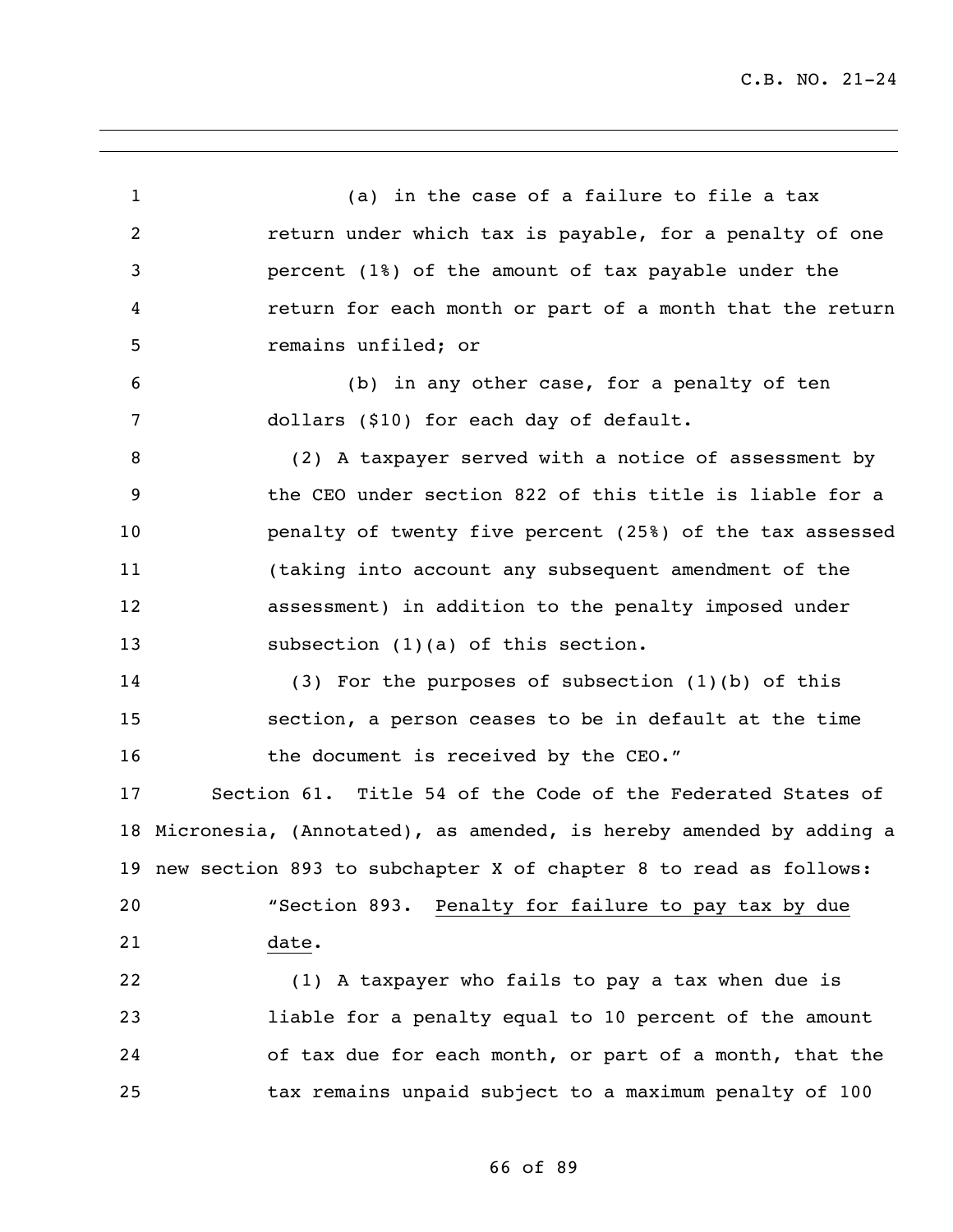percent of the unpaid tax. (2) The penalty imposed under subsection (1) of this section is in addition to interest payable under section 891 of this title for late payment of tax. The ceiling on the amount of penalty payable under subsection (1) of this section does not apply to or take into account interest payable under section 891 of this title. (3) The reference to "tax" in subsection (1) of this section does not include penalty." Section 62. Title 54 of the Code of the Federated States of Micronesia, (Annotated), as amended, is hereby amended by adding a new section 894 to subchapter X of chapter 8 to read as follows: "Section 894. Penalty for failure to maintain proper records. (1) A taxpayer who fails to maintain accounts, documents, or records as required under a revenue law is liable: (a) if the failure was knowingly or recklessly made, for a penalty equal to 50 percent of the amount of tax payable by the taxpayer for the tax period to which 21 the failure relates; or (b) in any other case, for a penalty equal to ten percent of the amount of tax payable by the taxpayer for the tax period to which the failure relates. (2) Reserved."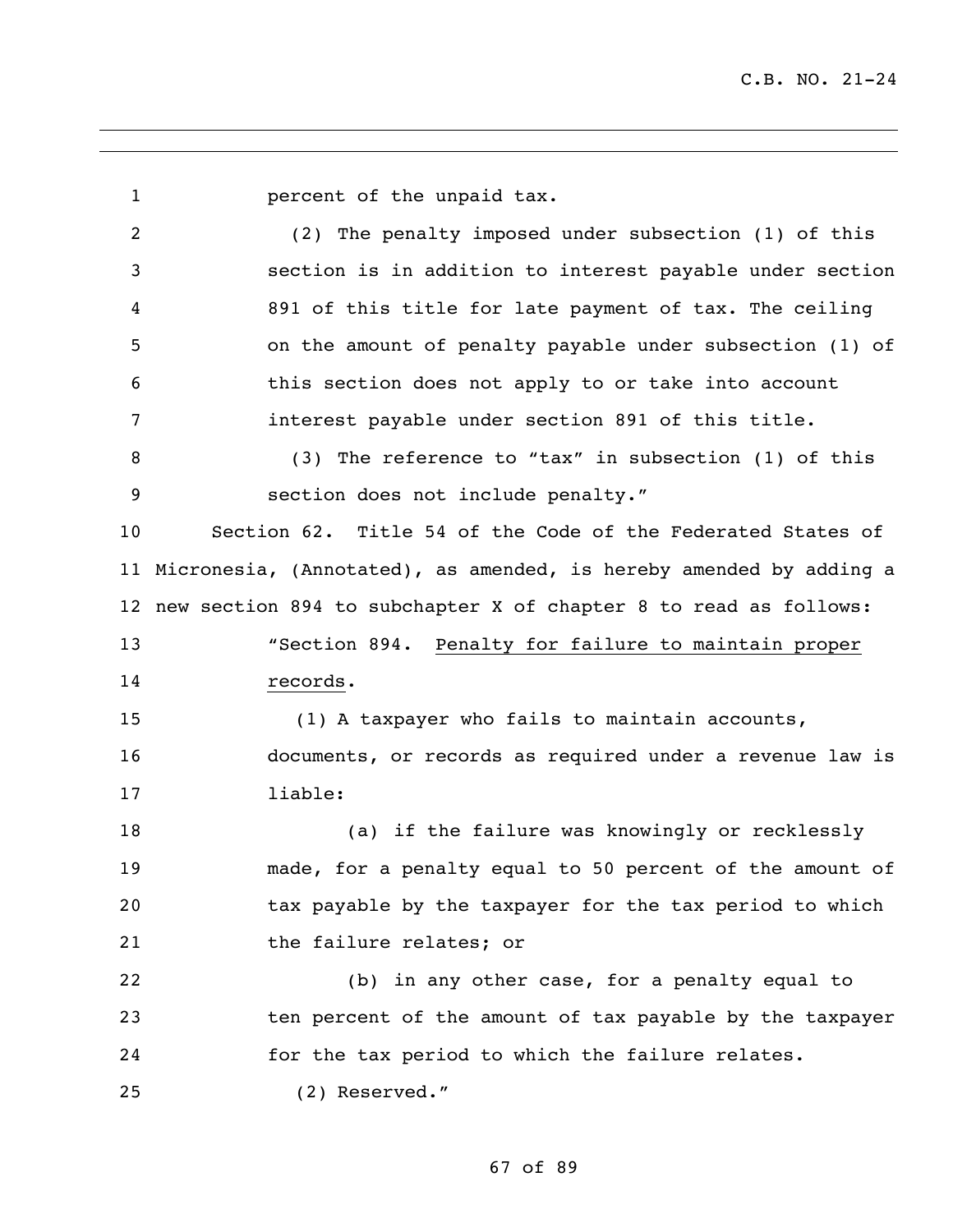Section 63. Title 54 of the Code of the Federated States of Micronesia, (Annotated), as amended, is hereby amended by adding a new section 895 to subchapter X of chapter 8 to read as follows: "Section 895. Penalty for making false or misleading statement. (1) This section applies to a person: (a) who makes a statement to a revenue officer that is false or misleading in a material particular or omits from a statement made to a revenue officer any matter or thing without which the statement is false or misleading in a material particular; and (b) whose statement results in the tax liability of any person computed on the basis of the statement being less than it would have been if the statement had not been false or misleading (the difference being 16 referred to as the "tax shortfall"). (2) Subject to subsection (3) of this section, a person to whom this section applies is liable: (a) if the statement or omission was made knowingly or recklessly, for a penalty equal to 50 percent (50%) of the tax shortfall; or (b) in any other case, for a penalty equal to ten percent (10%) of the tax shortfall. (3) No penalty is payable under subsection (2) of this section if: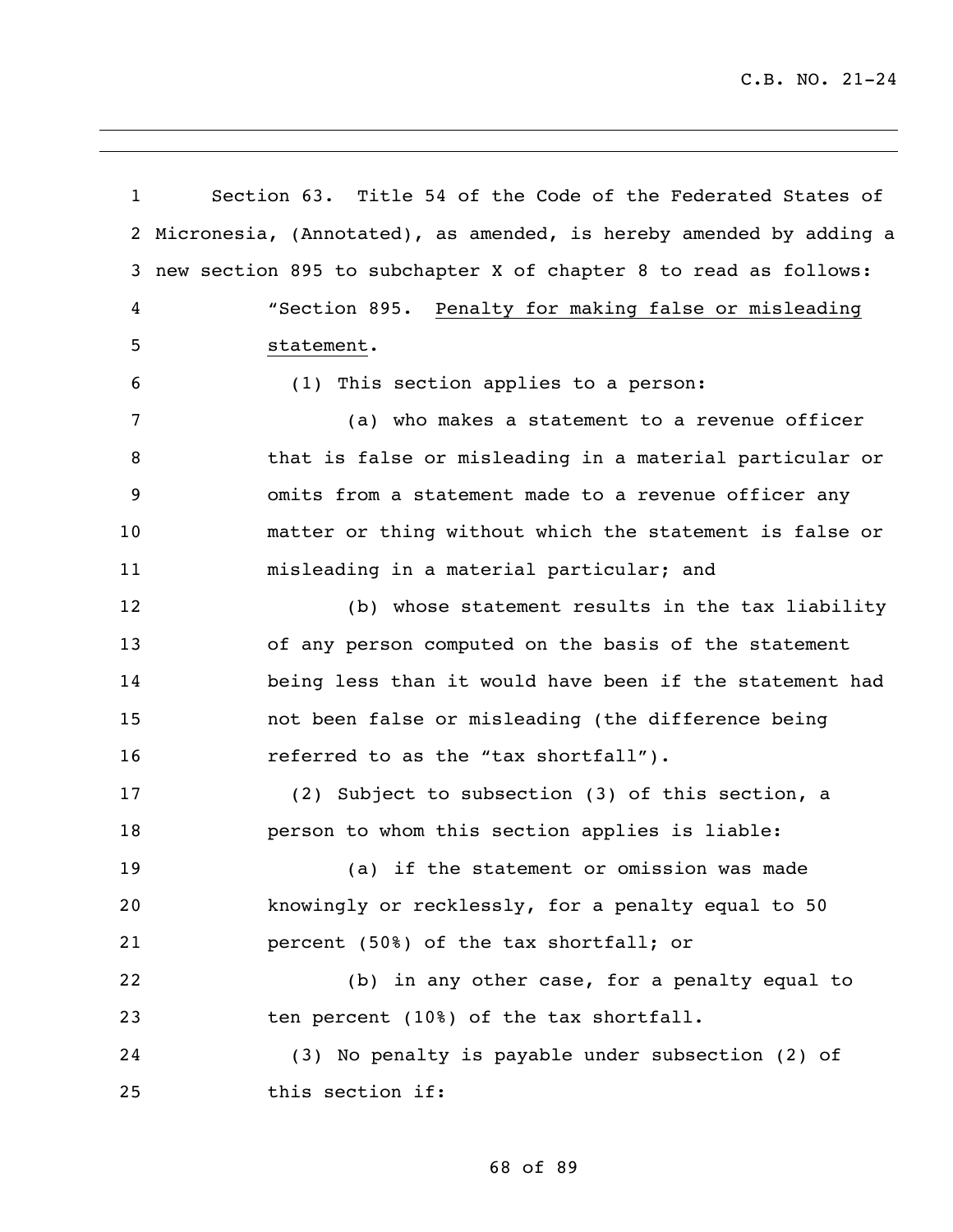(a) the person who made the statement did not know and could not reasonably be expected to know that the statement was false or misleading in a material particular; or (b) the tax shortfall arose as a result of a self-assessment taxpayer taking a reasonably arguable position on the application of a revenue law to the taxpayer's circumstances in filing a self-assessment return. (4) Nothing in subsection (3) of this section prevents the imposition of late payment interest under section 891 of this title in respect of a tax shortfall **if the tax is not paid by the due date.**  (5) A reference in this section to a statement made to a revenue officer means a statement made in writing or orally to a revenue officer acting in the performance of the officer's duties under a revenue law, and 18 includes a statement made: 19 (a) in any application, certificate, declaration, notification, tax return, objection, or other document furnished or lodged under a revenue law; (b) in any information required to be furnished under a revenue law; (c) in any document furnished to a revenue officer;

69 of 89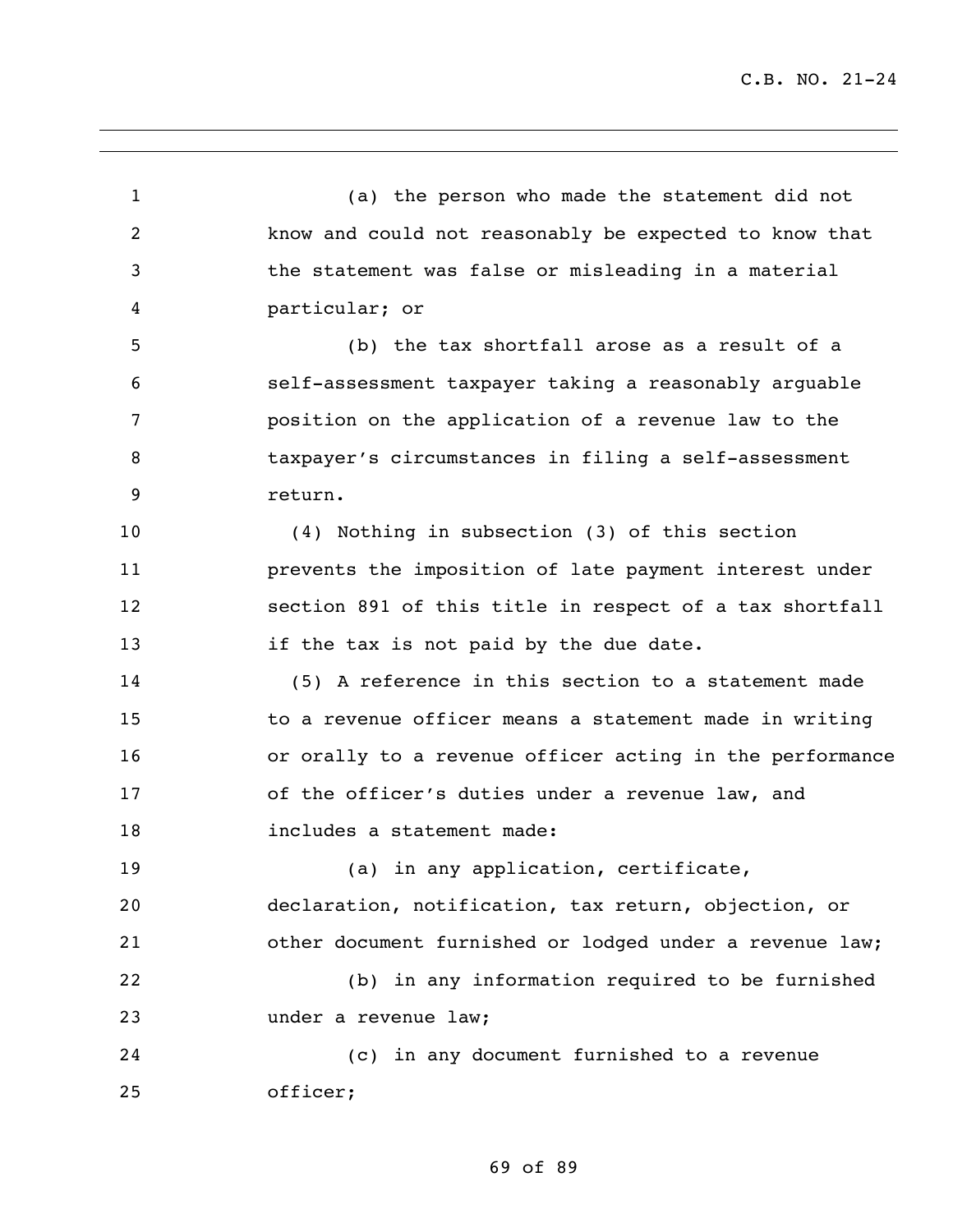(d) in answer to a question asked of a person by a revenue officer; or (e) to another person with the knowledge or reasonable expectation that the statement would be passed on to a revenue officer." Section 64. Title 54 of the Code of the Federated States of Micronesia, (Annotated), as amended, is hereby amended by adding a new section 896 to subchapter X of chapter 8 to read as follows: "Section 896. Collection of penalty. (1) A liability for penalty is calculated separately with respect to each section imposing a penalty under 12 this subchapter. (2) If a penalty has been paid under this title and the CEO institutes a prosecution under subchapter XI of this chapter in respect of the same act or omission, the CEO must refund the amount of the penalty paid, and no penalty is payable unless the prosecution is withdrawn. 18 (3) The CEO must: (a) make an assessment of penalty imposed under 20 this subchapter; and (b) serve a notice of the assessment on the person subject to the penalty, which notice must state the amount of penalty payable and the due date for payment. (4) A person liable to pay a penalty may apply, in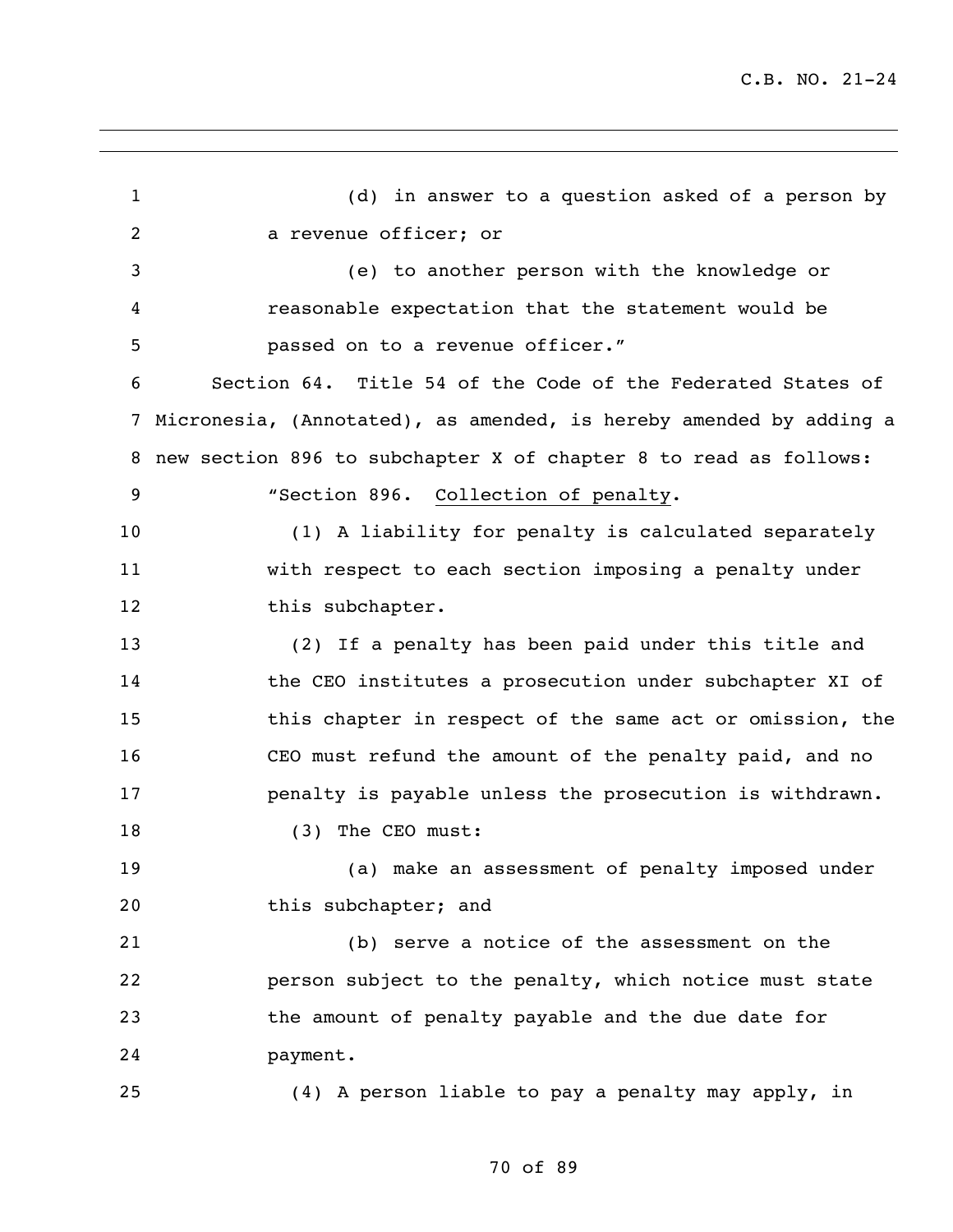writing, to the CEO for remission of the penalty payable. (5) The CEO may, upon application under subsection (4) of this section or on the CEO's own motion, remit, in whole or in part, any penalty payable by a person." Section 65. Title 54 of the Code of the Federated States of Micronesia, (Annotated), as amended, is herby further amended by adding a new subchapter XI to chapter 8 to be entitled "Taxation Offenses". Section 66. Title 54 of the Code of the Federated States of Micronesia, (Annotated), as amended, is hereby amended by adding a new section 901 to subchapter XI of chapter 8 to read as follows: "Section 901. Offense for failure to file tax return. (1) A taxpayer who, without reasonable excuse, fails to file a tax return by the due date is guilty of an offense. (2) *Penalty.* A person convicted of an offense under this section shall be subject to a fine not exceeding five hundred dollars (\$500), or, if a natural person, imprisoned for not more than six months, or both." Section 67. Title 54 of the Code of the Federated States of Micronesia, (Annotated), as amended, is hereby amended by adding a new section 902 to subchapter XI of chapter 8 to read as follows: "Section 902. Offense for failure to comply with obligations under this chapter.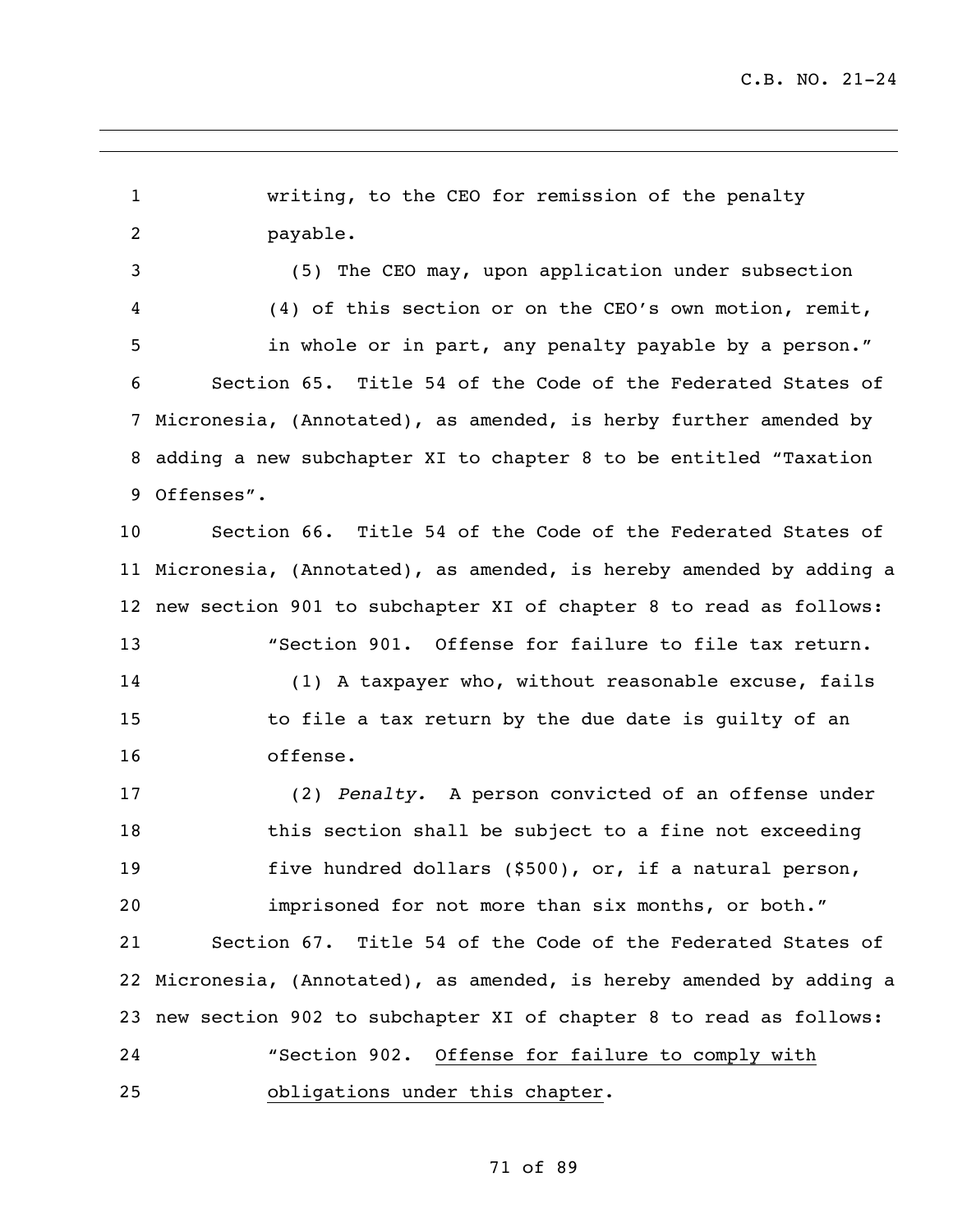(1) A person is guilty of an offense: (a)who, without reasonable cause, fails to: (i) comply with section 843 of this title; (ii) comply with a notice served on the person under section 844 of this title; (iii) rovide security as required under section 846 of this title; 8 (iv) provide facilities and assistance as required by section 862(4) of this title; or (v) comply with a notice under section 863 of this title; or (b) who, knowing that a certificate has been issued under section 847(2) of this title, leaves or attempts to leave the FSM without paying the tax due or making an arrangement satisfactory to the CEO for payment. (2) *Penalty.* A person convicted of an offense under this section shall be subject to a fine not exceeding five hundred dollars (\$500), or, if a natural person, imprisoned for not more than six months, or both. Section 68. Title 54 of the Code of the Federated States of Micronesia, (Annotated), as amended, is hereby amended by adding a new section 903 to subchapter XI of chapter 8 to read as follows: "Section 903. Offense for failure to maintain proper records.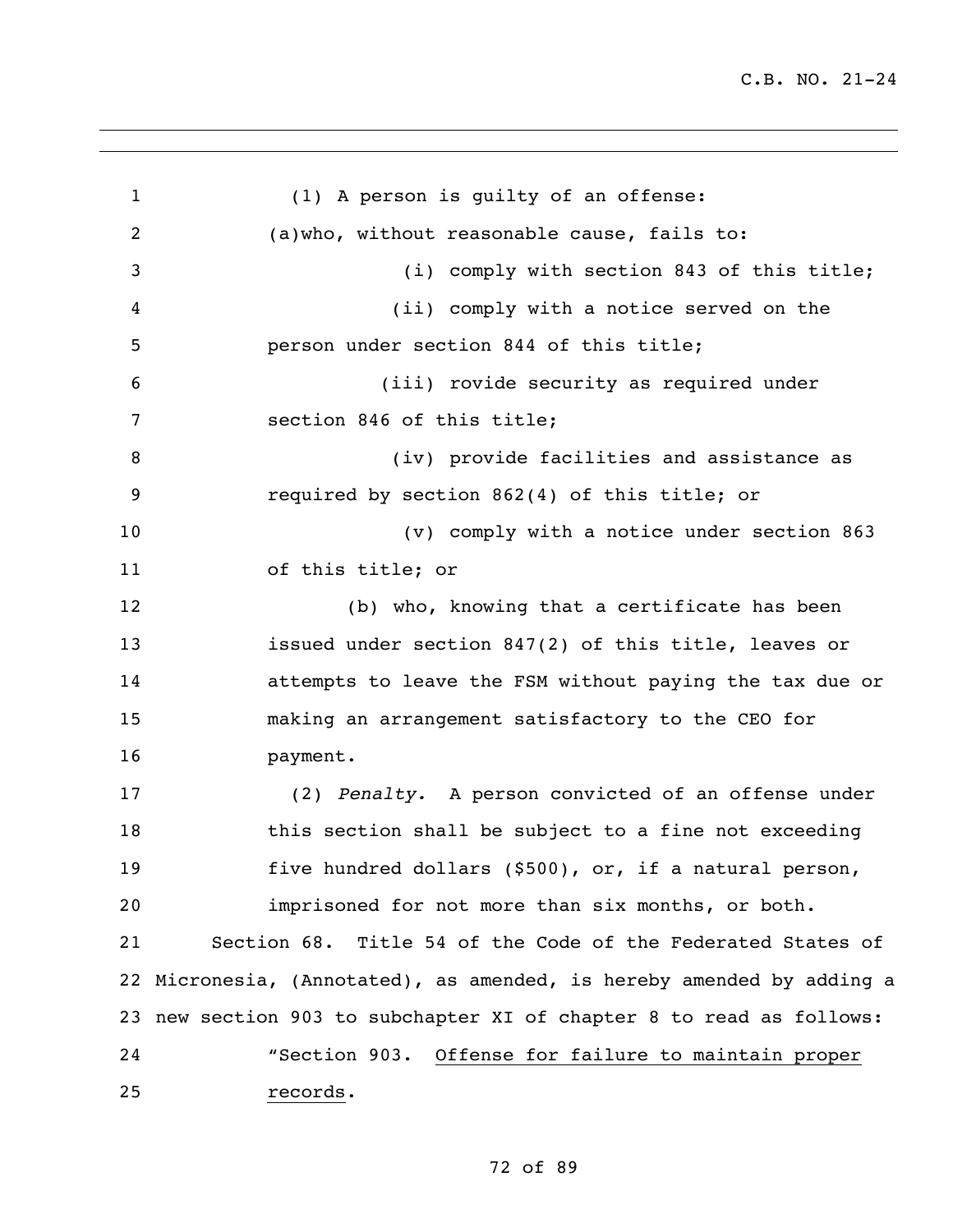(1) A taxpayer who knowingly or recklessly fails to maintain accounts, documents, or records as required under a revenue law is guilty of an offense. (2) *Penalty.* A taxpayer convicted of an offence under subsection (1) of this section shall be subject to a fine not exceeding one thousand dollars (\$1,000), or, if a natural person, imprisoned for not more than one year, or both. (3) A taxpayer convicted of an offense under subsection (1) of this section is subject to the immediate revocation of any existing license to do business in the FSM that has been issued to the 13 taxpayer." Section 69. Title 54 of the Code of the Federated States of Micronesia, (Annotated), as amended, is hereby amended by adding a new section 904 to subchapter XI of chapter 8 to read as follows: "Section 904. Offenses for improper use of Taxpayer **Identification Number.**  (1) A person who uses a false Taxpayer Identification Number on any tax return or document prescribed or used for the purposes of a revenue law is guilty of an offense. (2) *Penalty.* A person convicted of an offense under subsection (1) of this section shall be subject to a fine not exceeding one thousand dollars (\$1,000), or, if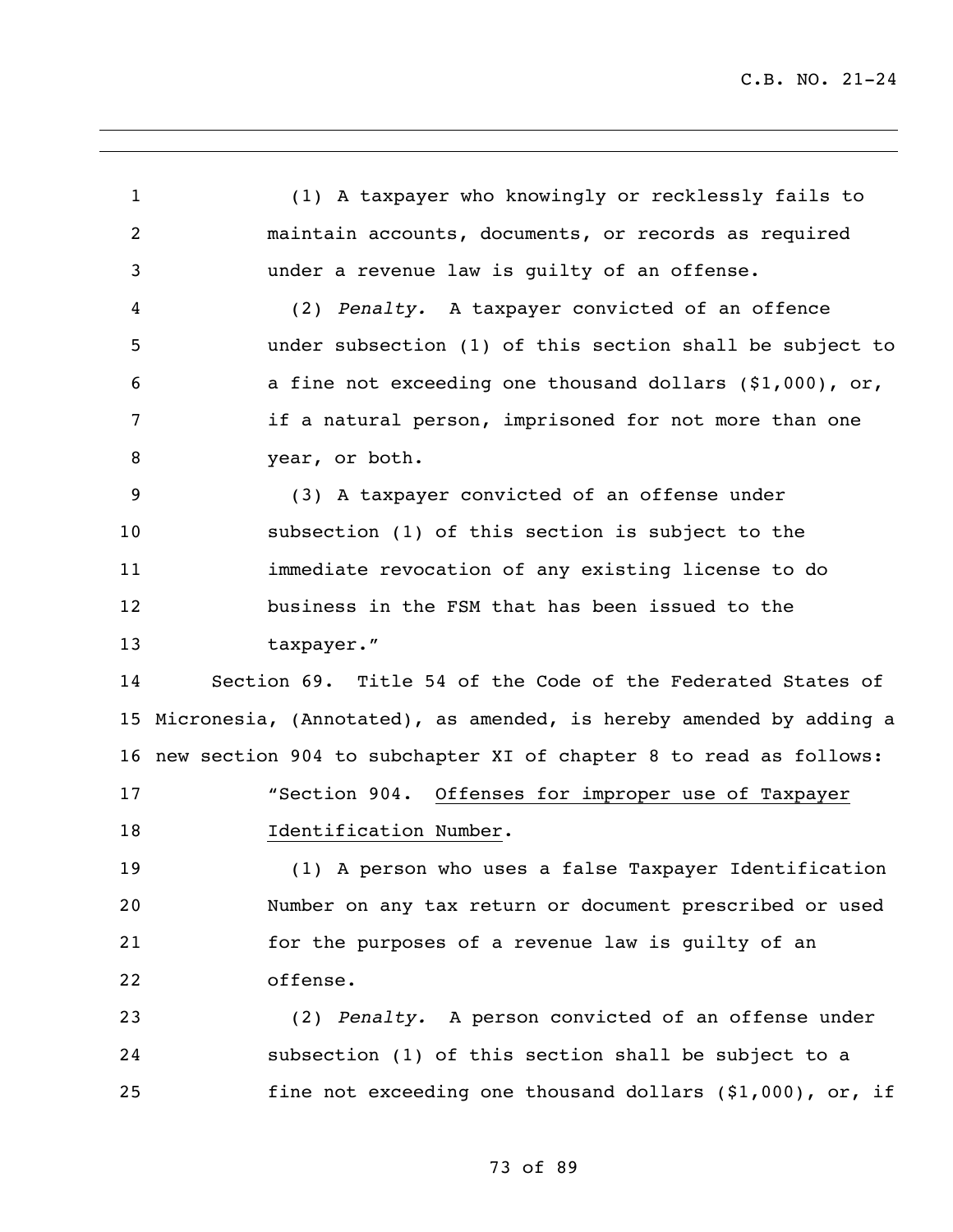1 a natural person, imprisoned for not more than one year, or both.

 (3) A person who uses the Taxpayer Identification Number of another person is treated as having used a false Taxpayer Identification Number, unless the Taxpayer Identification Number has been used with the permission of that other person on a document relating 8 to the tax affairs of that other person.

 (4) A person who fails to apply for cancellation of the person's Taxpayer Identification Number as required under section 866 of this title is guilty of an offense.

 (5) *Penalty.* A person convicted of an offense under subsection (4) of this section shall be subject to a fine not exceeding five hundred dollars (\$500)."

 Section 70. Title 54 of the Code of the Federated States of Micronesia, (Annotated), as amended, is hereby amended by adding a new section 905 to subchapter XI of chapter 8 to read as follows:

 "Section 905. Offense for making false or misleading statement.

 (1) A person is guilty of an offense if the person knowingly or recklessly:

 (a) makes a statement to a revenue officer that is false or misleading in a material particular; or

 (b) omits from a statement made to a revenue officer any matter or thing without which the statement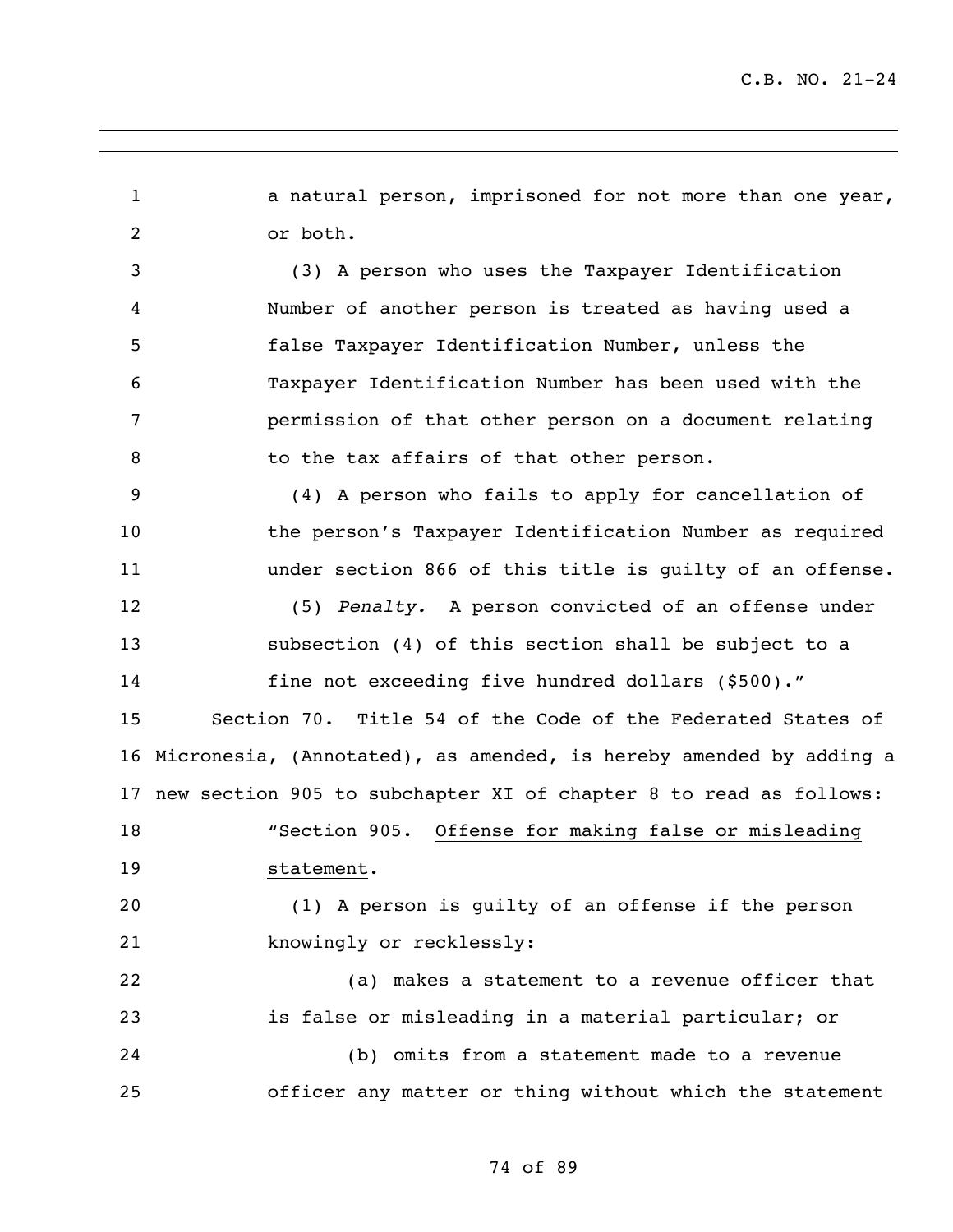1 is false or misleading in a material particular. (2) *Penalty.* A person convicted of an offense under this section shall be subject to a fine not exceeding fifty thousand dollars (\$50,000), or, if a natural person, imprisoned for not more than one year, or both. (3) Section 895(5) of this title applies in determining whether a person has made a statement to a revenue officer." Section 71. Title 54 of the Code of the Federated States of Micronesia, (Annotated), as amended, is hereby amended by adding a new section 906 to subchapter XI of chapter 8 to read as follows: "Section 906. Offense for obstruction of revenue officer. (1) A person who obstructs a revenue officer in the performance of duties under any revenue law is guilty of an offense. (2) *Penalty.* A person convicted of an offense under this section shall be subject to a fine not exceeding one thousand dollars (\$1,000), or, if a natural person, imprisoned for not more than one year, or both." Section 72. Title 54 of the Code of the Federated States of Micronesia, (Annotated), as amended, is hereby amended by adding a new section 907 to subchapter XI of chapter 8 to read as follows: "Section 907. Offense for aiding or abetting a taxation offense.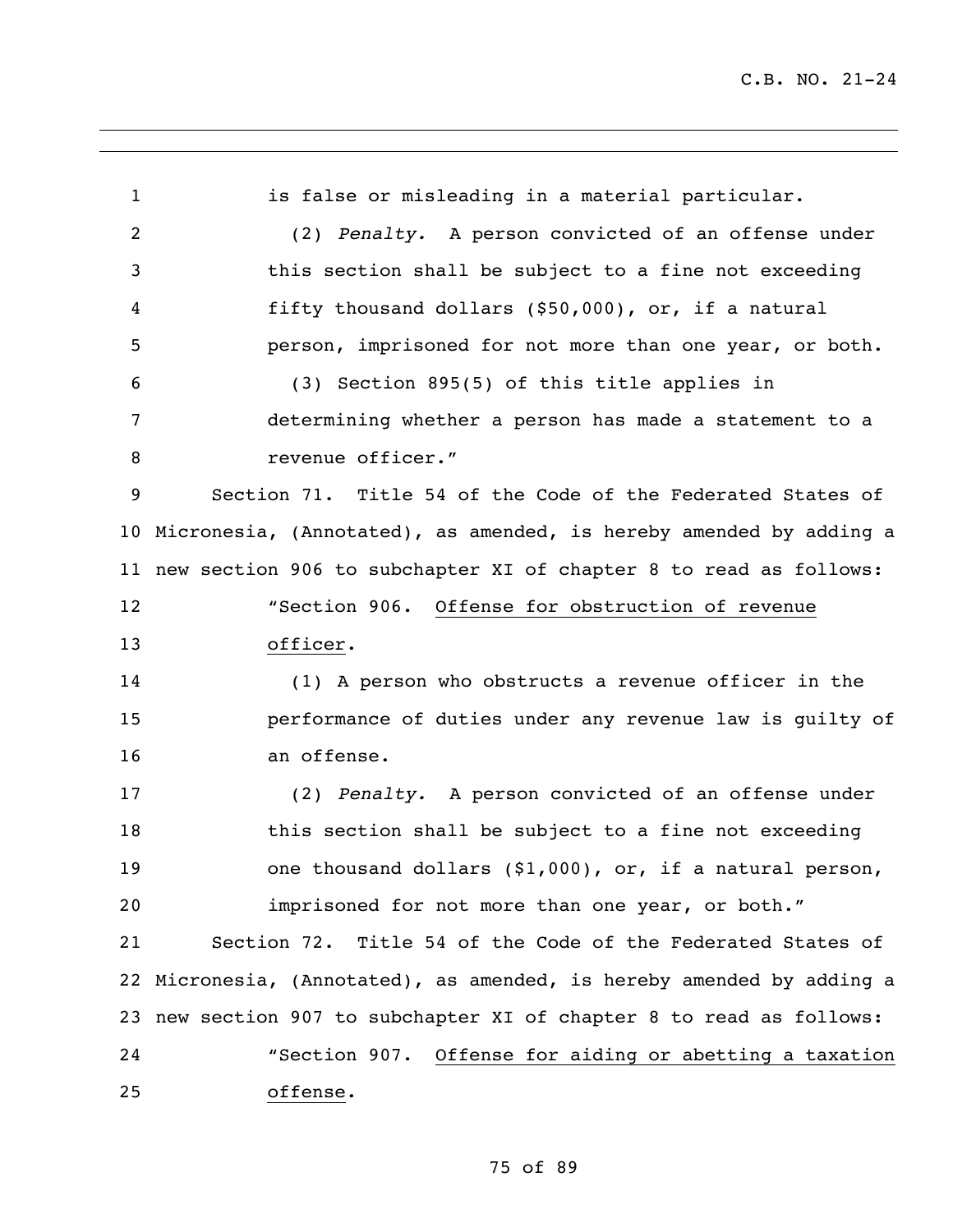1 A person who aids, abets, assists, incites, or induces another person to commit an offense under a revenue law (referred to as the "principal offense") is guilty of an offense and is liable for the same penalty as imposed 5 for the principal offense." Section 73. Title 54 of the Code of the Federated States of Micronesia, (Annotated), as amended, is hereby amended by adding a new section 908 to subchapter XI of chapter 8 to read as follows: "Section 908. Offense relating to seized goods or 10 temporarily closed premises. (1) A person is guilty of an offence if the person: (a) takes any goods that have been seized under section 845 of this title or that are the subject of a warrant under subchapter VI of this chapter or that are in premises the subject of an order under section 848 of this title; or (b) before, or at, or after, any seizure of goods under section 845 of this title or proceedings under subchapter VI of this chapter, staves, breaks or destroys any goods, or documents relating to any goods, to prevent: (i) the seizure or the securing of the goods; or (ii) the proof of an offence; or (c) enters premises the subject of an order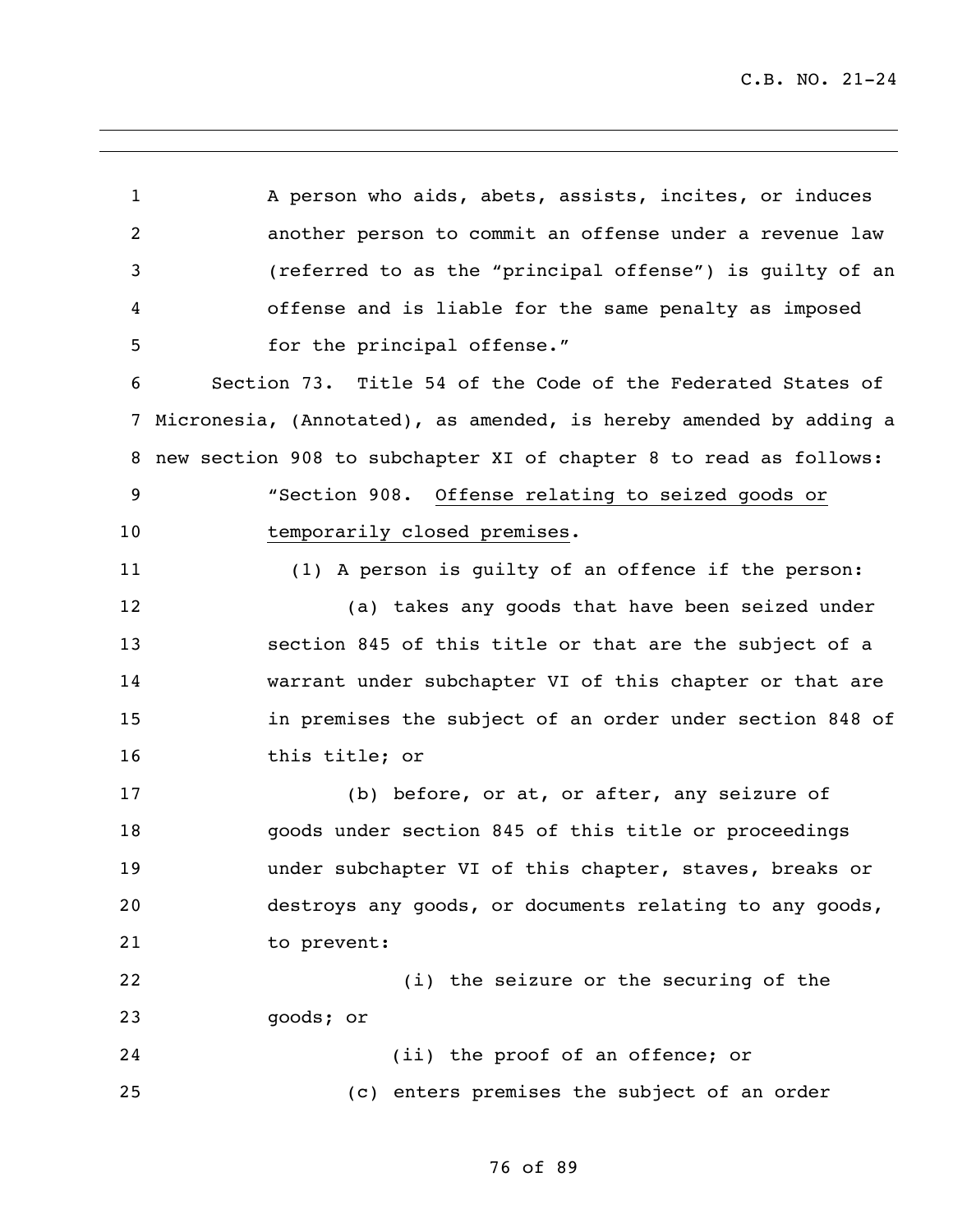under section 848 of this title without the permission of the CEO. (2) *Penalty.* A person convicted of an offense under this section shall be subject to a fine not exceeding one thousand dollars (\$1,000), or, if a natural person, imprisoned for not more than one year, or both." Section 74. Title 54 of the Code of the Federated States of Micronesia, (Annotated), as amended, is hereby amended by adding a new section 909 to subchapter XI of chapter 8 to read as follows: *"*Section 909. Offenses by revenue officers. (1) A revenue officer who directly or indirectly asks for, or takes in connection with any of the officer's duties, any payment or reward whatsoever, whether pecuniary or otherwise, or promise or security for any such payment or reward, not being a payment or reward **that the officer was lawfully entitled to receive is guilty of an offense.**  (2) *Penalty.* A person convicted of an offense under subsection (1) of this section shall be subject to a fine not exceeding fifty thousand dollars (\$50,000), or imprisoned for not more than one year, or both. (3) A revenue officer who enters into or acquiesces in any agreement to do any act or thing, abstain from doing any act or thing, permit or connive in the doing

of any act or thing, or conceal any act or thing,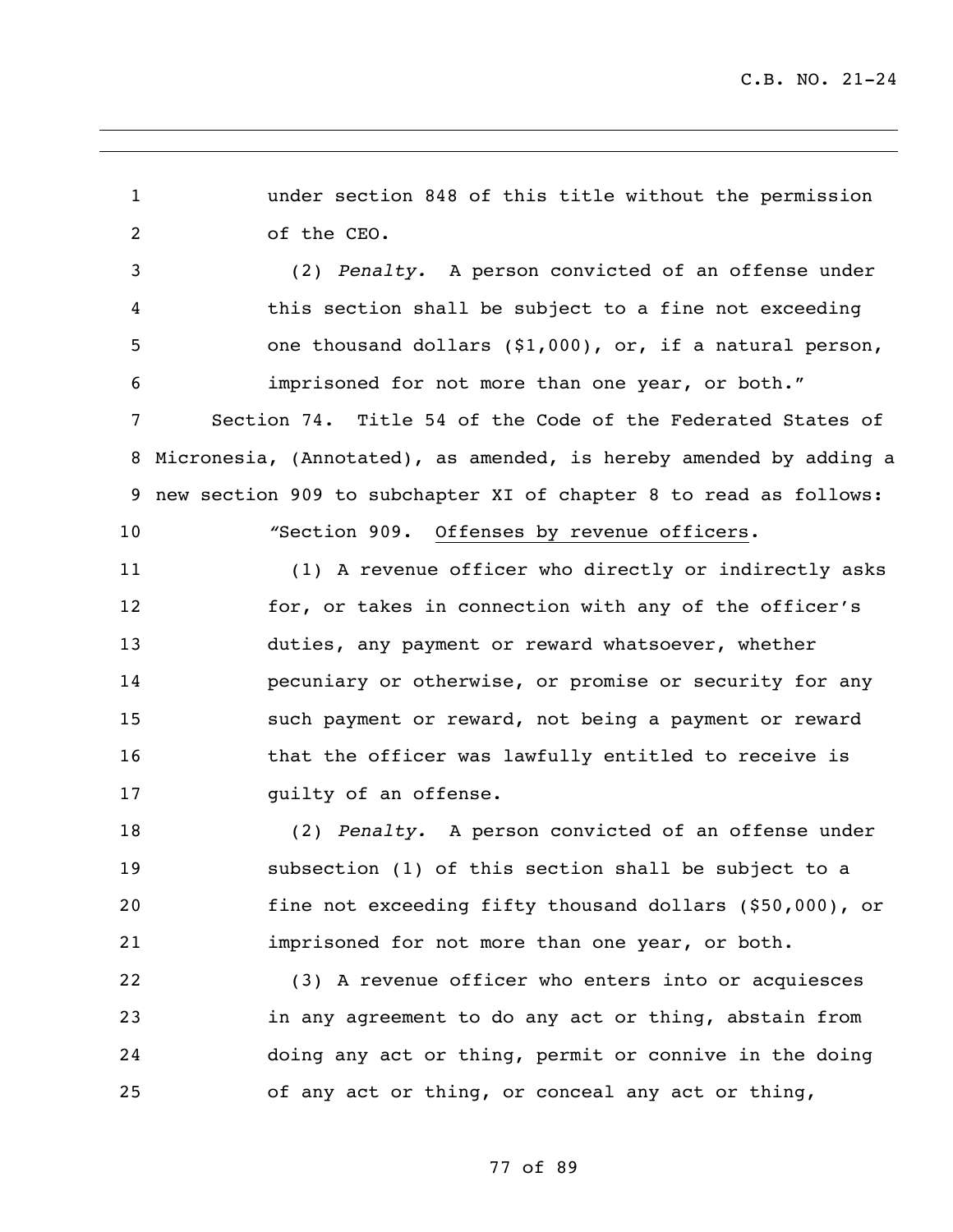whereby the National or a State Government is or may be defrauded of revenue, or that is contrary to the provisions of a revenue law or to the proper execution of the officer's duty is guilty of an offense. (4) *Penalty.* A person convicted of an offense under subsection (3) of this section shall be subject to a fine not exceeding fifty thousand dollars (\$50,000), or imprisoned for not more than one year, or both. (5) A person who directly or indirectly offers or gives to a revenue officer any payment or reward whatsoever, whether pecuniary or otherwise, or any promise or security for any payment or reward, not being **13** a payment or reward that the officer was lawfully entitled to receive, is guilty of an offense. (6) *Penalty.* A person convicted of an offense under subsection (5) of this section shall be subject to a fine not exceeding fifty thousand dollars (\$50,000), or,

 if a natural person, imprisoned for not more than one year, or both.

 (7) A person who proposes or enters into any agreement with a revenue officer in order to induce the officer to do any act or thing, abstain from doing any act or thing, permit or connive in the doing of any act or thing, or conceal any act or thing, whereby the National or a State Government is or may be defrauded of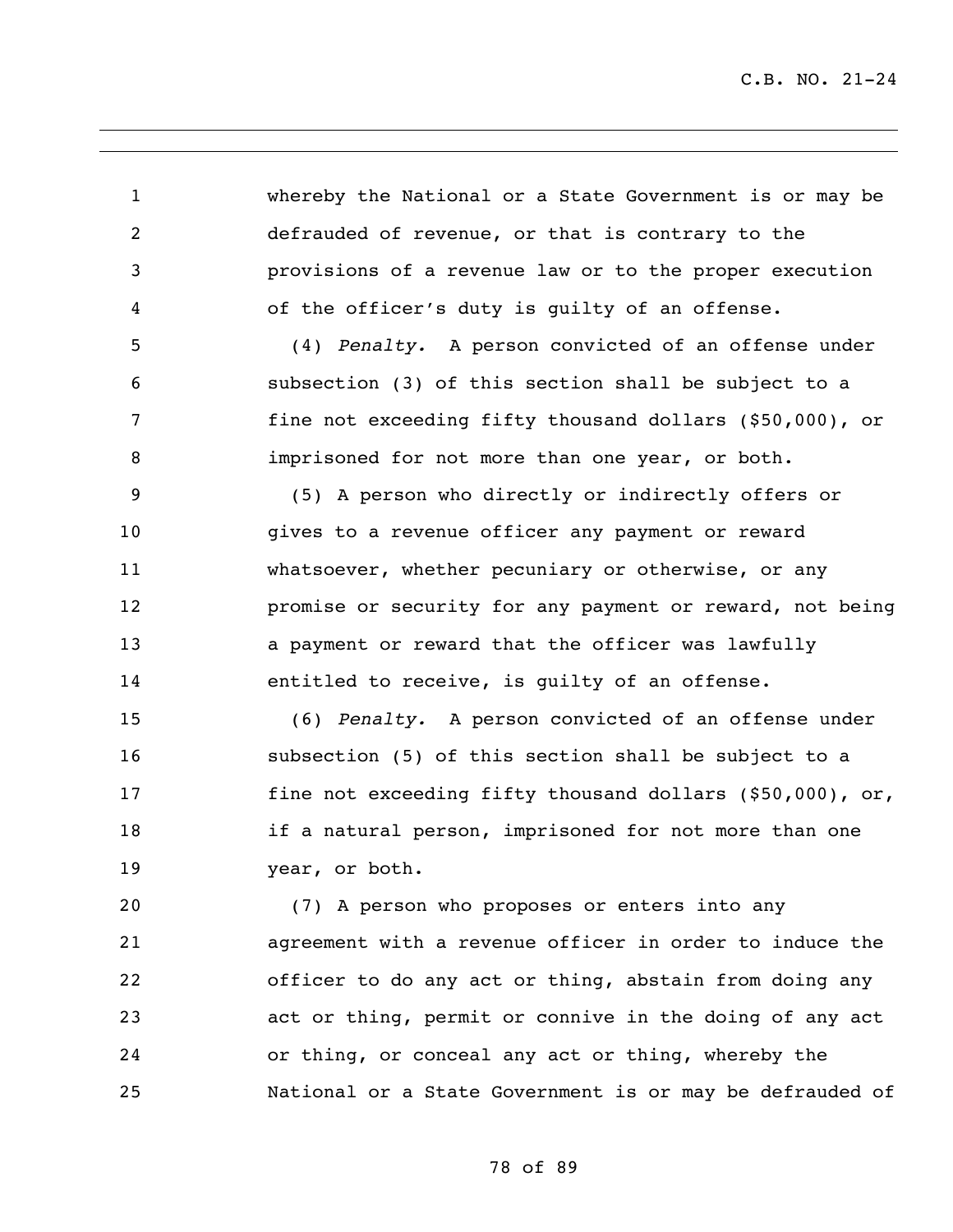revenue, or that is contrary to the provisions of a revenue law or to the proper execution of the officer's duty is guilty of an offense.

 (8) *Penalty.* A person convicted of an offense under subsection (7) of this section shall be subject to a fine not exceeding fifty thousand dollars (\$50,000), or, if a natural person, imprisoned for not more than one year, or both.

 (9) For the purposes of this section, a revenue officer includes any person employed or engaged by the Authority in any capacity and includes a director or former director of the Board, a member or former member of a committee of the Board, a person invited to a Board or committee meeting, or a former officer or employee of 15 the Authority."

 Section 75. Title 54 of the Code of the Federated States of Micronesia, (Annotated), as amended, is hereby amended by adding a new section 910 to subchapter XI of chapter 8 to read as follows:

"Section 910. Offenses by companies.

 (1) If an offense under a revenue law is committed by a company, the offense is treated as having been committed by every person who, at the time the offense was committed, was:

 (a) the chief executive officer, public officer, managing director, a director, company secretary, or

## 79 of 89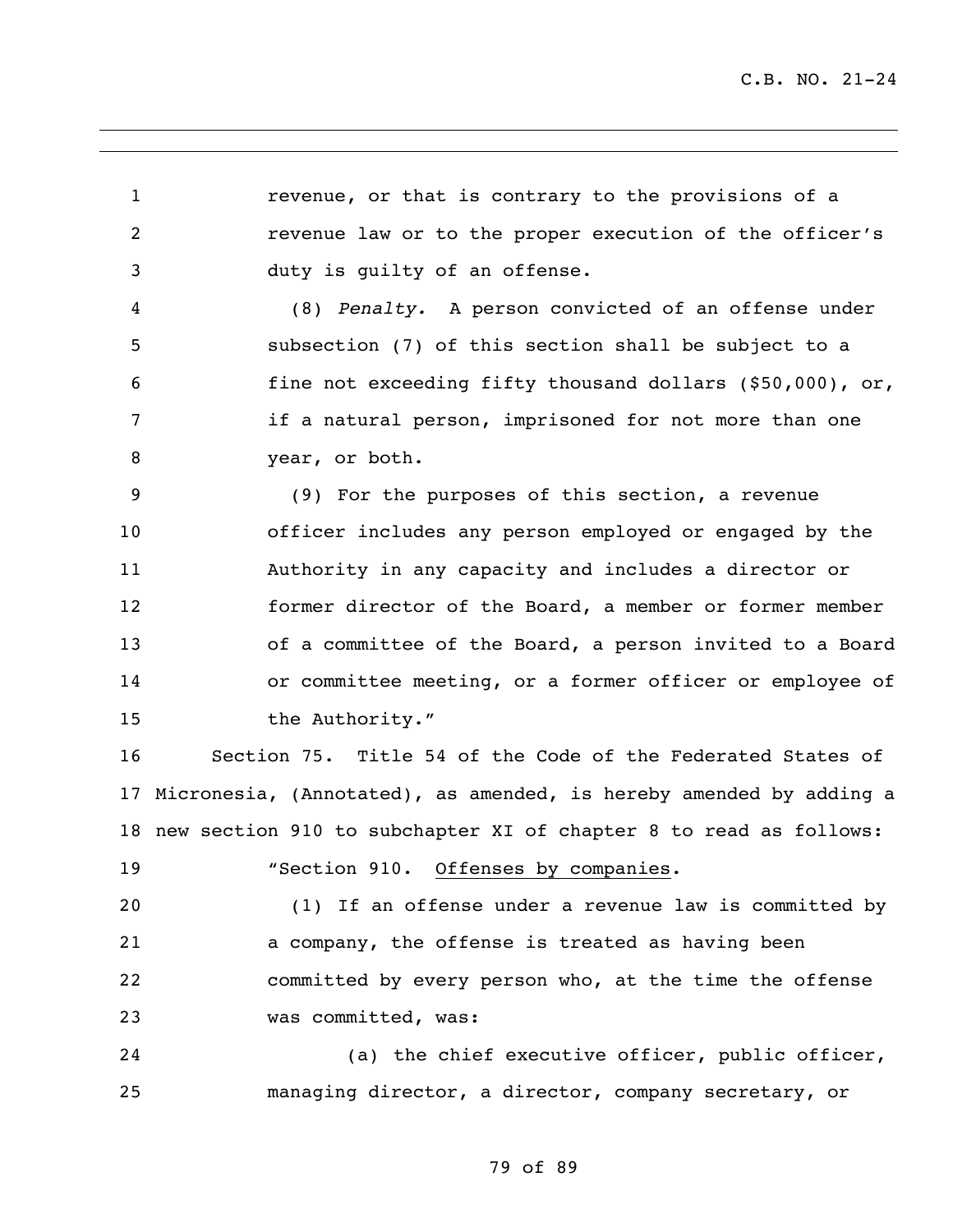other similar officer of the company; or (b) acting or purporting to act in that capacity. (2) Subsection (1) of this section does not apply to a person if: (a) the offense was committed without that person's consent or knowledge; and (b) the person, having regard to the nature of the person's functions and all the circumstances, has exercised reasonable diligence to prevent the commission 11 of the offense." Section 76. Title 54 of the Code of the Federated States of Micronesia, (Annotated), as amended, is hereby amended by adding a new section 911 to subchapter XI of chapter 8 to read as follows: "Section 911. Failure to comply with a Court Order. Upon conviction of a person of an offense under this subchapter, and the failure of the person to comply with a court order, the person shall be subject to the provisions and penalties of section 119 of title 4 of this code." Section 77. Title 54 of the Code of the Federated States of Micronesia, (Annotated), as amended, is herby further amended by adding a new subchapter XII to chapter 8 to be entitled "Forms and Notices". Section 78. Title 54 of the Code of the Federated States of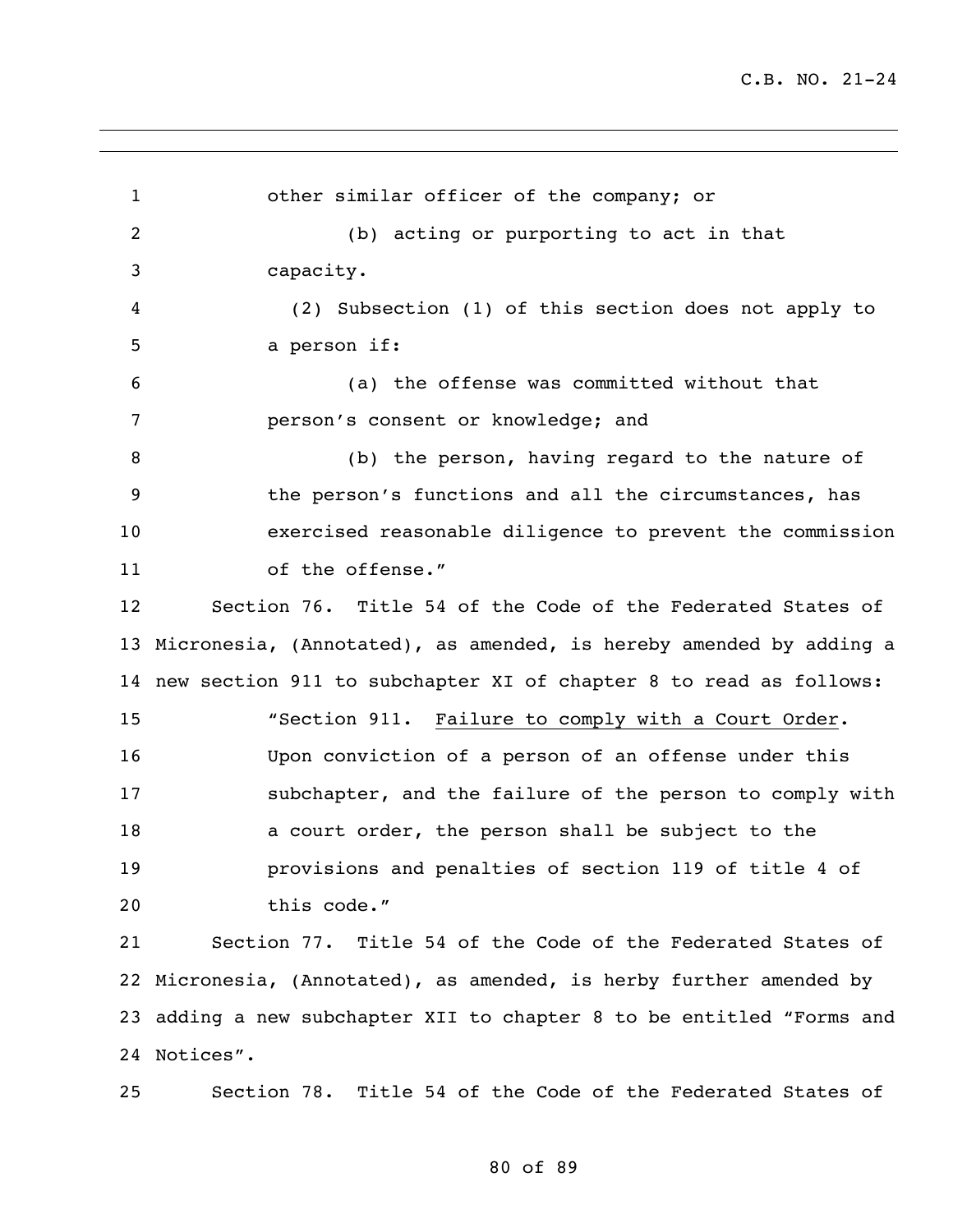Micronesia, (Annotated), as amended, is hereby amended by adding a new section 921 to subchapter XII of chapter 8 to read as follows: "Section 921. Forms and notices; authentication of documents. (1) A form, notice, tax return, statement, table, or any other document prescribed or published by the CEO for the purposes of any revenue law may be in such form as the CEO determines for the efficient administration of the revenue laws. (2) The CEO must make the documents referred to in subsection (1) of this section available to the public at the offices of the Authority and at such other locations, or by mail or such other means, as the CEO may determine. (3) A notice or other document issued, served, or given by the CEO under a revenue law is sufficiently authenticated if the name or title of the CEO, or authorized officer, is printed, stamped, or written on the document." Section 79. Title 54 of the Code of the Federated States of Micronesia, (Annotated), as amended, is hereby amended by adding a new section 922 to subchapter XII of chapter 8 to read as follows: "Section 922. Manner of lodging documents. Except as provided in section 924 of this title, a tax return, application, notice, or other document to be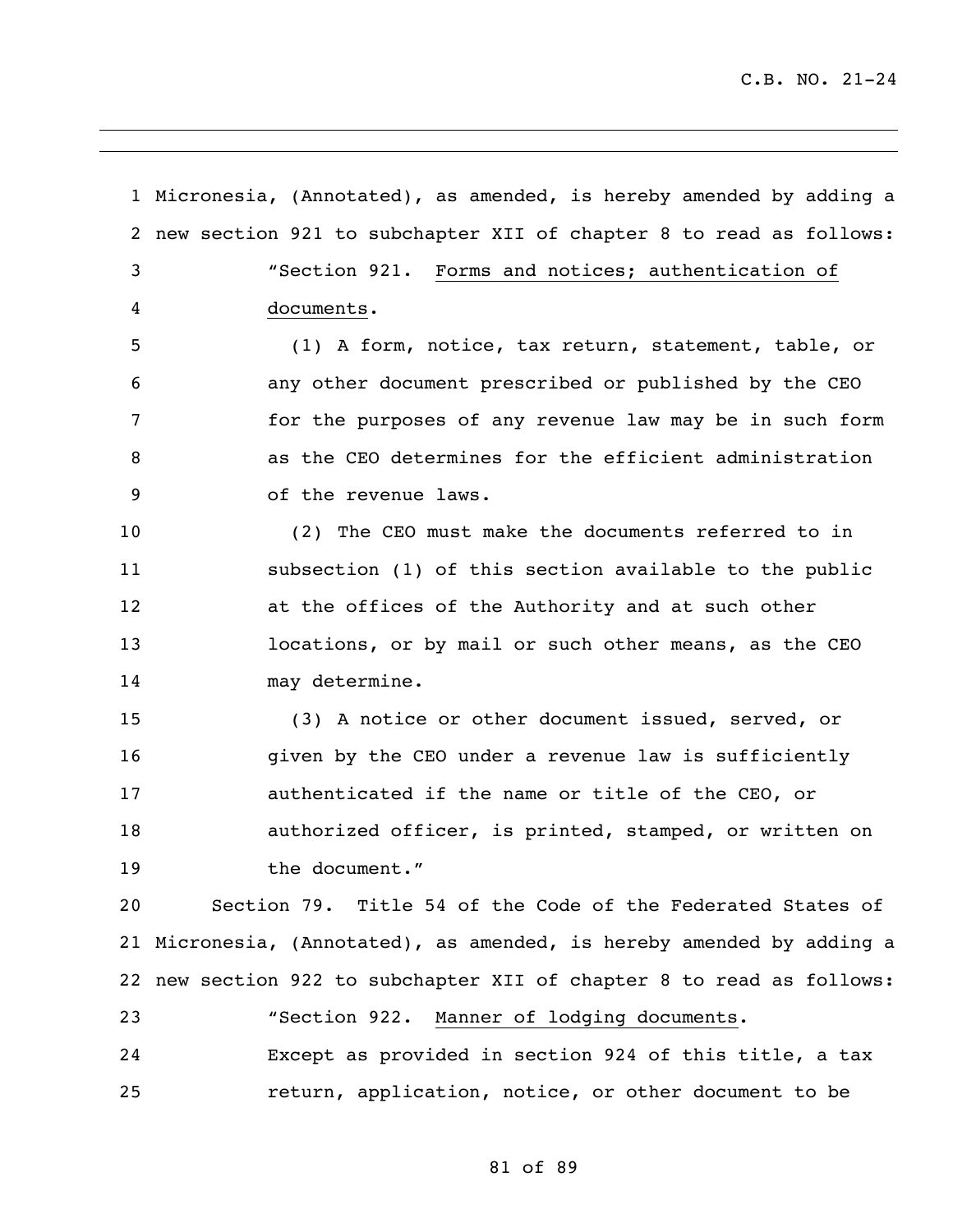filed with the CEO under the revenue law must be delivered by personal delivery or registered post to an office of the Authority." Section 80. Title 54 of the Code of the Federated States of Micronesia, (Annotated), as amended, is hereby amended by adding a new section 923 to subchapter XII of chapter 8 to read as follows: "Section 923. Service of notices. (1) Subject to section 924 of this title and except as otherwise provided in a revenue law, a notice or other document required to be served by the CEO on a person for the purposes of a revenue law is treated as **properly served on the person if:** 13 (a) personally served on the person; (b) left at the person's usual or last known place of abode or business in the FSM; or (c) sent by registered post to the person's usual or last known address in the FSM. (2) If a notice or other document is served by registered post, service is, in the absence of proof to the contrary, deemed to have been effected at the time at which the notice or other document would be delivered in the ordinary course of post, and in proving such service it is sufficient to prove that the envelope containing the notice or other document was properly addressed and was posted.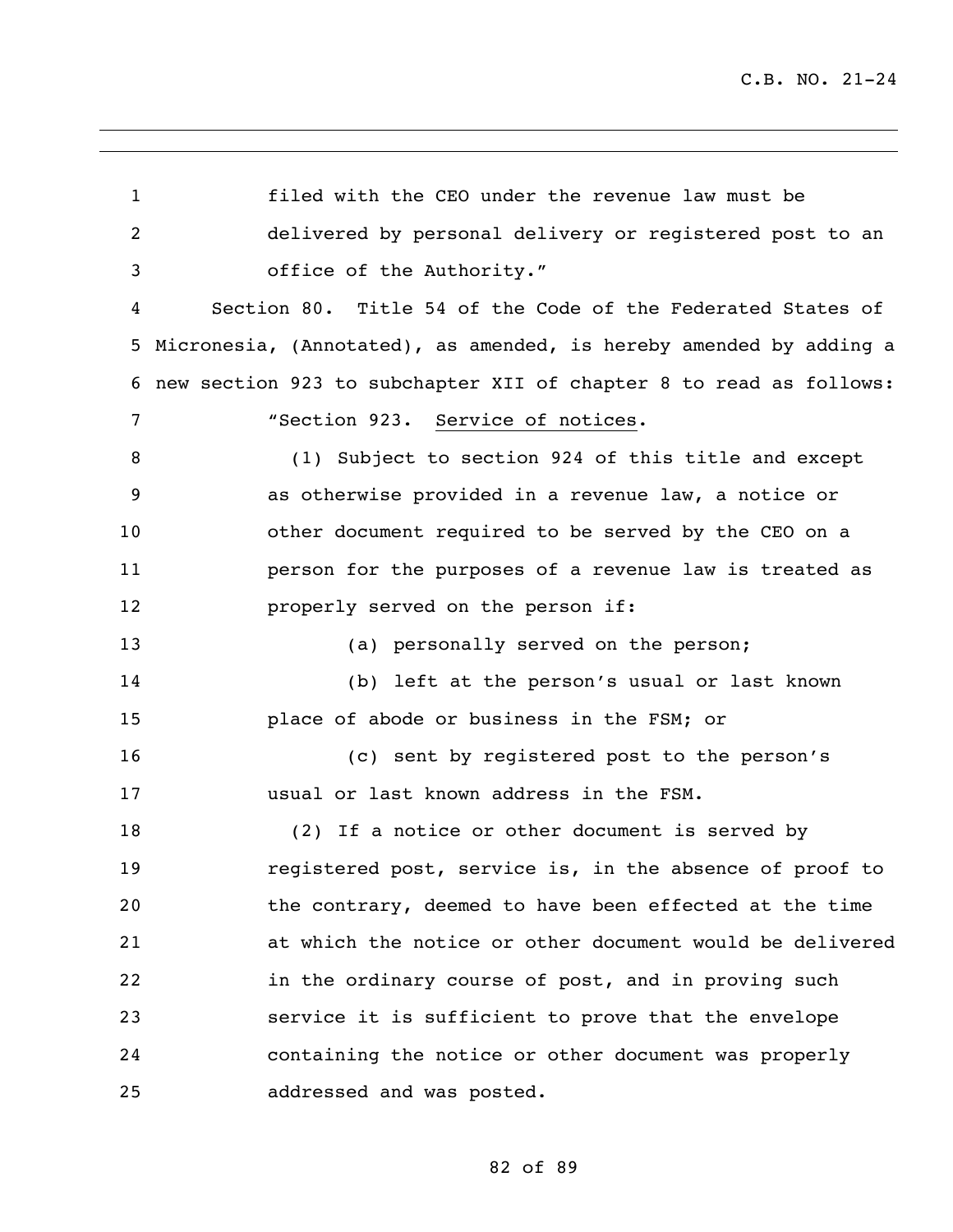(3) If the person to whom a notice or other document has been sent by registered post is informed of the fact that there is a registered letter awaiting the person at a post office, and the person refuses or fails to take delivery of the letter, and the letter consists of the notice or other document, service of the notice or other document is deemed to have been effected. (4) The validity of service of a notice under a revenue law cannot be challenged after the notice has been wholly or partly complied with. (5) The reference to "person" in this section includes the representative of the person." Section 81. Title 54 of the Code of the Federated States of Micronesia, (Annotated), as amended, is hereby amended by adding a new section 924 to subchapter XII of chapter 8 to read as follows: "Section 924. Electronic returns and notices. (1) The CEO may establish and operate a procedure (referred to as the "electronic notice system") for electronic filing of tax returns or other documents to the CEO and electronic service of notices and other documents by the CEO and, for this purpose, the CEO may provide written conditions for: (a) the registration of taxpayers to participate in the electronic notice system (referred to as 25 "registered users");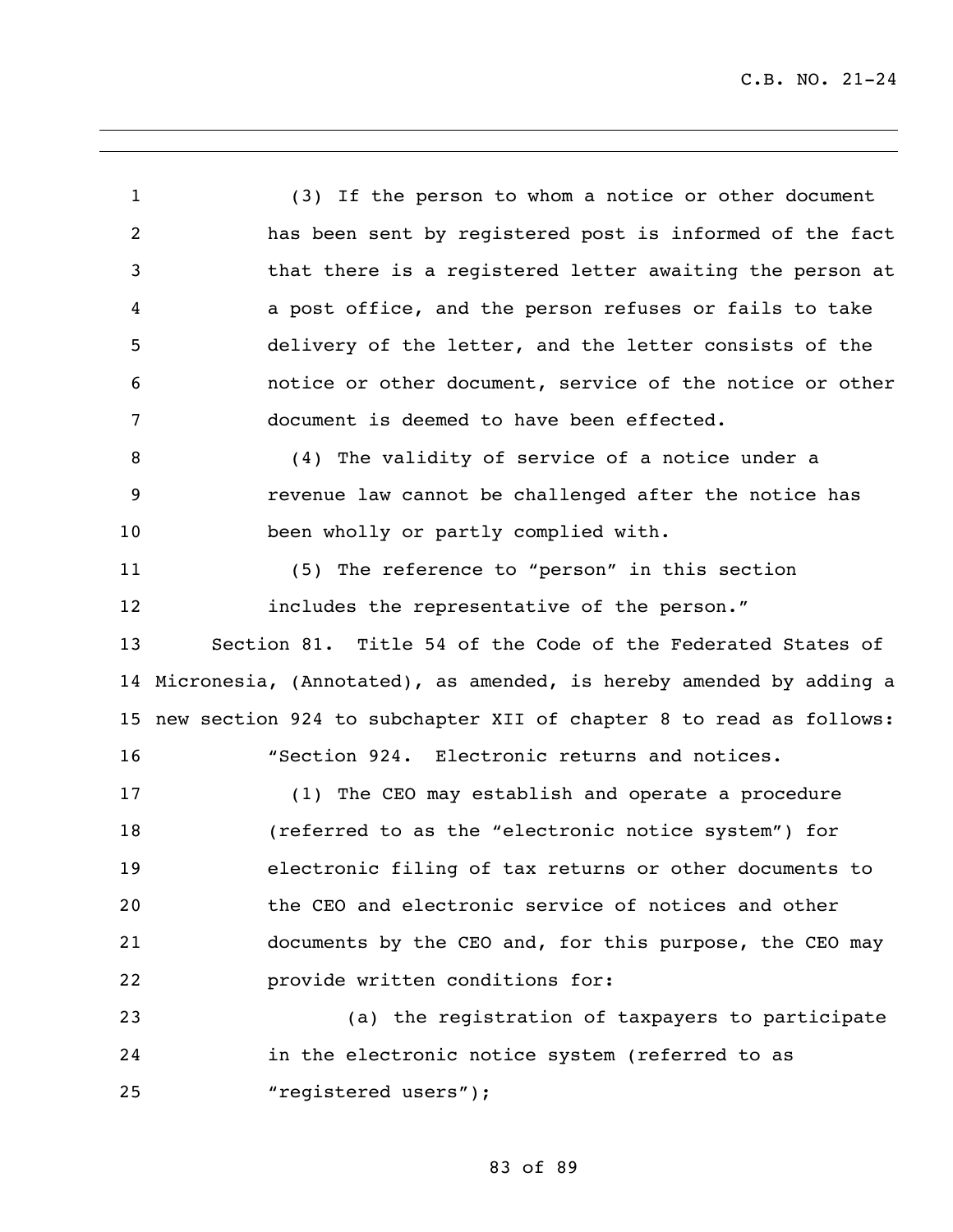| $\mathbf{1}$   | (b) the issuing and cancellation of                      |
|----------------|----------------------------------------------------------|
| $\overline{2}$ | authentication codes to registered users;                |
| 3              | (c) the tax returns and other documents that may         |
| 4              | be transmitted through the electronic notice system,     |
| 5              | including the form and manner in which they are to be    |
| 6              | transmitted;                                             |
| 7              | (d) the correction of errors in or amendments to         |
| 8              | electronic returns or other documents;                   |
| 9              | (e) the use of the electronic notice system,             |
| 10             | including the procedure applicable if there is a         |
| 11             | breakdown or interruption in the system;                 |
| 12             | (f) the use in any electronic transmission of            |
| 13             | symbols, codes, abbreviations, or other notations to     |
| 14             | represent any particulars or information required under  |
| 15             | a revenue law; and                                       |
| 16             | (g) any other matters for the better provision           |
| 17             | of the electronic notice system.                         |
| 18             | (2) A registered user may, in accordance with the        |
| 19             | conditions set by the CEO under subsection (1) of this   |
| 20             | section, file a tax return or other document to the      |
| 21             | computer account of the CEO.                             |
| 22             | (3) The CEO may, in accordance with the conditions       |
| 23             | set by the CEO under subsection (1) of this section,     |
| 24             | serve a notice or other document to the computer account |
| 25             | of a registered user.                                    |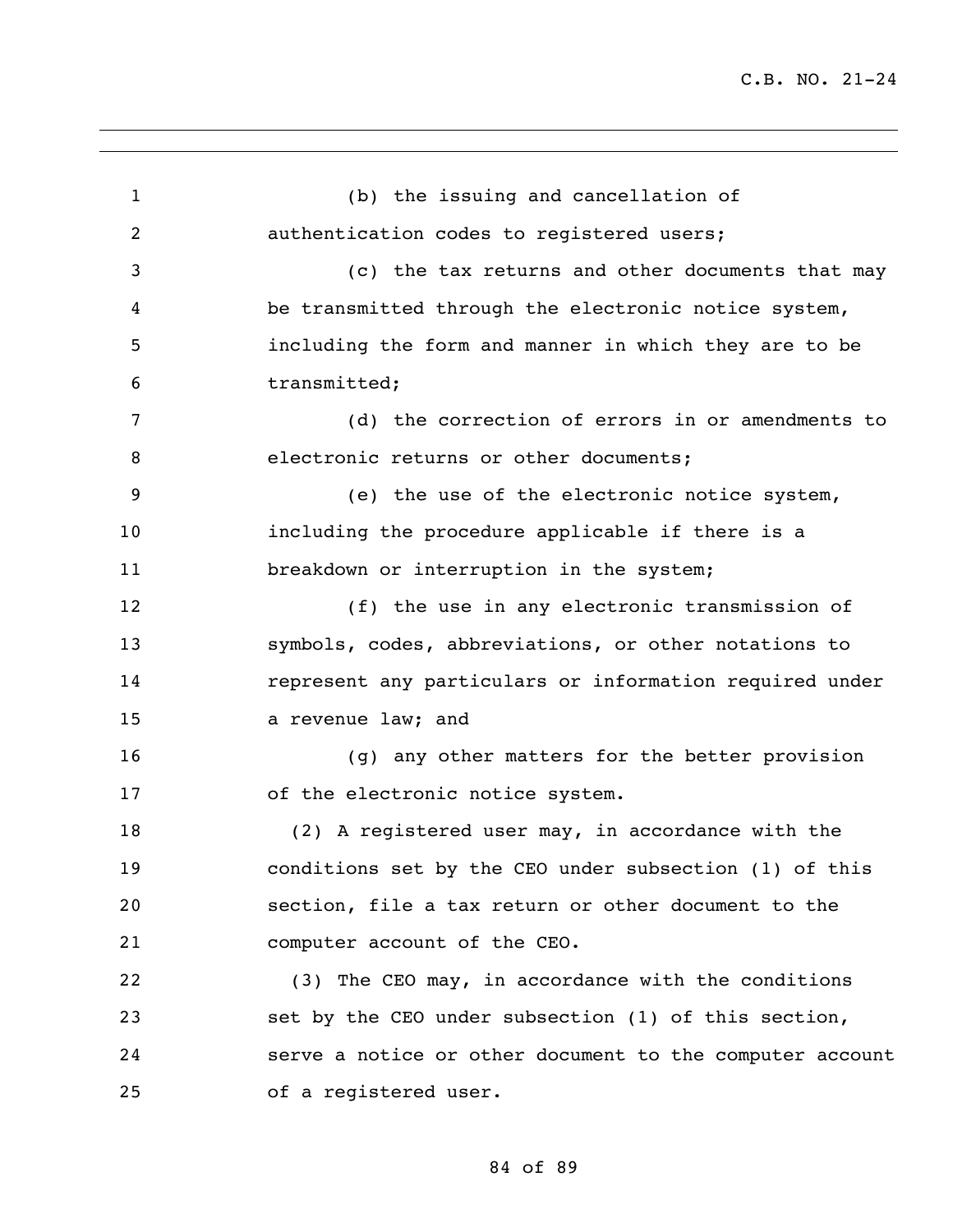(4) If a tax return or other document of a registered user has been transmitted to the computer account of the CEO using the authentication code assigned to the registered user either with or without the authority of 5 the registered user, and before the registered user has applied to the CEO for cancellation of the authentication code, the return or other document is, for the purposes of the revenue law under which it has been filed, presumed to be filed by the registered user unless the registered user proves to the contrary.

 (5) For the purposes of a revenue law, an electronic 12 tax return, notice, or other document, or a copy thereof, shall not be ruled inadmissible in evidence merely on the basis that it was filed or served without the filing or delivery of any equivalent document or counterpart in paper form.

 (6) If an electronic tax return, notice, or other document is admissible under subsection (5) of this section, it is presumed that, until the contrary is proved, the contents of the electronic return, notice, or other document have been accurately transmitted.

(7) Section 826 shall apply to:

 (a) an electronic tax assessment served by the CEO on the basis that the reference in section 826(1)(b) of this title to a copy of a notice of a tax assessment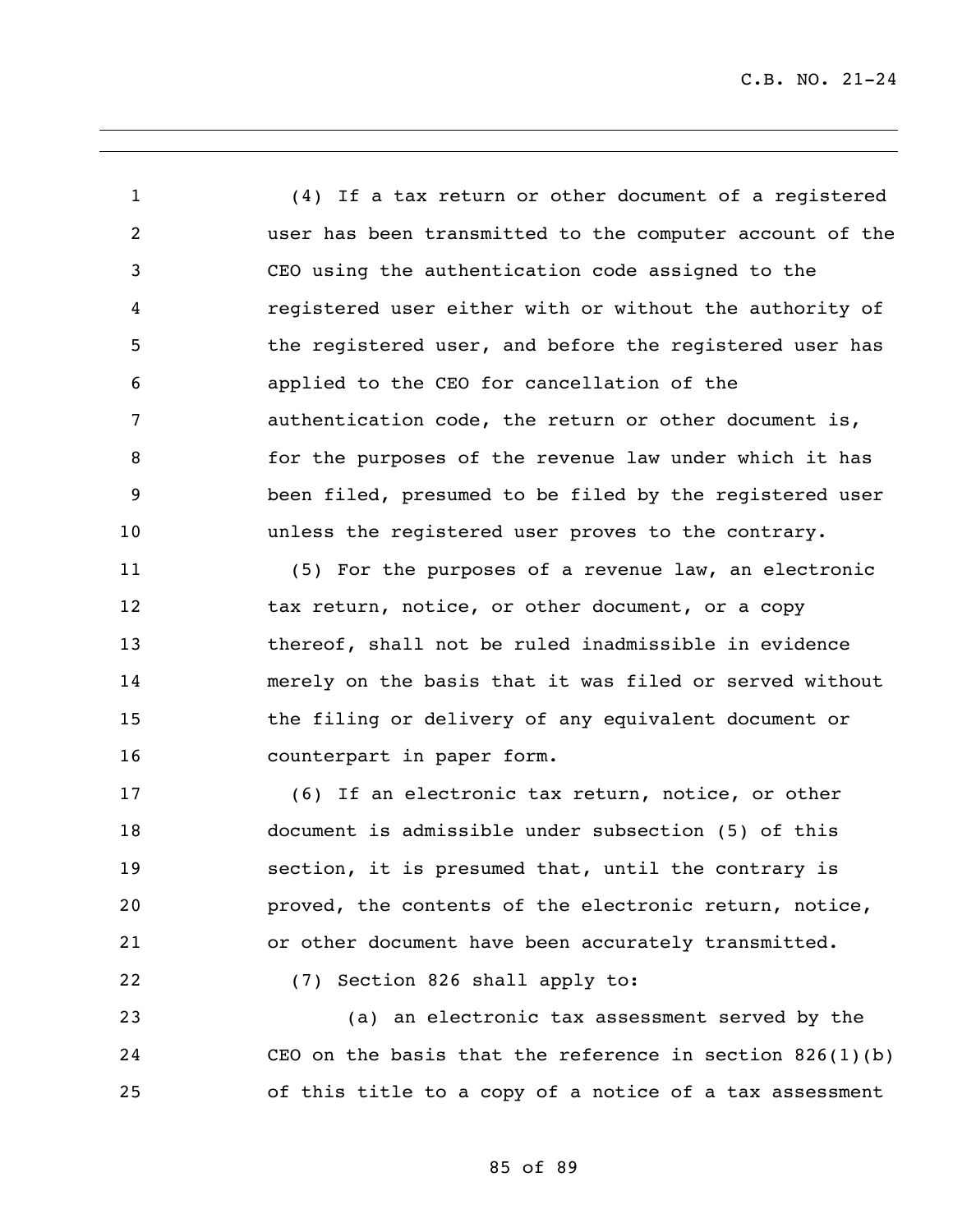includes a certificate under the hand of the CEO identifying the tax assessment, and stating the authentication code of the registered user and the device involved in the production and transmission of the electronic tax assessment; and (b) an electronic tax return furnished by a registered user on the basis that the reference in section 826(1)(c) of this title to a copy of a tax return includes a certificate under the hand of the CEO identifying the tax return, and stating the authentication code of the registered user and the device (if known) involved in the production and transmission of the electronic tax return. (8) A person furnishing an electronic tax return or other document on behalf of another person must not divulge or disclose the contents of the return or document, or a copy thereof, without the prior written 18 consent of the CEO. (9) A person who fails to comply with subsection (8) of this section is guilty of an offense. (10) *Penalty.* A person convicted of an offense under subsection (8) of this section shall be subject to a fine not exceeding five hundred dollars (\$500), or imprisoned for not more than six months, or both." Section 82. Title 54 of the Code of the Federated States of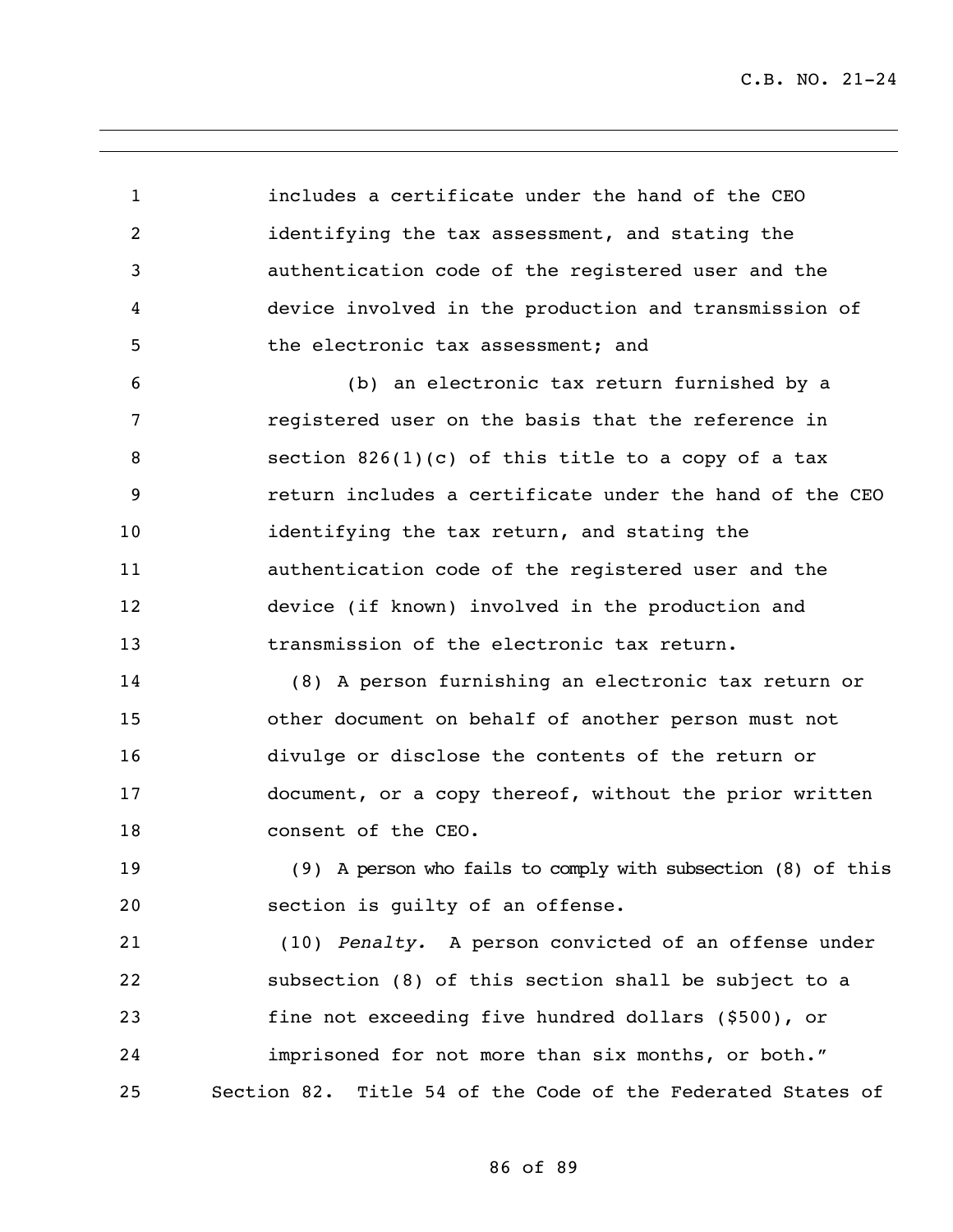Micronesia, (Annotated), as amended, is hereby amended by adding a new section 925 to subchapter XII of chapter 8 to read as follows: "Section 925. Due date for documents and tax payments. (1) If the due date for the following is a Saturday, Sunday, or public holiday, the due date is the next following business day: (a) filing a tax return, application, notice, or other document; (b) the payment of tax; or (c) taking any other action under a revenue law. (2) Reserved." Section 83. Title 54 of the Code of the Federated States of Micronesia, (Annotated), as amended, is herby further amended by adding a new subchapter XIII to chapter 8 to be entitled "Final Provisions". Section 84. Title 54 of the Code of the Federated States of Micronesia, (Annotated), as amended, is hereby amended by adding a new section 931 to subchapter XIII of chapter 8 to read as follows: 18 "Section 931. Regulations. (1) The Secretary shall, subject to approval of the President, prescribe and have printed reasonable regulations for the enforcement of this chapter and such regulations shall have the force and effect of law if they are not in conflict with the express provisions of this chapter or other laws of the FSM. (2) The regulations shall also provide for matters

## 87 of 89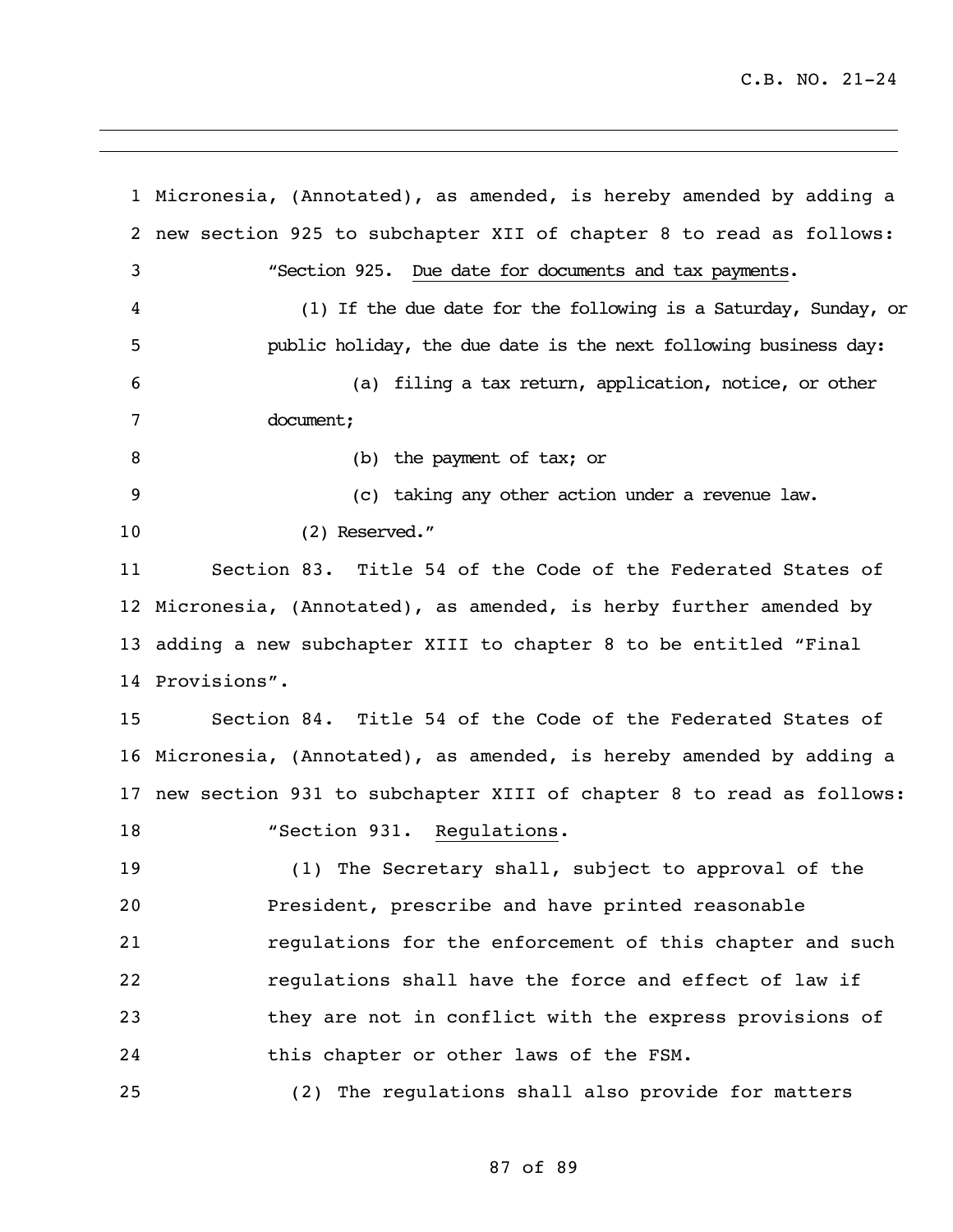prescribed under the chapter to be made by regulation." Section 85. Title 54 of the Code of the Federated States of Micronesia, (Annotated), as amended, is hereby amended by adding a new section 932 to subchapter XIII of chapter 8 to read as follows:

"Section 932. Transition.

 (1) Subject to this section, this chapter applies to any act or omission occurring, or any taxation assessment made, before this chapter came into force.

 (2) Any appeal or prosecution commenced before this chapter came into force shall be continued and disposed of as if this chapter had not come into force.

 (3) If the period for any application, appeal, or prosecution had expired before this chapter came into force, nothing in this chapter shall be construed as enabling the application, appeal, or prosecution to be made under this chapter by reason only of the fact that 18 a longer period is specified in this chapter.

 (4) Any tax liability that arose before this chapter came into force may be recovered under this chapter, but without prejudice to any action already taken for the **recovery of the tax."** 

 Section 86. Title 54 of the Code of the Federated States of Micronesia, (Annotated), as amended, is hereby amended by adding a new section 933 to subchapter XIII of chapter 8 to read as